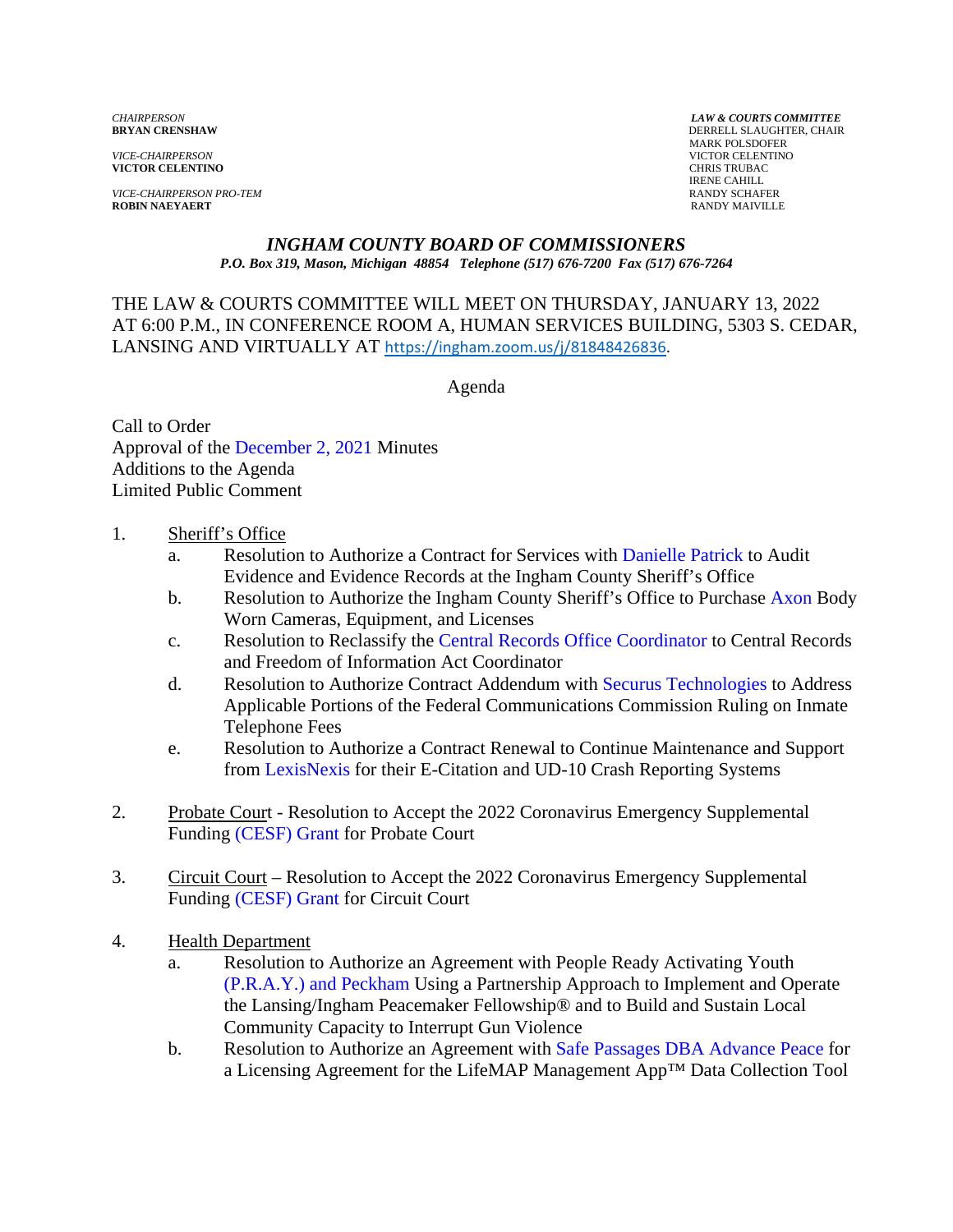- 5. 9-1-1 Dispatch Center
	- a. Resolution to Approve the Disposal of the County-Owned Surplus Property from the Decommissio[ned Harris EDACS Radio System](#page-35-0)
	- b. Resolution to Authorize the Purchase o[f Scheduling Software/Services](#page-38-0)
- 6. Animal Control
	- a. [Update from](#page-40-0) Animal Control Director Heidi Williams
	- b. Resolution to Purchase LexisNexis [e-Citation Progr](#page-41-0)amming and One Year of Software Support
	- c. Resolution to Authorize a Contract [for Website Redesign for Ingha](#page-43-0)m County Animal Control and Shelter

Announcements Public Comment Adjournment

#### **PLEASE TURN OFF CELL PHONES OR OTHER ELECTRONIC DEVICES OR SET TO MUTE OR VIBRATE TO AVOID DISRUPTION DURING THE MEETING**

The County of Ingham will provide necessary reasonable auxiliary aids and services, such as interpreters for the hearing impaired and audio tapes of printed materials being considered at the meeting for the visually impaired, for individuals with disabilities at the meeting upon five (5) working days notice to the County of Ingham. Individuals with disabilities requiring auxiliary aids or services should contact the County of Ingham in writing or by calling the following: Ingham County Board of Commissioners, P.O. Box 319, Mason, MI 48854 Phone: (517) 676-7200. A quorum of the Board of Commissioners may be in attendance at this meeting. Meeting information is also available on line at www.ingham.org.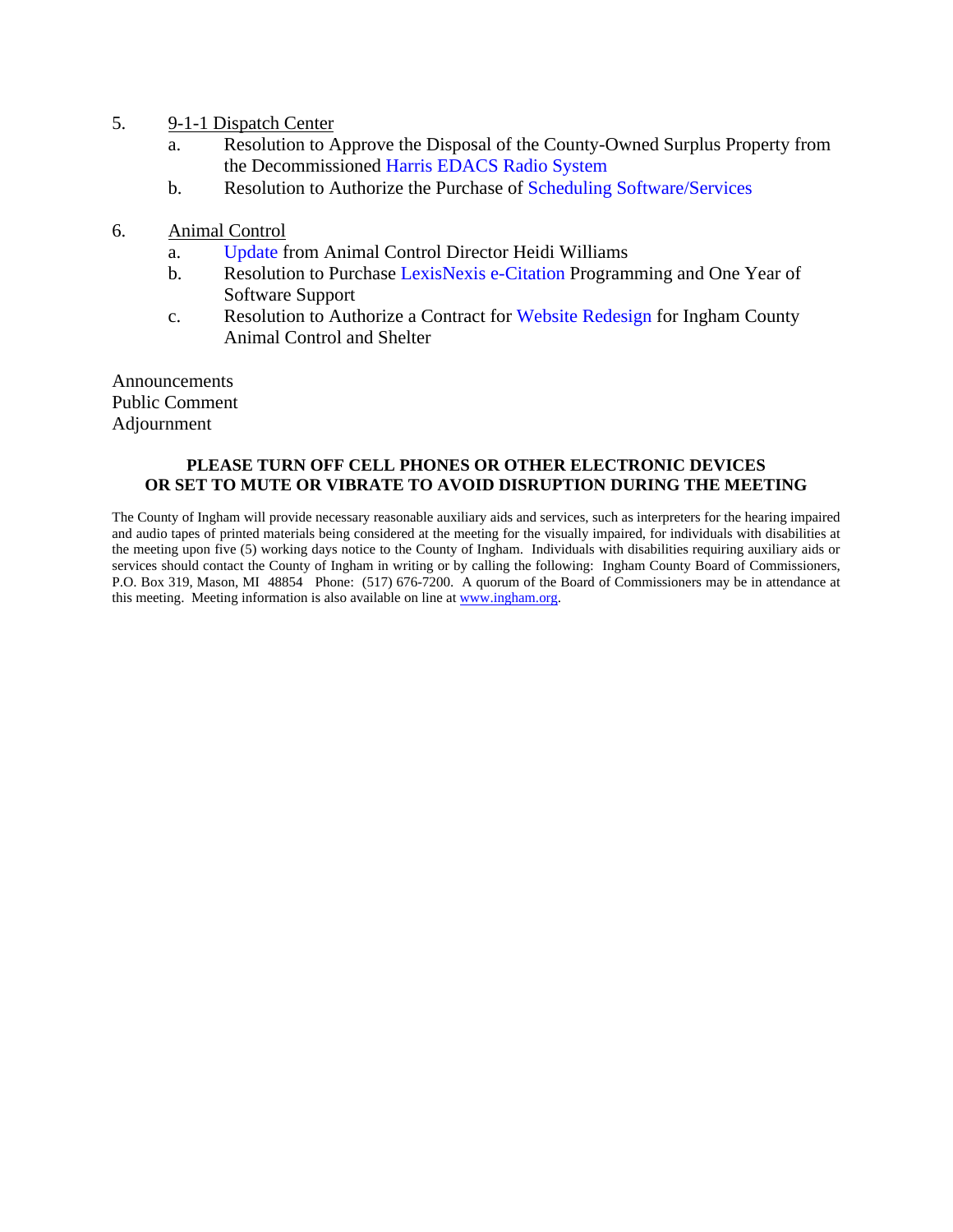### LAW & COURTS COMMITTEE December 2, 2021 Draft Minutes

<span id="page-2-0"></span>

| <b>Members Present:</b> |  | Polsdofer, Cahill, Celentino, Crenshaw, Peña, Schafer, and Trubac. |  |  |
|-------------------------|--|--------------------------------------------------------------------|--|--|
|-------------------------|--|--------------------------------------------------------------------|--|--|

Members Absent: None.

Others Present: Robert Boerkoel, Scott LeRoy, Teri Morton, Mary Konieczny, and others.

The meeting was called to order by Chairperson Polsdofer at 6:00 p.m. in Conference Room A of the Human Services Building, 5303 S. Cedar Street, Lansing, Michigan. Virtual Public participation was offered via Zoom at https://ingham.zoom.us/j/81848426836.

#### Approval of the November 18, 2021 Minutes

MOVED BY COMM. SCHAFER, SUPPORTED BY COMM. CAHILL, TO APPROVE THE MINUTES OF THE NOVEMBER 18, 2021 LAW & COURTS COMMITTEE MEETING.

### THE MOTION CARRIED UNANIMOUSLY.

#### Additions to the Agenda

- 2. Homeland Security & Emergency Management
	- e. Resolution to Authorize a Contract with the State of Michigan, Making Ingham County the Fiduciary Agent for Michigan Homeland Security Region 1 and Accepting the FY 2021 Homeland Security Grant Program Funds
- 3. Circuit Court Juvenile Division d. Resolution Honoring Judge Stacia Buchanan

#### Limited Public Comment

Scott LeRoy, Deputy Court Administrator, stated he wanted to provide an update to the Law & Courts Committee regarding the Raise the Age Grant and the subsequent transition of cases from the adult to the juvenile system. He further stated many of the issues were resolved by Public Act 118 of 2021.

Mr. LeRoy stated he thanked the support staff as well as the District Court, the Sheriff's Office, and Prosecutor's Office for the collaboration and work that was done to allow for cases to transition seamlessly.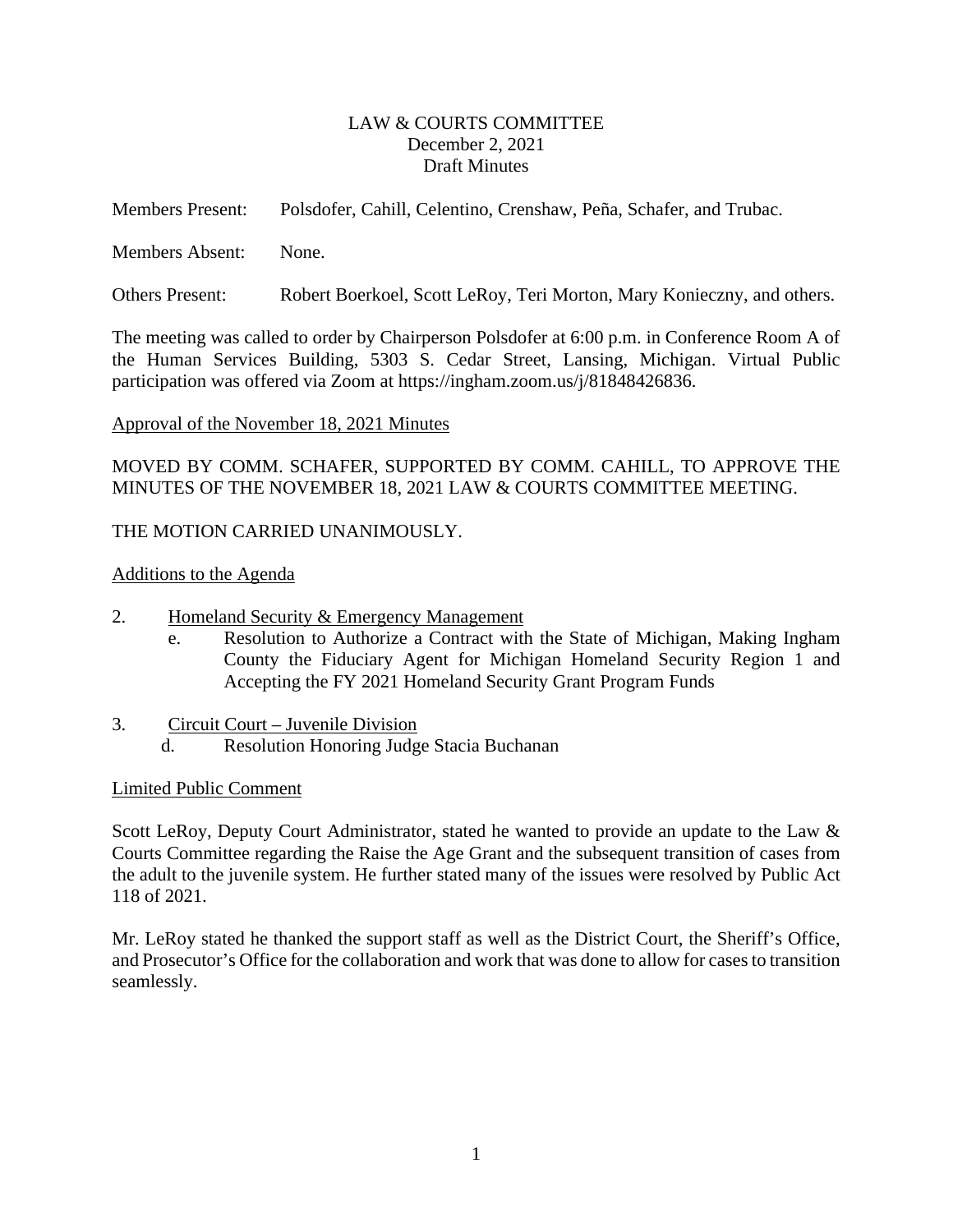# MOVED BY COMM. SCHAFER, SUPPORTED BY COMM. CELENTINO, TO APPROVE A CONSENT AGENDA CONSISTING OF THE FOLLOWING ACTION ITEMS:

- 1. Sheriff's Office
	- a. Resolution to Authorize a Contractual Agreement with Axon Enterprise, Inc. to Purchase Seventeen New Tasers and Associated Equipment
	- b. Resolution to Authorize a Contract with Guardian Tracking, LLC
- 2. Homeland Security & Emergency Management
	- a. Resolution to Accept Grant Funds from the Michigan Commission on Law Enforcement Standards Michigan Justice Training Fund for the 2022 Capital Region Integrated Critical Skills Training Program
	- b. Resolution to Accept Grant Funds from the State of Michigan for the Emergency Management Performance Grant American Rescue Plan Act for Fiscal Year 2021
	- d. Resolution to Authorize an Equipment Purchase Agreement with W.S. Darley & Company to Purchase a DJI Mavic 2 Enterprise Advanced Unmanned Aerial System
	- e. Resolution to Authorize a Contract with the State of Michigan, Making Ingham County the Fiduciary Agent for Michigan Homeland Security Region 1 and Accepting the FY 2021 Homeland Security Grant Program Funds
- 3. Circuit Court Juvenile Division
	- a. Resolution to Authorize a Contract for Delinquency Attorney Services
	- b. Resolution to Amend Per Diem with Highfields Inc for Residential Care and Treatment Services
	- c. Resolution to Authorize Contracts for Lawyer Guardian Ad Litem Representation
	- d. Resolution Honoring Judge Stacia Buchanan
- 4. Facilities Department Resolution to Authorize a Purchase Order to Knight Watch Inc. for the Security Enhancements to the South Stairwell at the Veterans Memorial **Courthouse**
- 5. Controller's Office Resolution Authorizing Adjustments to the 2021 Ingham County Budget
- 6. Community Corrections
	- a. Resolution to Authorize a Contract with Northwest Initiative, Prevention and Training Services, and Judicial Services Group (JSG) for 2022 Community-Based Programming as Authorized by the Justice Millage
	- b. Resolution to Reclassify the Community Corrections Manager Position
	- c. Resolution Honoring Mary Sabaj
	- d. Resolution Honoring James Webster

# THE MOTION CARRIED UNANIMOUSLY.

THE MOTION TO APPROVE THE ITEMS ON THE CONSENT AGENDA CARRIED UNANIMOUSLY.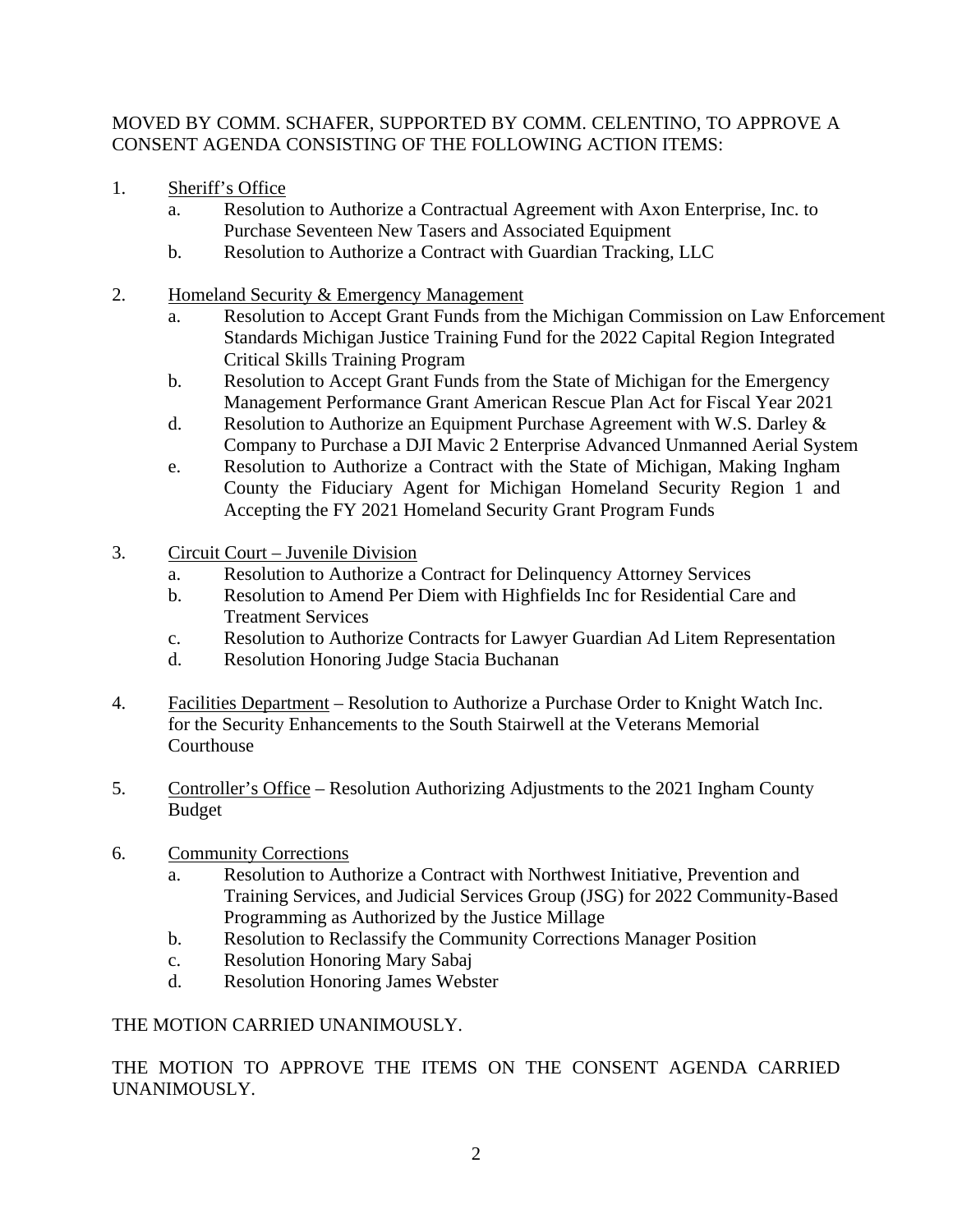### 2. Homeland Security & Emergency Management

c. Resolution to Adopt the Updated Emergency Operations Plan for Ingham County

## MOVED BY COMM. CRENSHAW, SUPPORTED BY COMM. TRUBAC, TO APPROVE THE RESOLUTION.

Sergeant Robert Boerkoel, Emergency Operations Coordinator, stated the Emergency Operations Plan for Ingham County was edited from approximately 700 to 100 pages, with the intent to streamline the emergency processes as much as possible. He further stated the template was taken from the Michigan State Police and was updated largely before he had assumed his current position.

Sergeant Boerkoel stated the updated Emergency Operations Plan for Ingham County was the framework on how to respond to various disasters and emergencies.

Commissioner Schafer stated the Public Works Official listed in the plan needed to be updated from Bill Conklin to Kelly Jones.

Commissioner Schafer asked for the specific responsibilities for Herb Corey, Health Department Sanitarian, as they related to the Emergency Operations Plan.

Sergeant Boerkoel stated Mr. Corey was the Local Emergency Planning Coordinator, and primarily focused on hazardous materials training and tracking.

Discussion ensued in regards to the steps that would be taken in the case that a major tornado occurred within Ingham County.

Commissioner Schafer stated there was a tornado in 2008 within Williamston City that had killed two people.

Commissioner Cahill asked how many people were certified to operate the drone.

Sergeant Boerkoel stated there were currently five pilots and four drones.

Commissioner Crenshaw asked if a copy of the plan was provided throughout the County.

Sergeant Boerkoel stated yes.

Commissioner Crenshaw asked if the other Emergency Operations Centers would be provided with new copies of the Emergency Operations Plan for Ingham County.

Sergeant Boerkel stated the plans would be distributed to the Emergency Operations Centers for the City of Lansing, Michigan State University, and Delhi Charter Township after full approval and adoption.

THE MOTION TO APPROVE THE RESOLUTION CARRIED UNANIMOUSLY.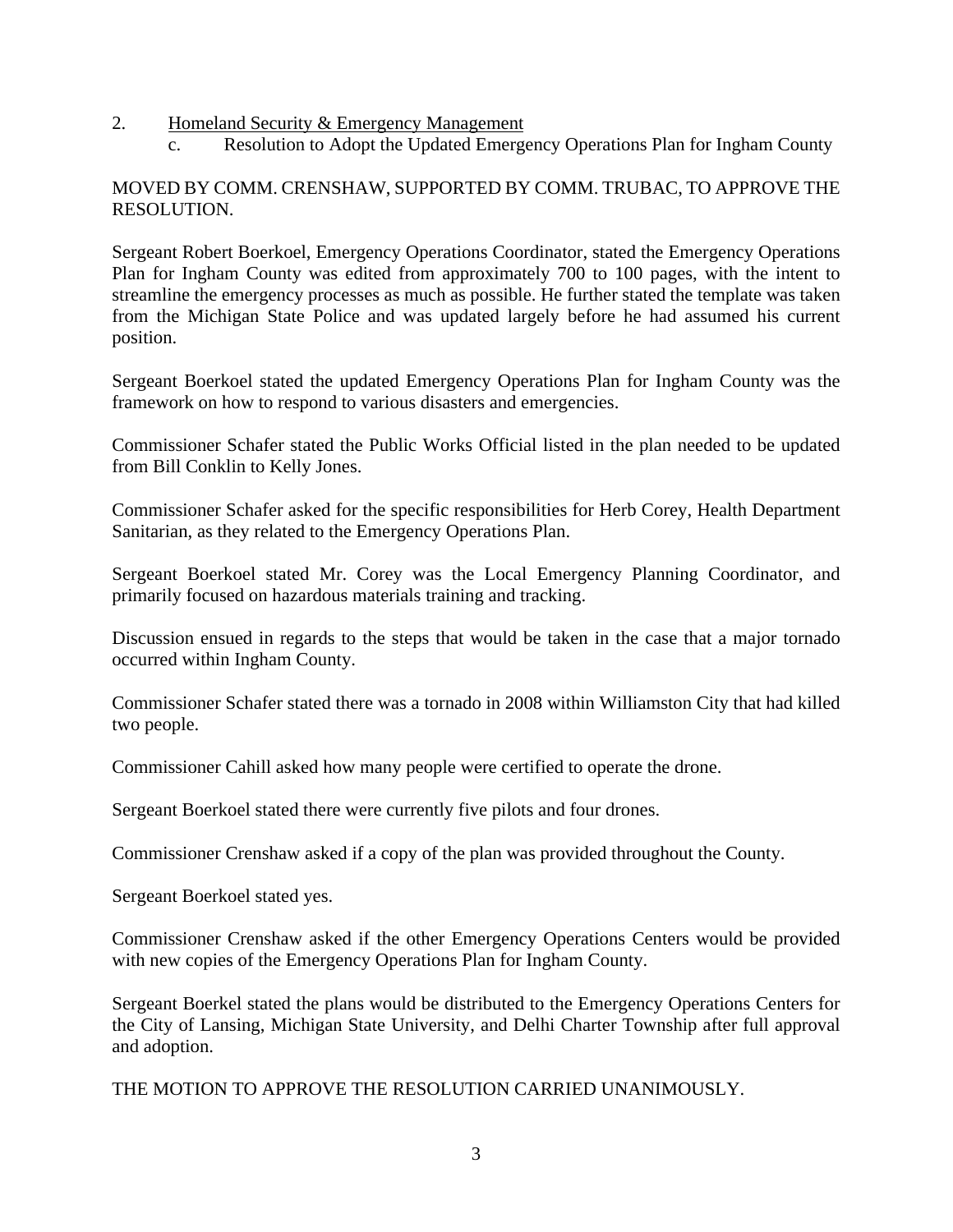- 6. Community Corrections
	- e. Hiring Process for Community Corrections Manager (*Discussion*)

Teri Morton, Deputy Controller, stated Mary Sabaj, Community Corrections Manager, had held the position since it was originally created. She further stated she had reached out to the Community Corrections Advisory Board for recommendations.

Discussion ensued in regards to the members of the Ingham County/City of Lansing Community Corrections Advisory Board.

Commissioner Crenshaw asked Ms. Morton what the planned timeline was for the hiring process.

Ms. Morton stated the job would be posted after the reclassification was approved by the Board of Commissioners at their next meeting, and the Controller's Office would work to maintain the data entry and bill paying duties until the position was filled. She further stated the Michigan Department of Corrections intended to provide training once the position was filled.

#### Announcements

None.

Public Comment

None.

**Adjournment** 

The meeting was adjourned at 6:17 p.m.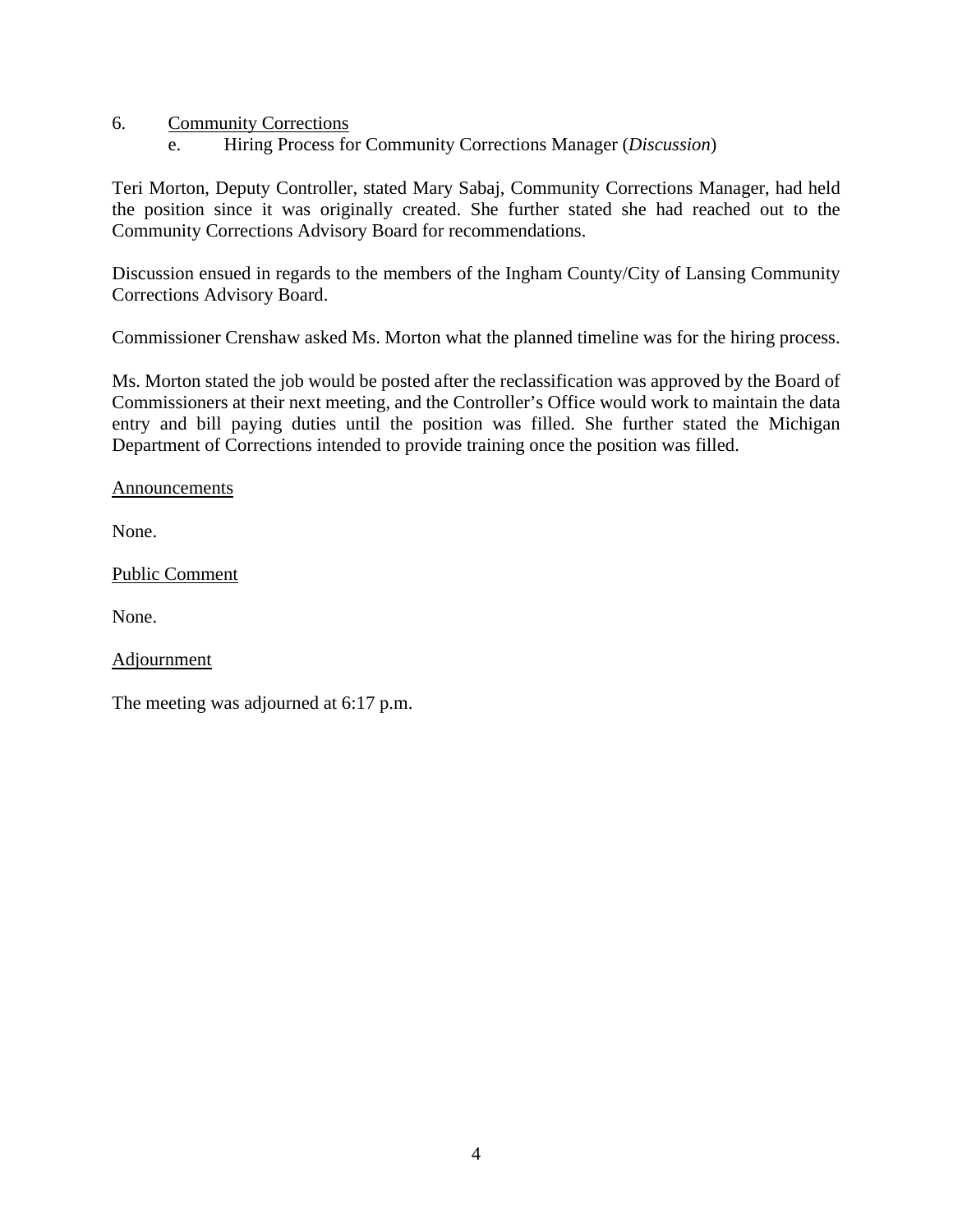## **JANUARY 13, 2022 LAW & COURTS AGENDA STAFF REVIEW SUMMARY**

# **RESOLUTION ACTION ITEMS:**

# **The Deputy Controller recommends approval of the following resolutions:**

*1a. Sheriff's Office – Resolution to Authorize a Contract for Services with Danielle Patrick to Audit Evidence and Evidence Records at the Ingham County Sheriff's Office* 

This resolution will authorize a contract with Danielle Patrick to Audit Evidence and Evidence Records for the time period of January 1, 2022 to December 31, 2022 at a cost not to exceed \$18,000. The continuing audit of evidence and evidence records is required to maintain the highest standards of accountability and transparency to the public. Danielle Patrick's knowledge and efficiency are a great value to this particular project. Much of this work needs to be done in anticipation of the upcoming move to the new justice complex. This is a continuation of a contractual arrangement originally approved by Resolution #20-087 and funds are available within the Sheriff's 2022 operating budget.

See memo for details.

*1b. Sheriff's Office – Resolution to Authorize the Ingham County Sheriff's Office to Purchase Axon Body Worn Cameras, Equipment and Licenses* 

This resolution will authorize the purchase of four Axon body worn cameras, related equipment and 50-month licenses for \$15,496. Primary funding will come from the Sheriff's Office allocation of \$13,674 from a \$124,318 Justice Assistant Grant (JAG) award approved by Resolution #21-474. The remaining balance of \$1,822 will come from the Sheriff's operating budget. Axon is the camera system currently being used by the Sheriff's Office. The additional cameras will primarily be used by administration to capture on duty incidents.

See memo for details.

*1c. Sheriff's Office – Resolution to Reclassify the Central Records Office Coordinator to Central Records and Freedom of Information Act Coordinator*

This resolution will approve the reclassification of the Central Records Office Coordinator to Central Records and Freedom of Information Act (FOIA) Coordinator. Demands for greater law enforcement accountability and the addition of body worn cameras have greatly increased the number of FOIA requests received by the Sheriff's Office. The position is currently vacant and the newly classified position, job title, and job description will more accurately reflect the responsibilities for applicants. The updated job description was reviewed and evaluated by Human Resources, and the reclassification from a UAW/G grade (\$40,130.88 - \$47,848.31) to a UAW/H grade (\$42,457.97 - \$50,646.74) is recommended. The UAW has been notified and is supportive of the reclassification and salary placement. The long term cost of the change will be \$4,054.

See memo for details.

*1d. Sheriff's Office – Resolution Authorizing Contract Addendum with Securus Technologies to Address Applicable Portions of the Federal Communications Commission Ruling on Inmate Telephone Fees* 

This resolution will authorize a contract addendum with Securus Technologies, LLC to comply with the Federal Communications Commission's (FCC) Order. Ingham County currently contracts with Securus Technologies, LLC to provide a telephone system for all inmates in Ingham County. On May 24, 2021, the FCC released its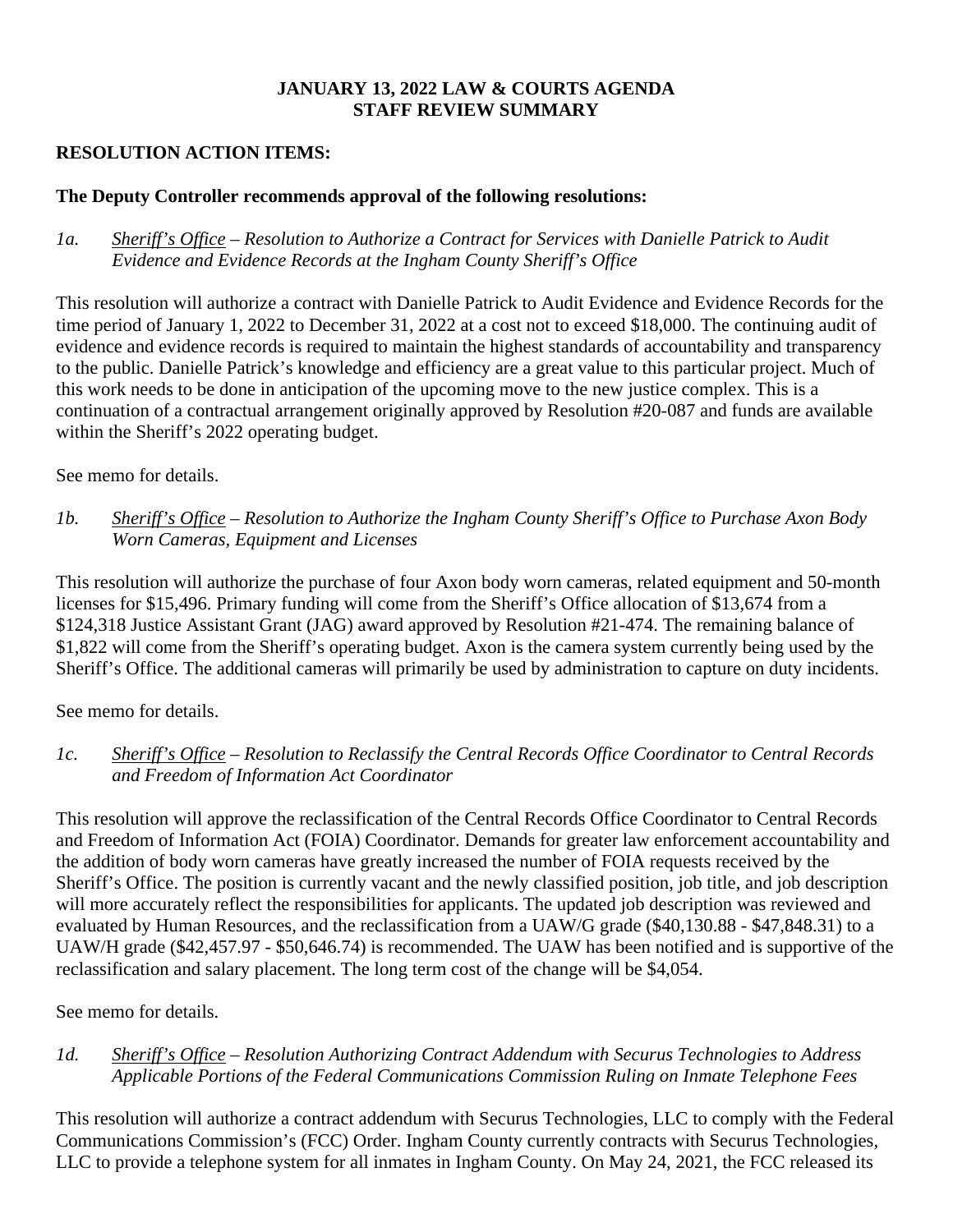Third Report and Order, Order on Reconsideration, and Fifth Further Notice of Proposed Rulemaking. In summary, this order has reduced the telephone calling rate to \$0.21 per minute and the FCC's percentage for all currently commissionable call traffic has been reduced from 55.00% to 35.00%. These new rates went into effect on October 26, 2021. If the County does not make the required changes, the County will not be in compliance with the Order, subjecting itself to fines and penalties. The reduced telephone calling rates and FCC percentage will result in a reduction in revenue to the County, but the amount of impact is unknown at this time.

See memo for details.

# *1e. Sheriff's Office – Resolution to Authorize a Contract Renewal to Continue Maintenance and Support from LexisNexis for their E-Citation and UD-10 Crash Reporting Systems*

This resolution will authorize a 2022 contract with LexisNexis in the amount of \$3,863.70 for electronic ticket writing program and UD-10 crash reporting system. The Sheriff's Office has been using LexisNexis since 2016. These programs allow for paperless reporting, which saves staff time. The applications also allow for immediate, electronic submission and access of the documents to the court(s) and Michigan State Police, compliant with reporting requirements. The public can also easily and conveniently access their crash reports online 24 hours per day. Funds are available in the 2022 Sheriff's Office contractual services budget.

See memo for details.

# *2. Probate Court – Resolution for Acceptance of 2022 Coronavirus Emergency Supplemental Funding (CESF) Grant for Probate Court*

This resolution will authorize accepting a 2022 Coronavirus Emergency Supplemental Funding Grant (CESF) grant award from the Michigan State Police (MSP) for the sum of \$104,022. Probate Court applied for and was awarded funding through the 2022 CESF Grant offered by the Michigan State Police (MSP). The CESF Grant provides funding to Michigan Circuit, District, and Probate Courts to respond to the Coronavirus pandemic. Funds from this grant will be used to secure additional Personal Protective Equipment (PPE); secure kiosks for self-service and/or contactless response; assist with OnBase workflow and electronic case file processing through ImageSoft; and pay for temporary staffing and/or overtime costs to assist with any backlog resulting from the coronavirus pandemic.

See memo for details.

# *3. Circuit Court –– Resolution to Accept the 2022 Coronavirus Emergency Supplemental Funding (CESF) Grant for Circuit Court*

This resolution will authorize accepting a 2022 Coronavirus Emergency Supplemental Funding Grant (CESF) grant award from the Michigan State Police (MSP) for the sum of \$142,896. Ingham County 30<sup>th</sup> Circuit Court applied for and was awarded funding through the 2022 CESF Grant offered by the Michigan State Police

(MSP). The CESF Grant provides funding to Michigan Circuit, District, and Probate Courts to respond to the Coronavirus pandemic. Funds from this grant will be used to secure additional Personal Protective Equipment (PPE); procure a self-service artificial intelligence kiosk; purchase COVID-19 rapid tests; support a visiting judge and staff; and procure and set up a remote county network connection at an off-site location at which to conduct jury trials.

See memo for details.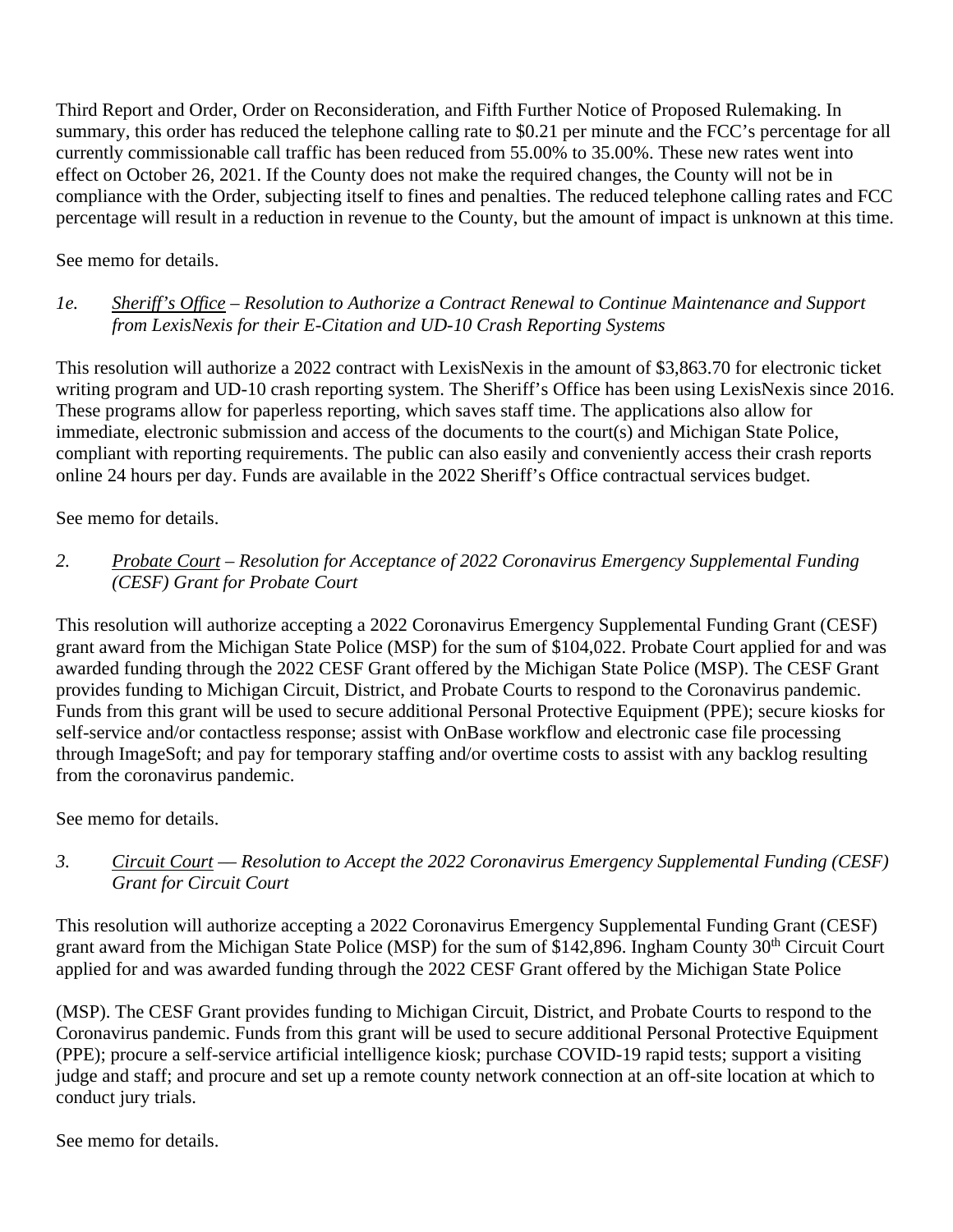*4a. Health Department – Resolution to Authorize an Agreement with People Ready Activating Youth (P.R.A.Y.) and Peckham Using a Partnership Approach to Implement and Operate the Lansing/Ingham Peacemaker Fellowship® and to Build and Sustain Local Community Capacity to Interrupt Gun Violence* 

This resolution will authorize either a joint or separate contract(s) with People Ready Activating Youth (P.R.A.Y.) and Peckham for a combined total budget that does not exceed \$279,500 to operate the Lansing/Ingham Peacemaker Fellowship® for the period January 1, 2022 to December 31, 2022.

In October 2021 Ingham County Purchasing Department issued a Request for Proposals (RFP) for the Local Operator of the Lansing/Ingham Peacemaker Fellowship®. In November 2021, an RFP evaluation team made of staff from Ingham County, the City of Lansing, Advance Peace, and county residents impacted by gun violence who have demonstrated an ongoing commitment to gun violence prevention and interruption, received and evaluated four proposals. The proposals were evaluated based on combination of written responses to the RFP and interviews with proposers. Out of this process, the evaluation team recommends Peckham and P.R.A.Y. to partner as the operators of the Lansing/Ingham Peacemaker Fellowship®.

The Local Operator budget of \$279,500 is part of the overall first year Advance Peace budget of \$535,294. The project is being funded by the City of Lansing, Ingham County, a Michigan Enhancement Grant, the Lansing Housing Commission, and a Department of Justice Safe Neighborhoods Grant.

See memo for details.

# *4b. Health Department – Resolution to Authorize an Agreement with Safe Passages DBA Advance Peace for a Licensing Agreement for the LifeMAP Management App™ Data Collection Tool*

This resolution will authorize entering into a Licensing Agreement for the LifeMAP Management App, an Advance Peace Violence Interruption Data Collection Tool, effective June 1, 2022 through May 31, 2024 in an amount not to exceed \$50,000. The LifeMAP Management App Data Collection tool will be used during the first two 18-month Peacemaker Fellowship® cohorts. The local data generated through LifeMAP will be summarized in evaluation reports of the local Advance Peace replication effort, which will also report on reductions in overall and neighborhood-specific shootings in Lansing/Ingham County. Funding for this purchase is included in the three-year Advance Peace project budget.

See memo for details.

# *5a. 9-1-1 Dispatch Center – Resolution to Approve the Disposal of the County-Owned Surplus Property from the Decommissioned Harris EDACS Radio System*

This resolution will authorize an auction of items received as a result of decommissioning of the Harris EDACS radio system. Proceeds from the sale of items will be deposited in the 9-1-1 Emergency Telephone fund. Any items not sold at the auction may be disposed of by the 9-1-1 Director and Purchasing Director in the manner deemed to be in the County's best interest.

The replacement of the Harris EDACS Radio system with a move to the MPSCS/Motorola system was approved in 2018. The Harris system and all Harris end user equipment is being decommissioned and the County will have surplus equipment that has exceeded its useful life and/or is no longer needed for County operations. The 9-1-1 Director will review the surplus items before placement on the surplus property list and County departments will be allowed to view surplus items for usefulness before the public auction. The cost for equipment removal is accounted for within the MPSCS/Motorola radio project, and the sale of this equipment could offset that amount by as much as \$100,000.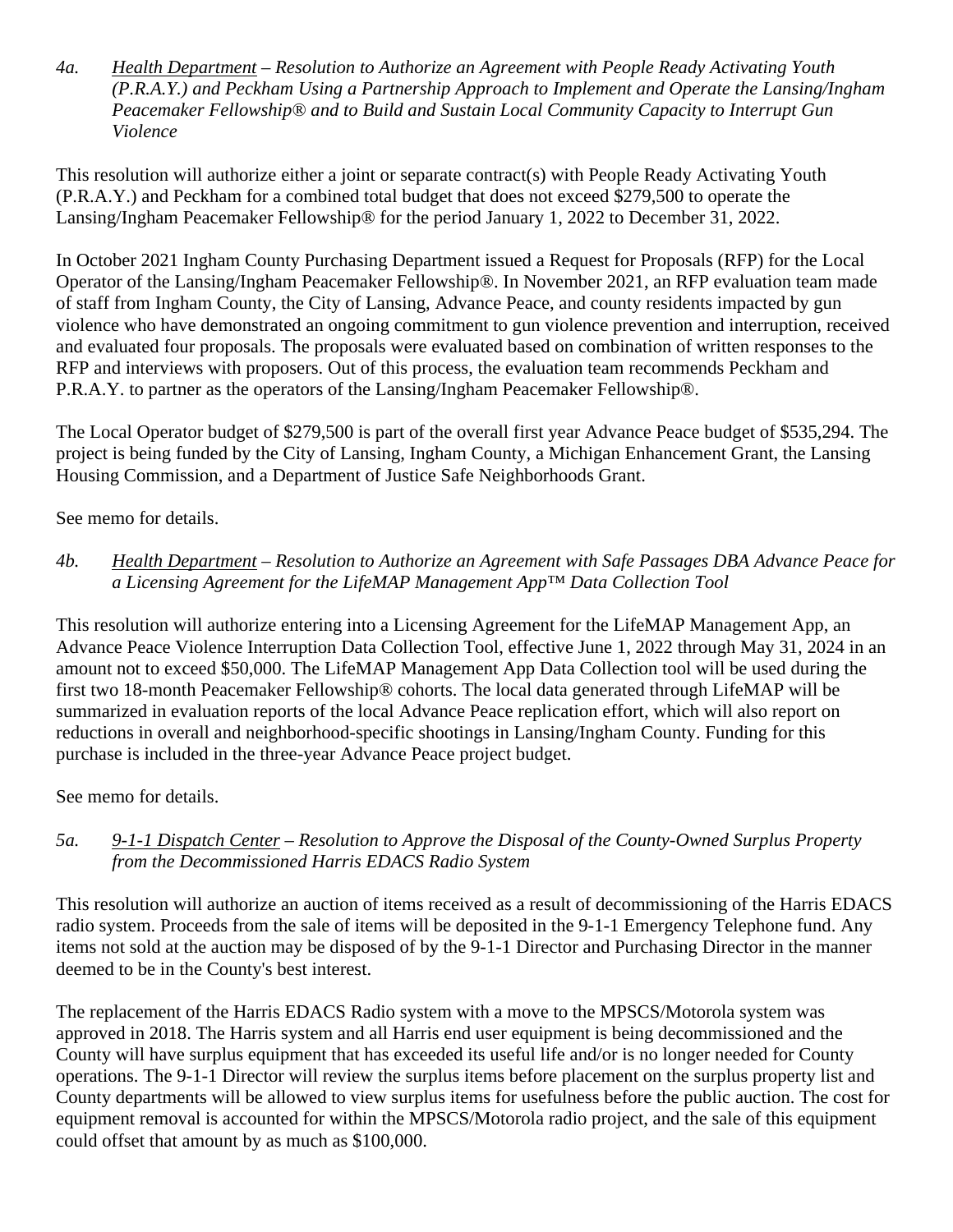## See memo for details.

# *5b. 9-1-1 Dispatch Center – Resolution to Authorize Purchase of Scheduling Software/Services for the 9-1-1 Center*

This resolution will authorize the expenditure of \$4,800 from the 9-1-1 Emergency Telephone Dispatch Services fund for the costs associated with the purchase of the Pace Scheduler Software and Services. The 9-1-1 Center currently uses Informer Systems software for scheduling. As problems have been identified, Informer Systems has not been able to resolve them over the last year. Informer Systems also informed the 9-1-1 Center of an 18.5% increase in their yearly support from \$8,025 to \$9,516. Alternatives were sought with five different companies demonstrating their programs and solutions to Ingham County 9-1-1. Pace Scheduler was identified as the company with a solution that will best meet the Center's needs. The yearly contract with Pace Scheduler, including set up, training, support, and upgrades for a 13 month term with the extra month covering onboarding and setup, will have an annual cost of \$4,800, a significant savings compared to the current product. This new program can resolve several scheduling issues for the Center and is accessible by staff members to request time off, volunteer for overtime, trade days off, and keep track of their schedule on both a website and an app.

## See memo for details.

# 6b. *Animal Control – Resolution to Purchase LexisNexis e-Citation Programming and One Year of Software Support*

This resolution will authorize a contract with LexisNexis to purchase e-Citation software and one year of support and maintenance at a cost not to exceed \$5,628, to be funded by the Animal Shelter millage fund. As part of enforcement operations, Ingham County Animal Control and Shelter is responsible for issuing criminal citations. Animal Control Officers currently issue paper citations and must physically deliver copies of the citations to the local district courts. These citations must be hand entered into the courts records management system and there are often errors in entry based on ineligible or hard to read citations. Implementation of this e-Citation software will allow the delivery process to occur automatically and will eliminate the need for time consuming hand entry, decreasing the chance of error and improving the efficiency of the law enforcement agency and the receiving court. LexisNexis provides electronic citation services for several mid-Michigan police agencies, including the Ingham County Sheriff's Office.

See memo for details.

# 6c. *Animal Control – Resolution Authorizing a Contract for Website Redesign for Ingham County Animal Control and Shelter*

This resolution will authorize the purchase of a new website for the Ingham County Animal Control and Shelter (ICACS) from Revise LLC, in an amount not to exceed \$6,500. ICACS performs a variety of functions including facilitating animal adoptions, providing specialized law enforcement functions, and facilitating numerous community outreach programs. The current website structure does not communicate sufficiently with the citizens who are seeking our services. Attempts to improve accessibility over the last two years have been hindered by the limited tools available in the current design. This proposed website redesign will include embedded forms allowing citizens to more effectively submit reports of their lost animals along with criminal animal complaints, and better enable the communication of outreach programs, and provide an overall aesthetic upgrade.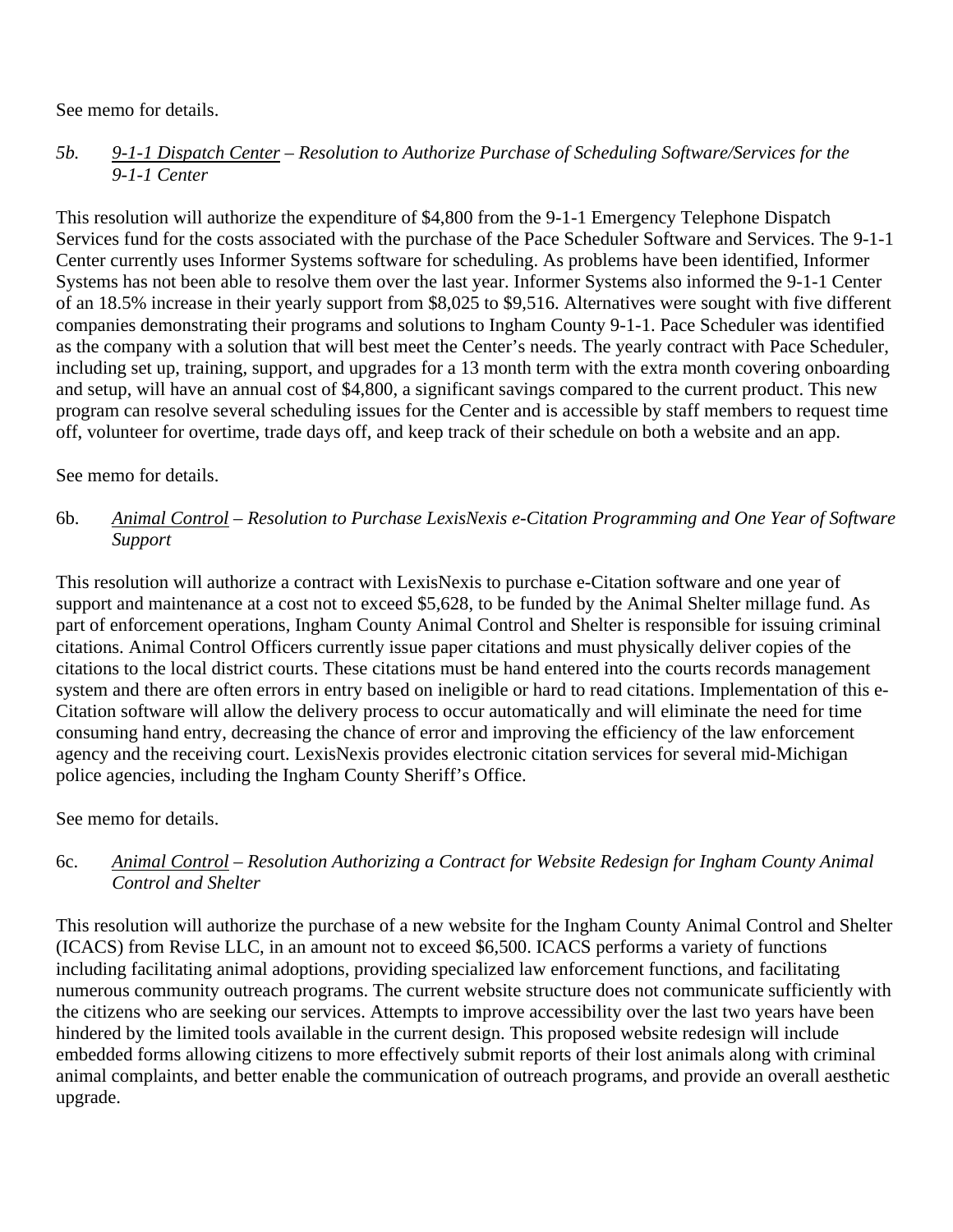Funding for the design and implementation of this project is available within the Animal Shelter Millage fund. The recurring maintenance cost of \$1,200 per year will be included in the Innovation and Technology budget beginning in 2023.

See memo for details.

# **PRESENTATION:**

6a. *Animal Control – Update from Animal Control Director Heidi Williams*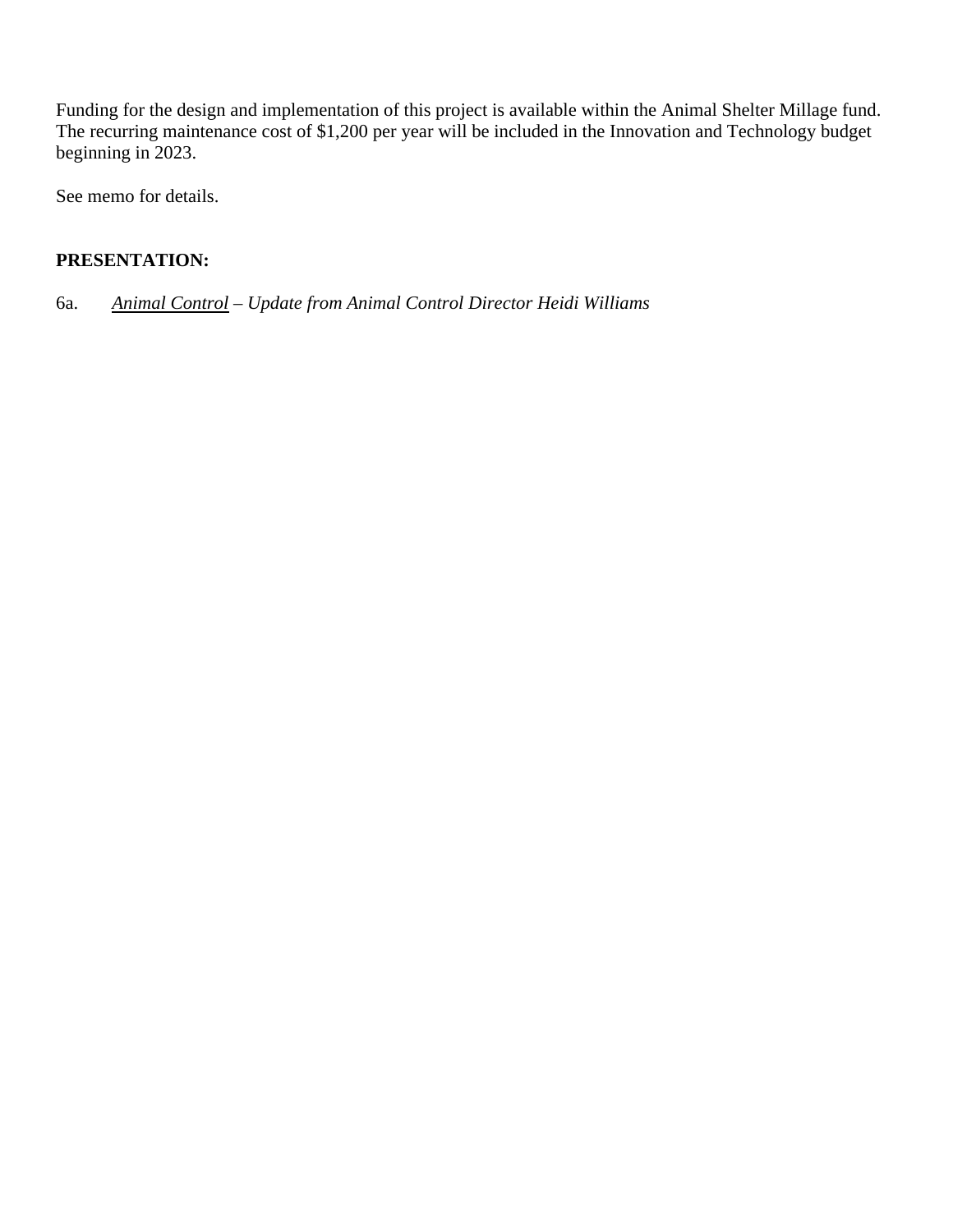<span id="page-11-0"></span>

| TO:          | Board of Commissioners Law & Courts and Finance Committees                                                                                            |
|--------------|-------------------------------------------------------------------------------------------------------------------------------------------------------|
| <b>FROM:</b> | Captain Andy Daenzer                                                                                                                                  |
| DATE:        | November 29, 2021                                                                                                                                     |
| SUBJECT:     | Resolution to authorize a contract for services with Danielle Patrick to audit evidence and<br>evidence records at the Ingham County Sheriff's Office |

This is a proposal to enter into an agreement with Danielle Patrick for the 2022 calendar year at a cost not to exceed \$18,000. The Sheriff's Office has been working diligently to reconcile evidence and evidence related records. The work was overseen by Lt. Danielle Patrick who retired in 2019. Danielle Patrick has a vast amount of experience working with our evidence and records systems.

### **ALTERNATIVES**

The alternative is to utilize our Quartermaster. Our Quartermaster is currently tasked with storing all incoming evidence along with ordering and organizing supplies and uniforms for approximately 160 employees. The added audit work needed would likely require overtime exceeding the cost of this contract.

## **FINANCIAL IMPACT**

The cost would be covered within the Sheriff's Office current budget.

### **STRATEGIC PLANNING IMPACT**

The continuing audit of our evidence and evidence records is required to maintain the highest standards of accountability and transparency to the public we serve.

### **OTHER CONSIDERATIONS**

Danielle Patrick's knowledge and efficiency are a great value to this particular project. Much of this work needs to be done in anticipation of our upcoming move to the new justice complex.

# **RECOMMENDATION**

Based on the information contained herein, I respectfully recommend the approval of the attached resolution to authorize a contract for services with Danielle Patrick to audit evidence and evidence records at the Ingham County Sheriff's Office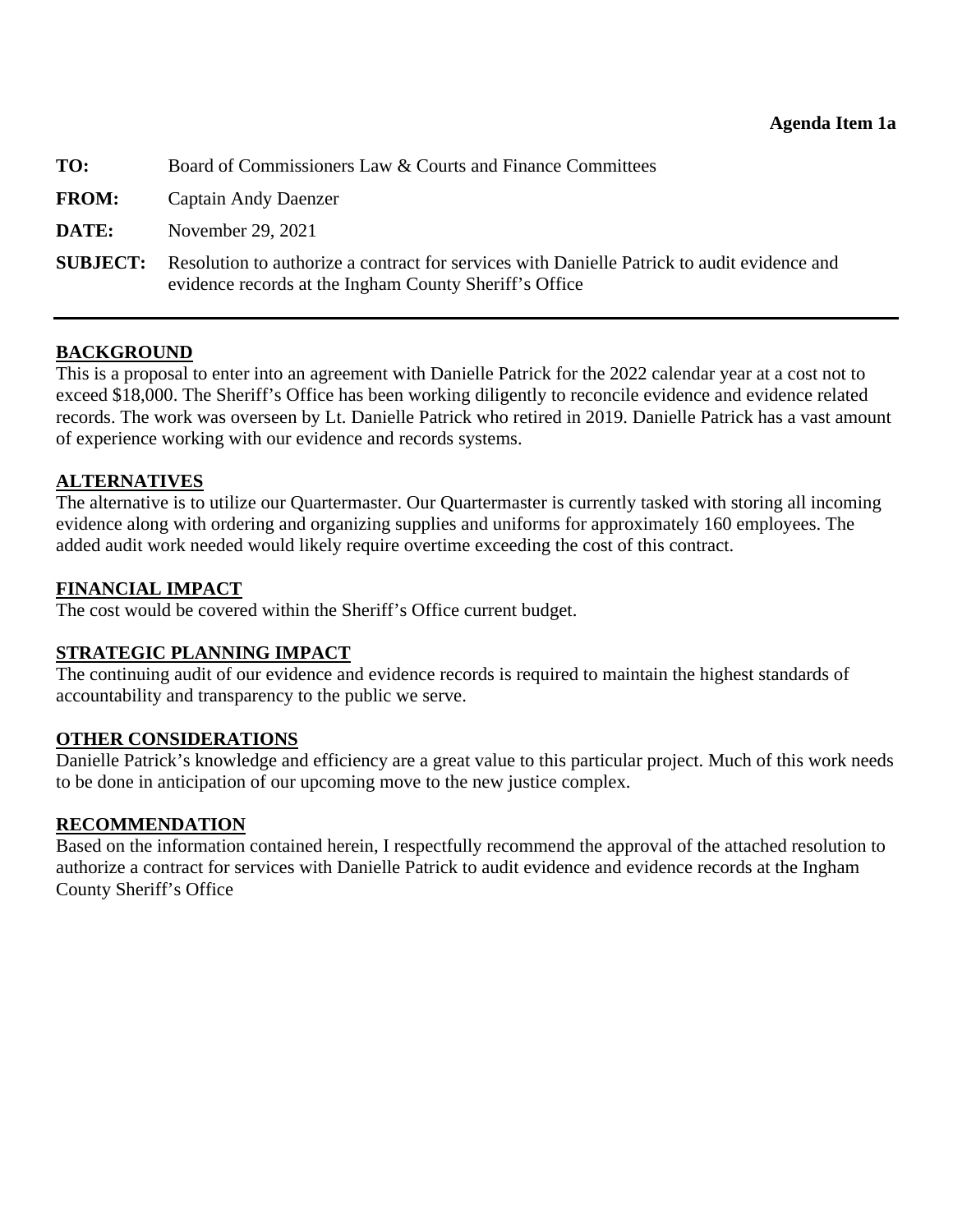## INGHAM COUNTY BOARD OF COMMISSIONERS

## **RESOLUTION TO AUTHORIZE A CONTRACT FOR SERVICES WITH DANIELLE PATRICK TO AUDIT EVIDENCE AND EVIDENCE RECORDS AT THE INGHAM COUNTY SHERIFF'S OFFICE**

WHEREAS, the Ingham County Sheriff's Office (ICSO) has endeavored to reconcile evidence and evidence related records; and

WHEREAS, this work was overseen by Lieutenant Danielle Patrick, who retired in 2019 from the Sheriff's Office; and

WHEREAS, there is an ongoing need to complete all audits, inventories and entry of evidence in the custody of ICSO to meet current evidence recording standards and in preparation for moving into a new facility; and

WHEREAS, Danielle Patrick is skilled, highly efficient, and qualified to continue to work on this project in a contractual capacity with the County; and

WHEREAS, the identified areas to be worked on are freezer evidence items, DNA evidence, and 2019 evidence totaling approximately 900 cases; and

WHEREAS, the Sheriff's Office has identified funding (#101301102-818000) within its budget to pay for this contract.

THEREFORE BE IT RESOLVED, that the Ingham County Board of Commissioners authorizes a contract with Danielle Patrick to Audit Evidence and Evidence Records for the time period of January 1, 2022 to December 31, 2022 at a cost not to exceed \$18,000.

BE IT FURTHER RESOLVED, that the Controller/Administrator is authorized to make any necessary adjustments to the 2022 budget consistent with this resolution.

BE IT FURTHER RESOLVED, that the Ingham County Board of Commissioners authorizes the Board Chairperson to sign any necessary contract documents that are consistent with this resolution and approved as to form by the County Attorney.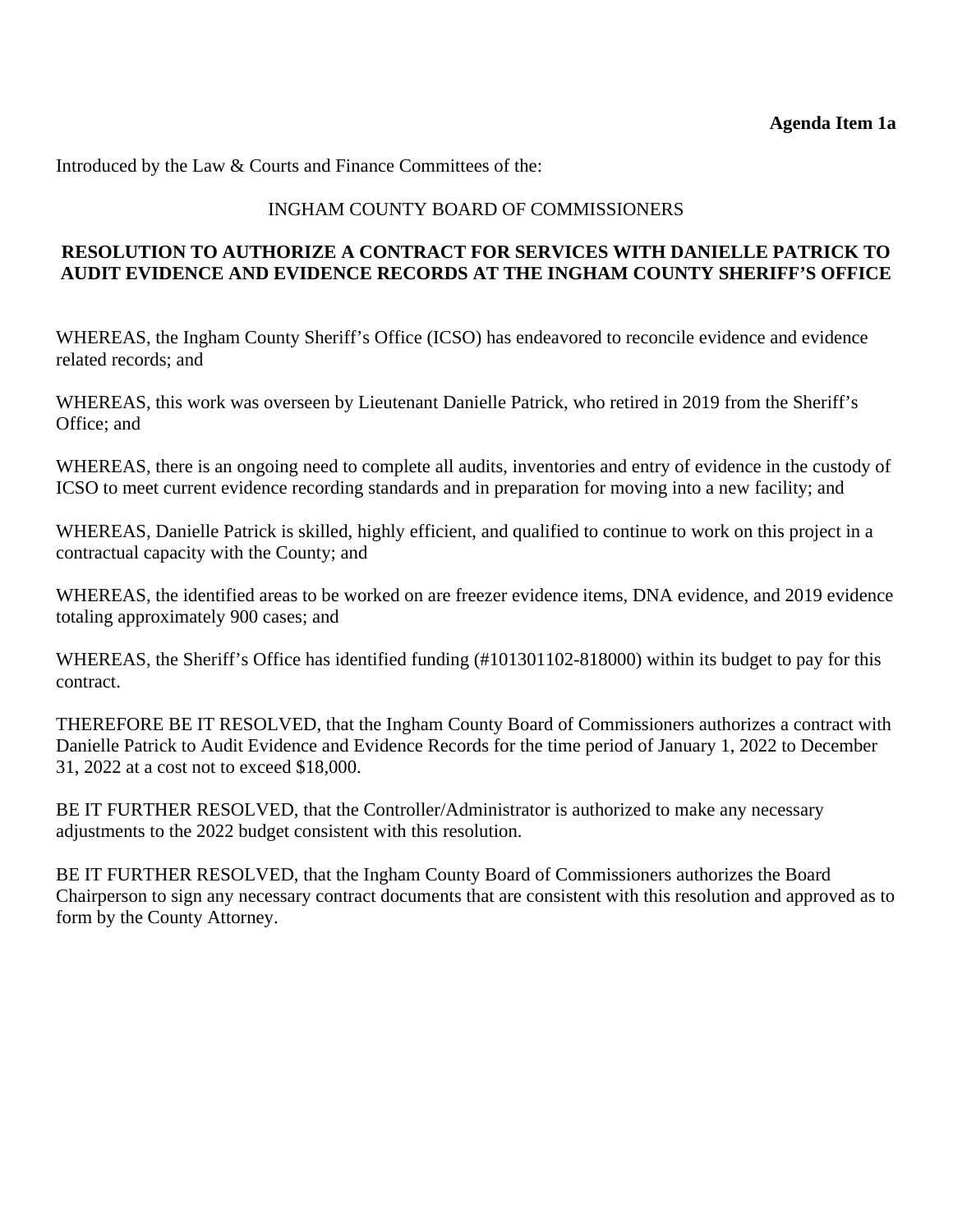<span id="page-13-0"></span>

| TO: | Board of Commissioners Law & Courts and Finance Committees |
|-----|------------------------------------------------------------|
|     |                                                            |

**FROM:** Captain Andrew Daenzer

**DATE:** December 8, 2021

**SUBJECT:** 2021 Local JAG Grant Expenditure/Axon Body Worn Cameras

## **BACKGROUND**

The Sheriff's Office has been allocated \$13,674 from a \$124,318 JAG Grant award, leaving the Lansing Police Department \$110,644 as their allocated portion. The intended purpose of the grant is to purchase 4 additional Axon body worn cameras, equipment, and licenses, as detailed in Resolution #21-474.

The Sheriff's Office is recommending Axon since that is the camera system currently being used. The additional cameras will primarily be used by administration to capture on duty incidents. The addition of 4 cameras will also increase the amount of data that we can store.

### **ALTERNATIVES**

The alternative is to not purchase 4 more cameras. The administration will continue to respond to incidents when needed without cameras.

### **FINANCIAL IMPACT**

The 2021-awarded grant funds total \$13,674. The total cost of 4 body worn cameras, equipment and licenses for 50 months is \$15,496. The remaining balance of \$1,822 would be deducted from the appropriate Sheriff's Office budgeted line item.

### **STRATEGIC PLANNING IMPACT**

The purchasing of these cameras will greatly enhance the Sheriff's Office ability to capture incidents where administration responds to incidents in the field. The benefit will be greater transparency and lower liability.

### **OTHER CONSIDERATIONS**

The purchase of these cameras will add to the total amount of data that can be stored by ICSO

# **RECOMMENDATION**

Based on the information contained herein, I respectfully recommend the approval of the purchasing of 4 Axon body worn camera, equipment, and licenses.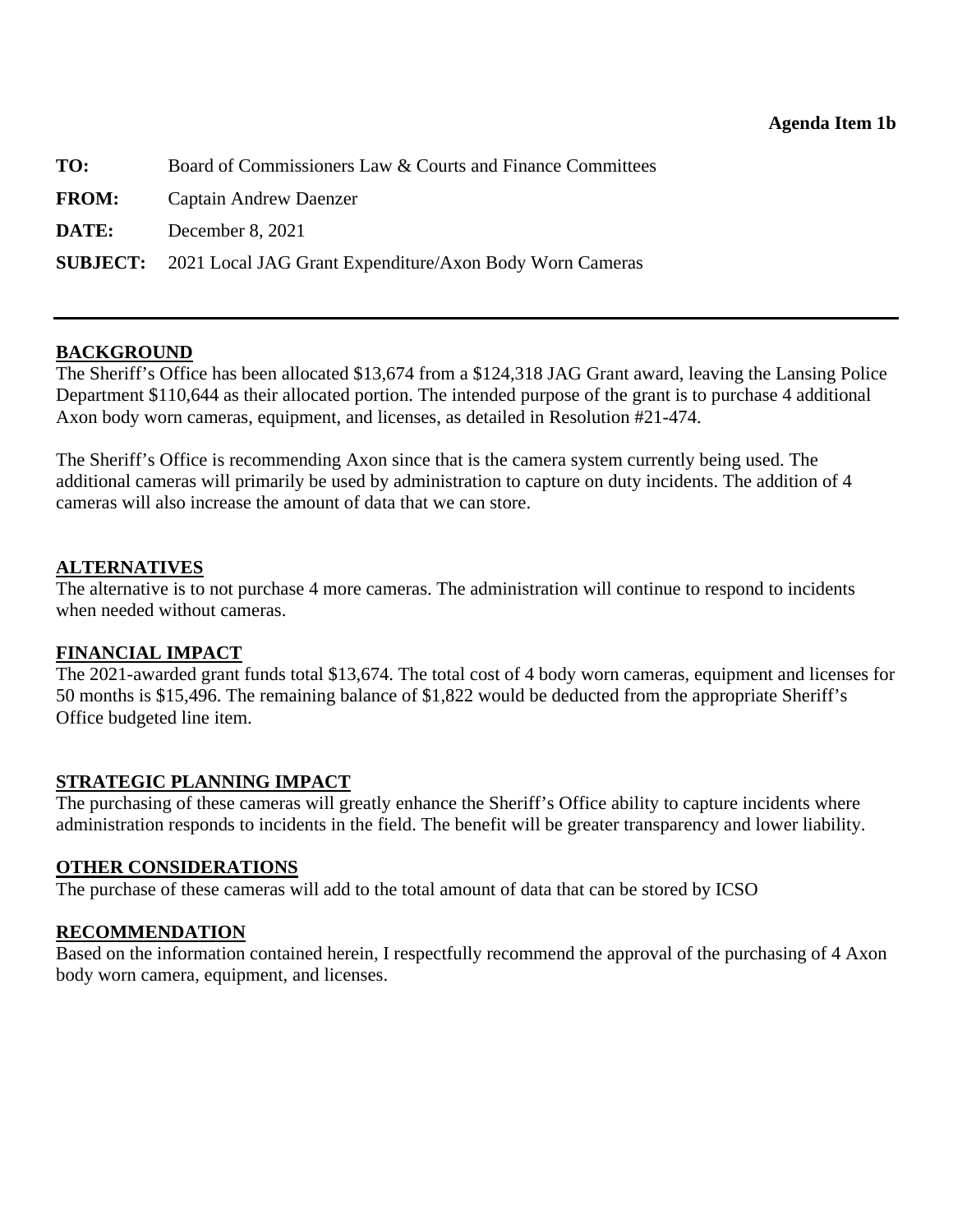# **RESOLUTION TO AUTHORIZE THE PURCHASE OF AXON BODY WORN CAMERAS, EQUIPMENT, AND LICENSES**

WHEREAS, the City of Lansing Police Department and the Ingham County Sheriff's Office were allocated \$124,318 from the 2021 Local JAG grant from the Department of Justice; and

WHEREAS, the Ingham County Sheriff's Office portion allocated from this grant is \$13,674; and

WHEREAS, the Ingham County Sheriff's Office currently uses Axon body worn cameras for patrol and in corrections; and

WHEREAS, the total expense for 4 Axon body worn cameras, equipment, and 50-month licenses is \$15,496; and

WHEREAS, the remaining amount of \$1,822 shall be deducted from the appropriate Sheriff's Office budgeted line item; and

WHEREAS, the purchase of Axon cameras will facilitate greater transparency and lower liability.

THEREFORE BE IT RESOLVED, that the Ingham County Board of Commissioners hereby authorizes the purchase of 4 Axon body worn cameras, related equipment, and 50-month licenses for \$15,496.

BE IT FURTHER RESOLVED, that the Ingham County Board of Commissioners directs the Controller to make the necessary adjustments to the 2022-2024 Sheriff's Office budgets consistent with this resolution.

BE IT FURTHER RESOLVED, that the Chairperson of the Board of Commissioners is hereby authorized to sign any necessary documents that are consistent with this resolution and approved as to form by the County Attorney.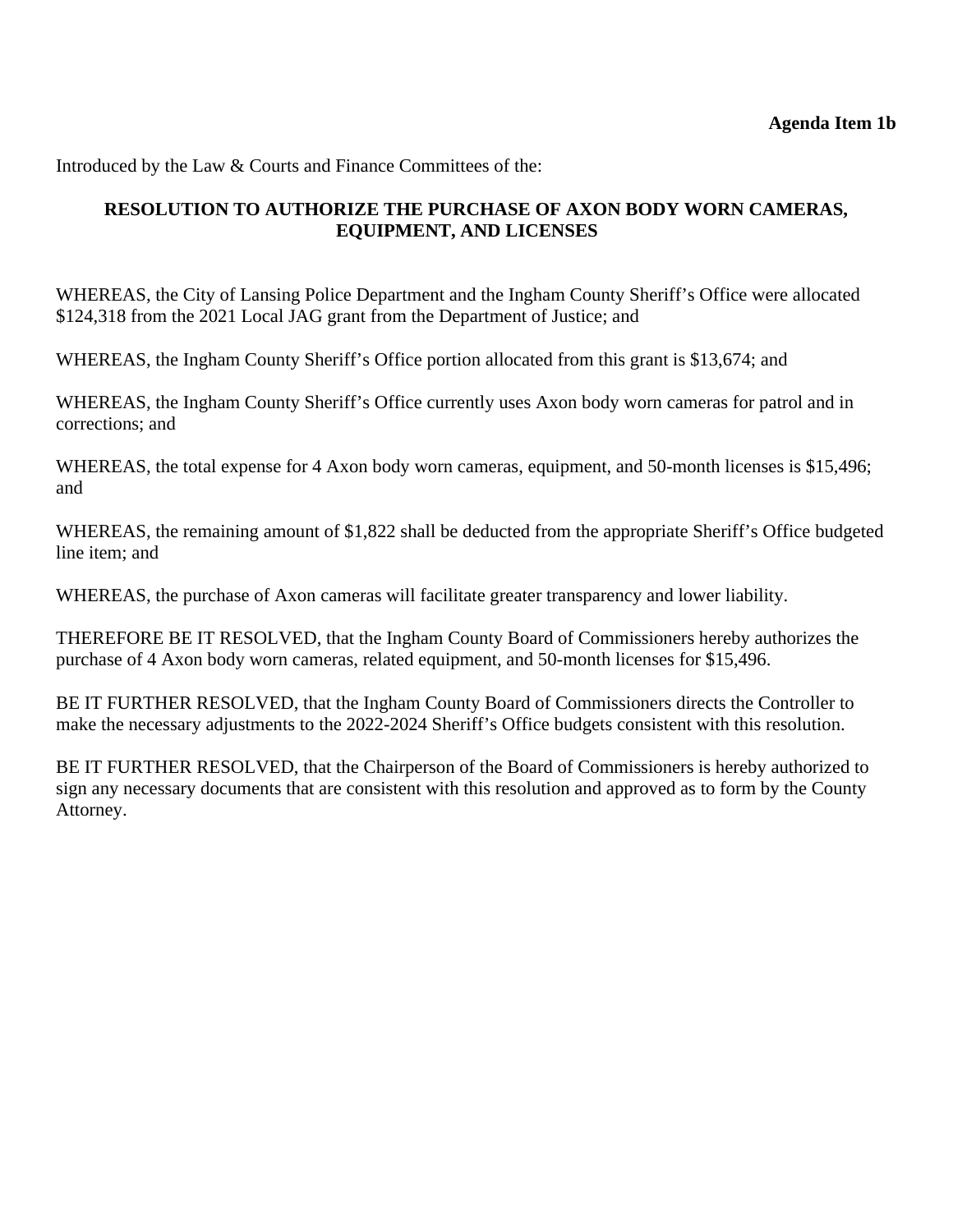<span id="page-15-0"></span>

| TO:          | Board of Commissioners Law & Courts, County Services, and Finance Committees |
|--------------|------------------------------------------------------------------------------|
| <b>FROM:</b> | Captain Andy Daenzer                                                         |
| DATE:        | December 21, 2021                                                            |
|              | <b>SUBJECT:</b> Request to reclassify the Office Coordinator ICSO            |
|              | For the meeting agenda of January 13, 18 and 19 2022                         |

The Ingham County Sheriff's Office would like the approval to reclassify the Office Coordinator to Central Records and Freedom of Information Act Coordinator. With the societal demands of greater law enforcement accountability and the addition of body word cameras, the FOIA requests for ICSO have increased greatly. The newly classified position, job title, and job description will more accurately depict the responsibilities for any new applicant. The reclassification and job description were sent to Human Resources. Human Resources supported the reclassification with a change in salary range from a G to an H.

### **ALTERNATIVES**

The alternative is to not reclassify the position. Those that apply for the position in the future may not understand that the position weighs heavily on FOIA responsibilities with some central records oversight also being required.

### **FINANCIAL IMPACT**

The cost of the reclassification based on the Human Resources analysis takes the salary range from a UAW G to an H. There would likely be no impact in the short term as a new employee would start at Step 1, below Ms. Sarah Ricketts top pay. This change is an increase of approximately \$3,400-\$4,000/year over the five step scale.

# **STRATEGIC PLANNING IMPACT**

This does not affect the strategic plan.

### **OTHER CONSIDERATIONS**

Our current office coordinator is leaving for another position in Ingham County after many years of dedicated service to ICSO. We are inundated with FOIA requests. We are in need of quickly finding a highly qualified candidate who can navigate the complexities of FOIA.

# **RECOMMENDATION**

Based on the information presented, I respectfully recommend approval of the reclassification of Office Coordinator to Central Records and Freedom of Information Act Coordinator.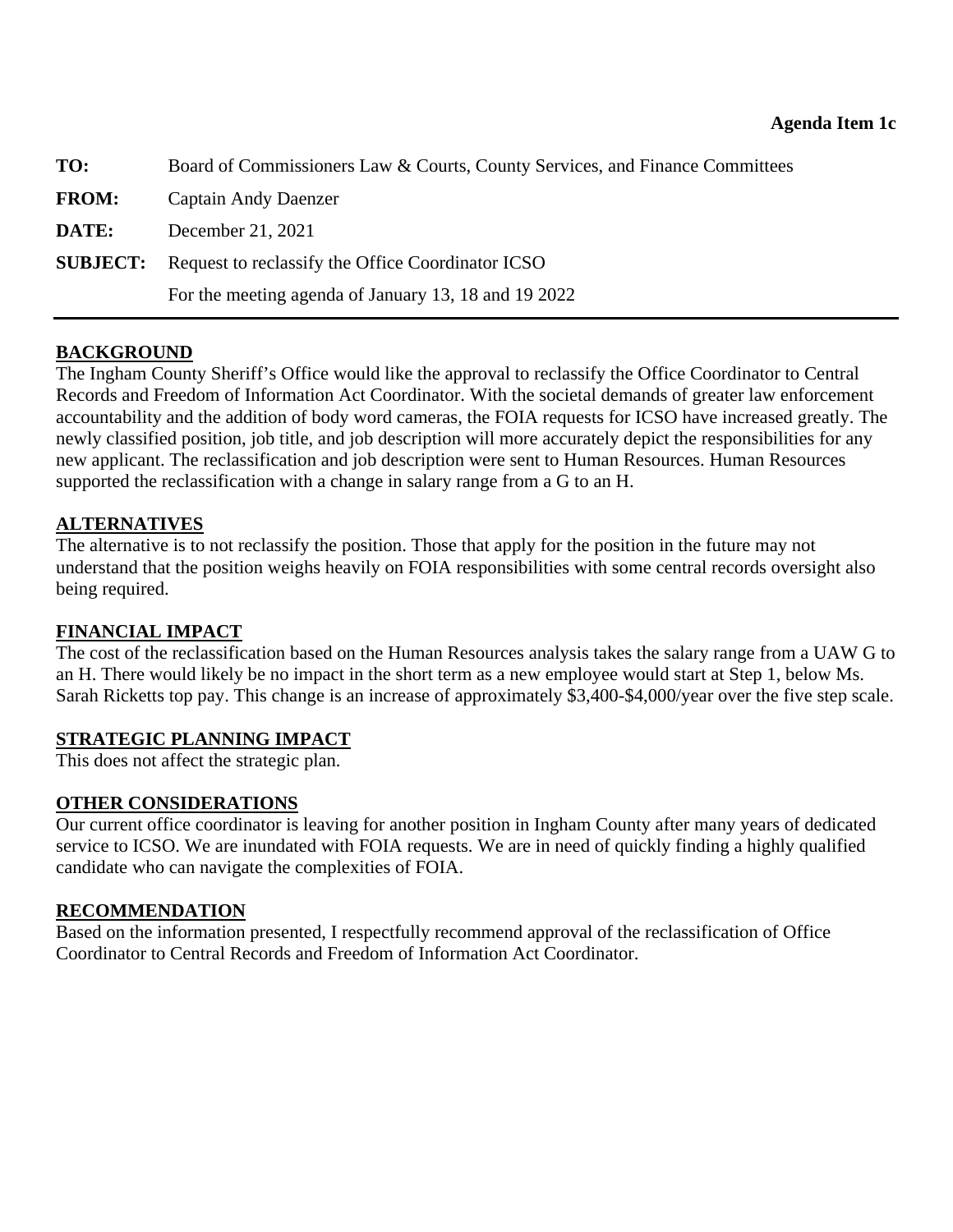### **Agenda Item 1c**

TO: Scott Wrigglesworth, Sheriff

FROM: Joan Clous, Human Resources Specialist

DATE: December 16, 2021

RE: Support for Reclassification: Office Coordinator – Sheriff's Office

Per your request, Human Resources has reviewed the classification titled Office Coordinator. The position's primary responsibility is to oversee the central records and FOIA requests.

After analysis, the position is appropriately compensated at UAW salary range H (\$42,457.97 - \$50,646.74). The UAW has been notified. They support the reclassification and salary placement.

*Please use this memo as acknowledgement of Human Resources' participation and analysis of your proposed classification. You are now ready to complete the final step in the process: contact Budgeting, write a memo of explanation and prepare a resolution for Board approval.* 

*If I can be of further assistance, please email or call me 887-4374.*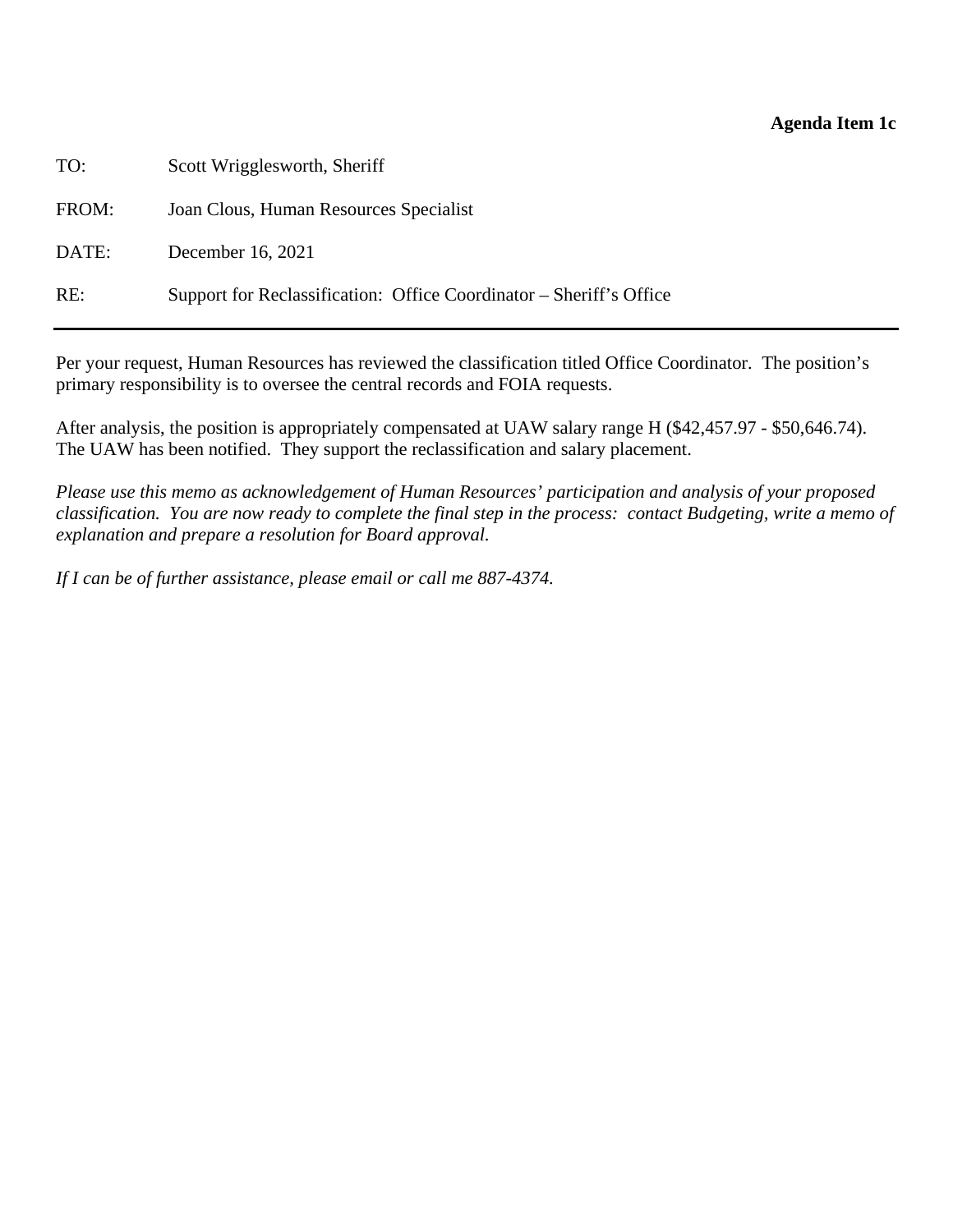# **INGHAM COUNTY JOB DESCRIPTION**

# **CENTRAL RECORDS & FREEDOM of INFORMATION ACT COORDINATOR – SHERIFF'S OFFICE**

## **General Summary:**

Under the supervision of the Command Officer for Staff Services, provides clerical, administrative and other central records related service for the Sheriff's Office and the Public in support of the Mission.

### **Essential Functions:**

- 1. Participates in employment interviews,
- 2. Provides a variety of secretarial and administrative support services for command staff, including typing letters, reports, and other documents, answering telephone calls, scheduling appointments, arranging and attending meetings, preparing and maintaining reports and files, and processing records. Serves as back-up to the Executive Assistant of the Sheriff for personnel matters.
- 3. Researches and responds to requests under the Freedom of Information Act and Criminal or Civil Discovery. Provides copies of various documents and computes fees. This includes knowledge and capability of significant time spent on redaction of written, audio, and visual material.
- 4. Assists with the review of departmental payroll, includes verifying scheduled work hours and overtime and accuracy of time cards regarding leave requests, compensation time, and holiday pay. Forwards payroll information to Financial Services Department.
- 5. Assists with preparation and billing for all requested off-duty police services and overtime assignments.
- 6. Reviews citizen letters and other correspondence and drafts responses. Prepares other correspondence from verbal direction and edits and proofs documents.
- 7. Assists with administrative activities such as updating policies and procedures, collecting budget data and related financial documents, assists with the preparation of annual reports, and other reporting functions.
- 8. Responds to staff inquiries regarding personnel and administrative procedures.
- 9. Backs-up other departmental support staff including records and accounting staff.

# **Other Functions:**

Performs other duties as assigned.

*(The above statements are intended to describe the general nature and level of work being performed by people assigned this classification. They are not to be construed as an exhaustive list of all job duties performed by personnel so classified.*)

### **Employment Qualifications:**

**Education:** High school graduation or equivalent, with some advanced coursework in accounting, data/word processing, and office management.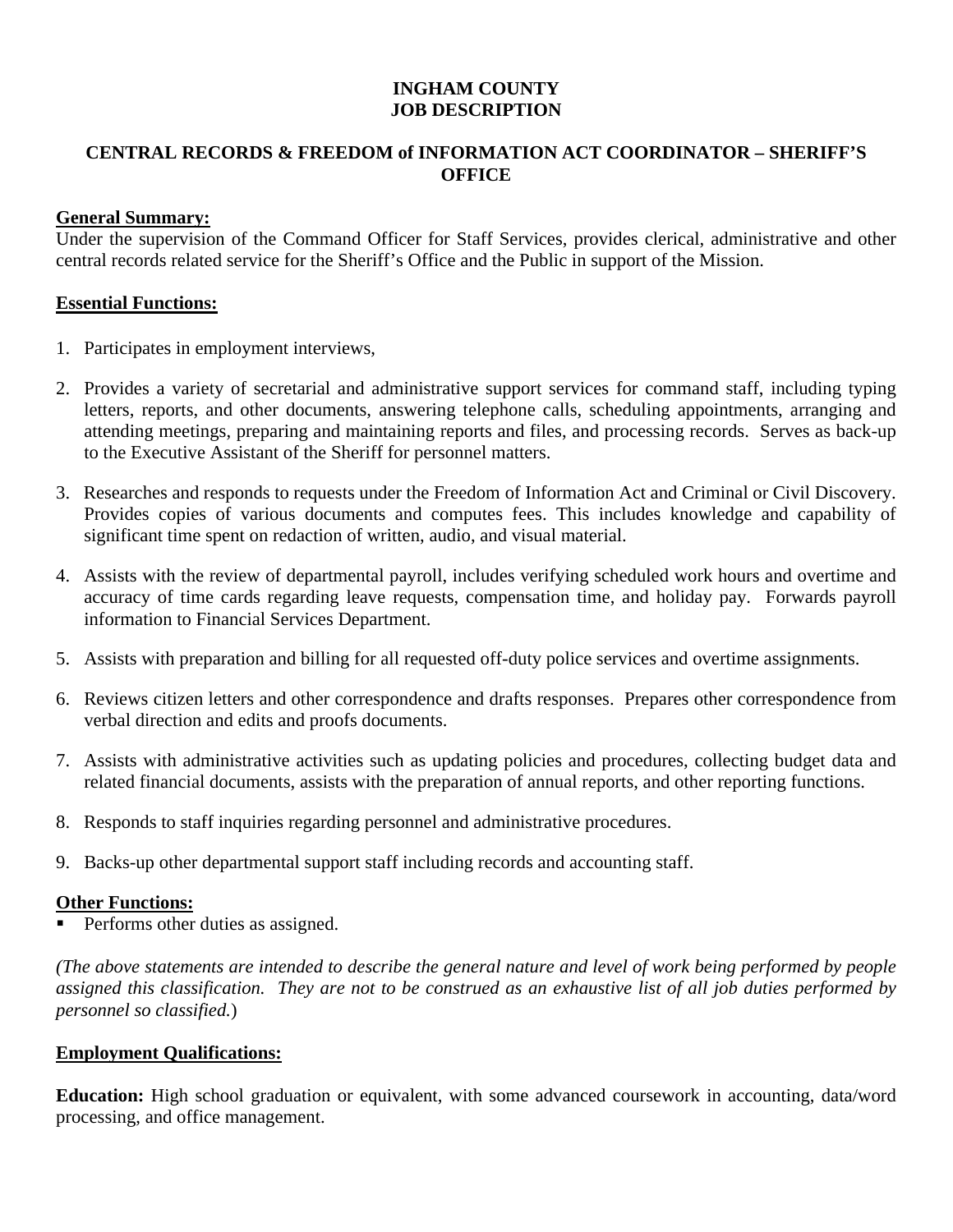**Experience:** Four years of progressively more responsible accounting, secretarial, records processing or related administrative experience, with at least two years of experience with a law enforcement agency or in a closely related setting. Freedom of Information Act experience preferred.

# **Other Requirements:**

*(The qualifications listed above are intended to represent the minimum skills and experience levels associated with performing the duties and responsibilities contained in this job description. The qualifications should not be viewed as expressing absolute employment or promotional standards, but as general guidelines that should be considered along with other job-related selection or promotional criteria.*)

# **Physical Requirements:**

- Ability to enter and retrieve documents from office filing systems.
- Ability to access all administrative areas of the department.
- Ability to enter and retrieve information from computer.
- Ability to ascend and descend stairs.

*(This job requires the ability to perform the essential functions contained in this description. These include, but are not limited to, the requirements listed above. Reasonable accommodations will be made for otherwise qualified applicants unable to fulfill one or more of these requirements.)*

# **Working Conditions:**

Works in office conditions.

 **UAW H November 29, 2021**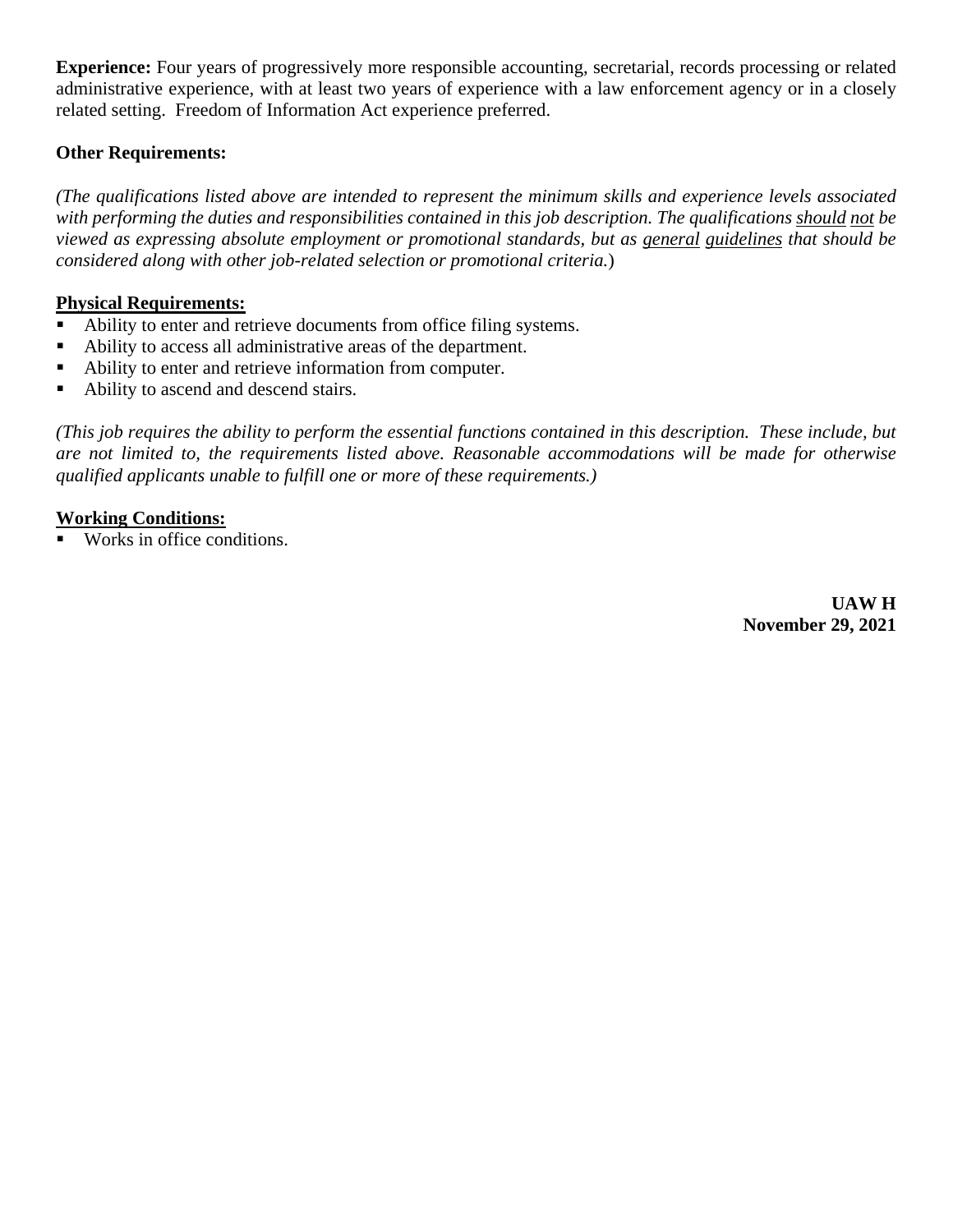Introduced by the Law & Courts, County Services, and Finance Committees of the:

## INGHAM COUNTY BOARD OF COMMISSIONERS

## **RESOLUTION TO RECLASSIFY THE CENTRAL RECORDS OFFICE COORDINATOR TO CENTRAL RECORDS AND FREEDOM OF INFORMATION ACT COORDINATOR WITH A JOB DESCRIPTION AND WAGE SCALE CHANGE**

WHEREAS, the Ingham County Sheriff's Office has a Central Records Office Coordinator; and

WHEREAS, the Office Coordinator position has previously been heavy in management and delegation responsibilities; and

WHEREAS, the increase of FOIA requests now demands the majority of the Office Coordinator's time and attention; and

WHEREAS, the Ingham County Sheriff's Office and Human Resources Department has updated the job description and its title to Central Records and Freedom of Information Act Coordinator to better depict the current job responsibilities; and

WHEREAS, the responsibilities from increase in FOIA requests is in addition to the current job responsibilities; and

WHEREAS, the Ingham County Human Resources Department supports a change in UAW wage scale from a G to an H for the described added responsibilities, an increase of approximately \$3,400-\$4,000/year; and

WHEREAS, a memo from Human Resources supporting the reclassification is attached; and

WHEREAS, the UAW has been notified and is agreeable to the proposed job description/classification changes; and

WHEREAS, the Ingham County Sheriff's Office has contacted the budget office and has their support.

THEREFORE BE IT RESOLVED, that the Ingham County Board of Commissioners approves the reclassification of Central Records Office Coordinator to Central Records and Freedom of Information Act Coordinator as described above.

BE IT FURTHER RESOLVED, that the Ingham County Board of Commissioners directs the Controller/Administrator to make the necessary budget adjustments in the Ingham County Sheriff's Office budget and position allocation list.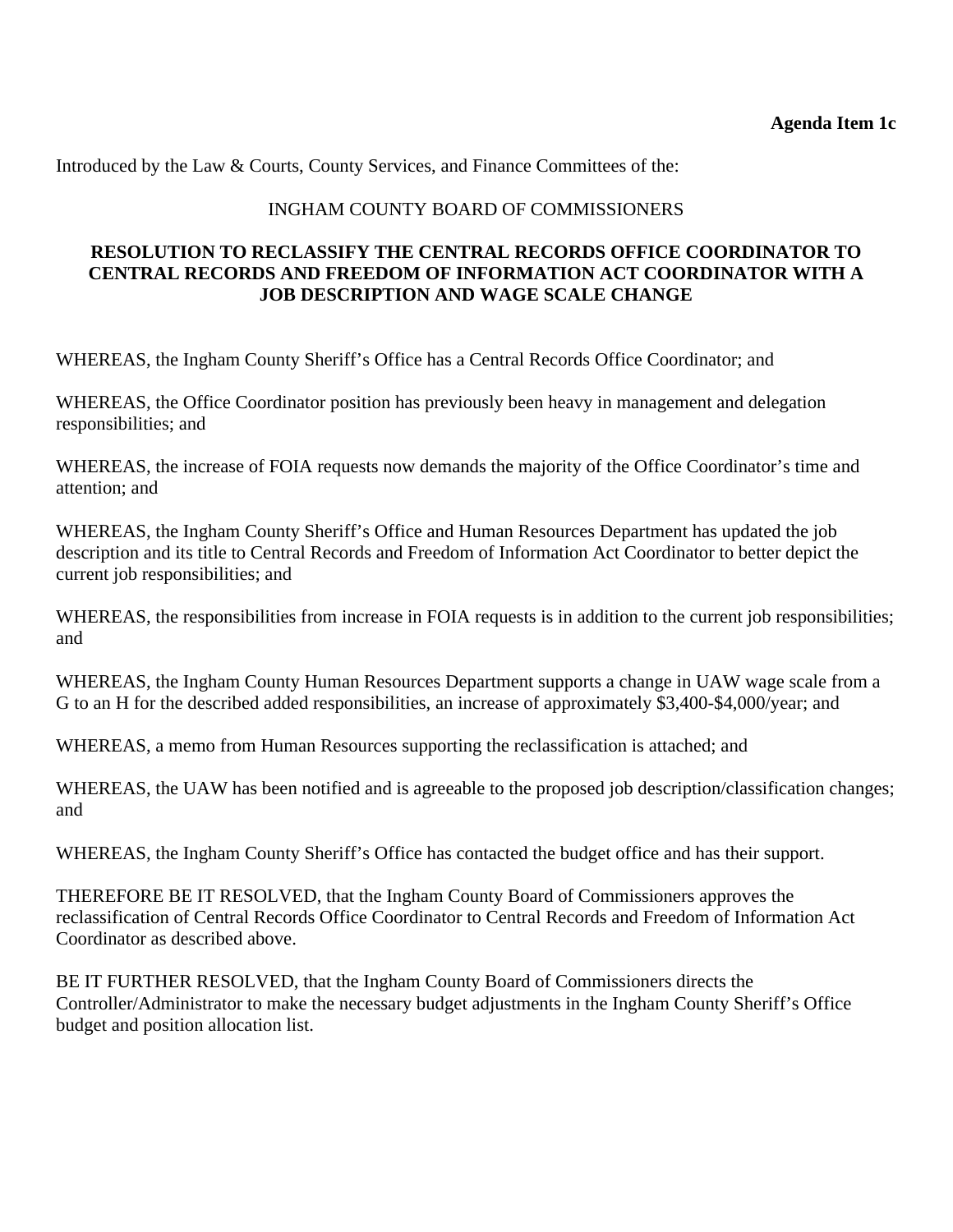<span id="page-20-0"></span>

| TO:          | Board of Commissioners Law & Courts, Finance Committee |
|--------------|--------------------------------------------------------|
| <b>FROM:</b> | Captain Robert Earle, Jail Administrator               |
| DATE:        | December 20, 2021                                      |
|              | <b>SUBJECT:</b> FCC Ruling on Inmate Telephone Fees    |
|              | For the meeting agendas of January 13 and 19           |

The Ingham County Sheriff's Office has a contract with Securus Technology, LLC for inmate communications within the Ingham County Correctional Facility. On May 24, 2021, the Federal Communications Commission ("FCC") released its Third Report and Order, Order on Reconsideration, and Fifth Further Notice of Proposed Rulemaking (collectively, the "Order"). In summary, the telephone calling rate has been reduced to \$0.21 per minute and the FCC's percentage for all currently commissionable call traffic has been reduced from 55% to 35%. These new rates went into effect on October 26, 2021.

### **ALTERNATIVES**

If the County does not make the required changes, the County will not be in compliance with the Order, subjecting itself to fines and penalties. Additionally, the County would still be forced to comply with the ruling.

## **FINANCIAL IMPACT**

With the reduced telephone calling rates and FCC percentage, the County will see a reduction in revenue. Amount of impact is unknown at this point.

### **OTHER CONSIDERATIONS**

This change is ordered by the FCC and makes no changes to the Master Service Agreement term.

### **RECOMMENDATION**

Based on the information presented, I respectfully recommend the approval of the attached resolution to support amending the contract with Securus Technologies, LCC for inmate calling fees and rates.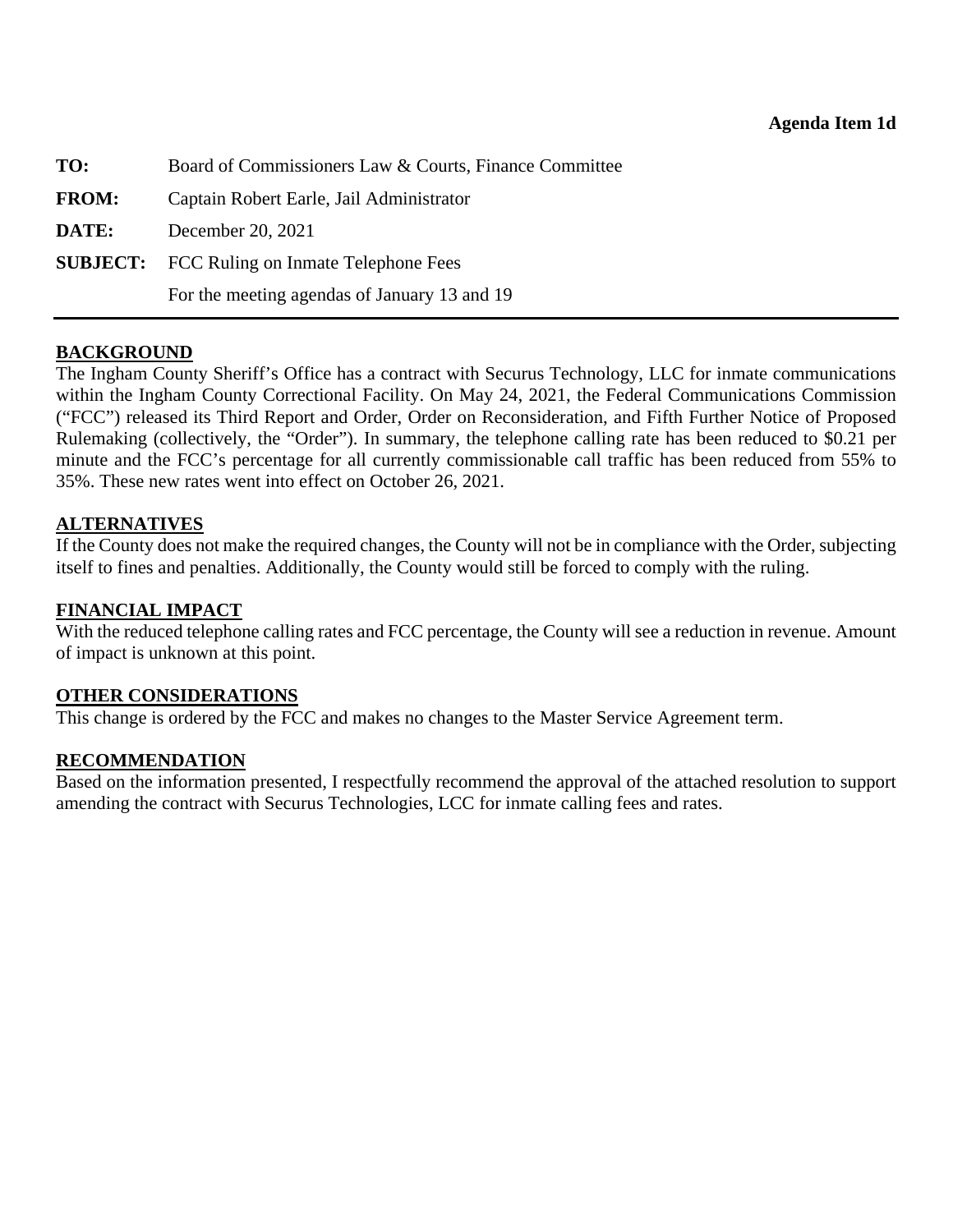## INGHAM COUNTY BOARD OF COMMISSIONERS

## **RESOLUTION TO AUTHORIZE A CONTRACT ADDENDUM WITH SECURUS TECHNOLOGIES TO ADDRESS APPLICABLE PORTIONS OF THE FEDERAL COMMUNICATIONS COMMISSION RULING ON INMATE TELEPHONE FEES**

WHEREAS, Ingham County currently contracts with Securus Technologies, LLC to provide a telephone system for all inmates in Ingham County; and

WHEREAS, the Sheriff's Office recommends that Ingham County authorize a contract addendum with Securus Technologies, LLC to comply with those applicable portions of the Third Report and Order, Order on Reconsideration, and Fifth Further Notice of Proposed Rulemaking (collectively, the "Order") released by the Federal Communications Commission ("FCC") on inmate telephone fees that took effect on October 26, 2021; and

WHEREAS, the FCC's Order provides, among other things, that jails cannot charge interstate or local calling rates which exceed \$0.21 per minute; and

WHEREAS, the FCC's Order also reduces the FCC's percentage for all currently commissionable call traffic from 55% to 35%; and

WHEREAS, the Sheriff's Office has been informed these rate changes went into effect on October 26, 2021.

THEREFORE BE IT RESOLVED, that the Ingham County Board of Commissioners authorizes a contract addendum with Securus Technologies, LLC to comply with the FCC's Order.

BE IT FURTHER RESOLVED, that the Ingham County Board of Commissioners authorizes the Board Chairperson to sign any necessary documents that are consistent with this resolution and approved as to form by the County Attorney.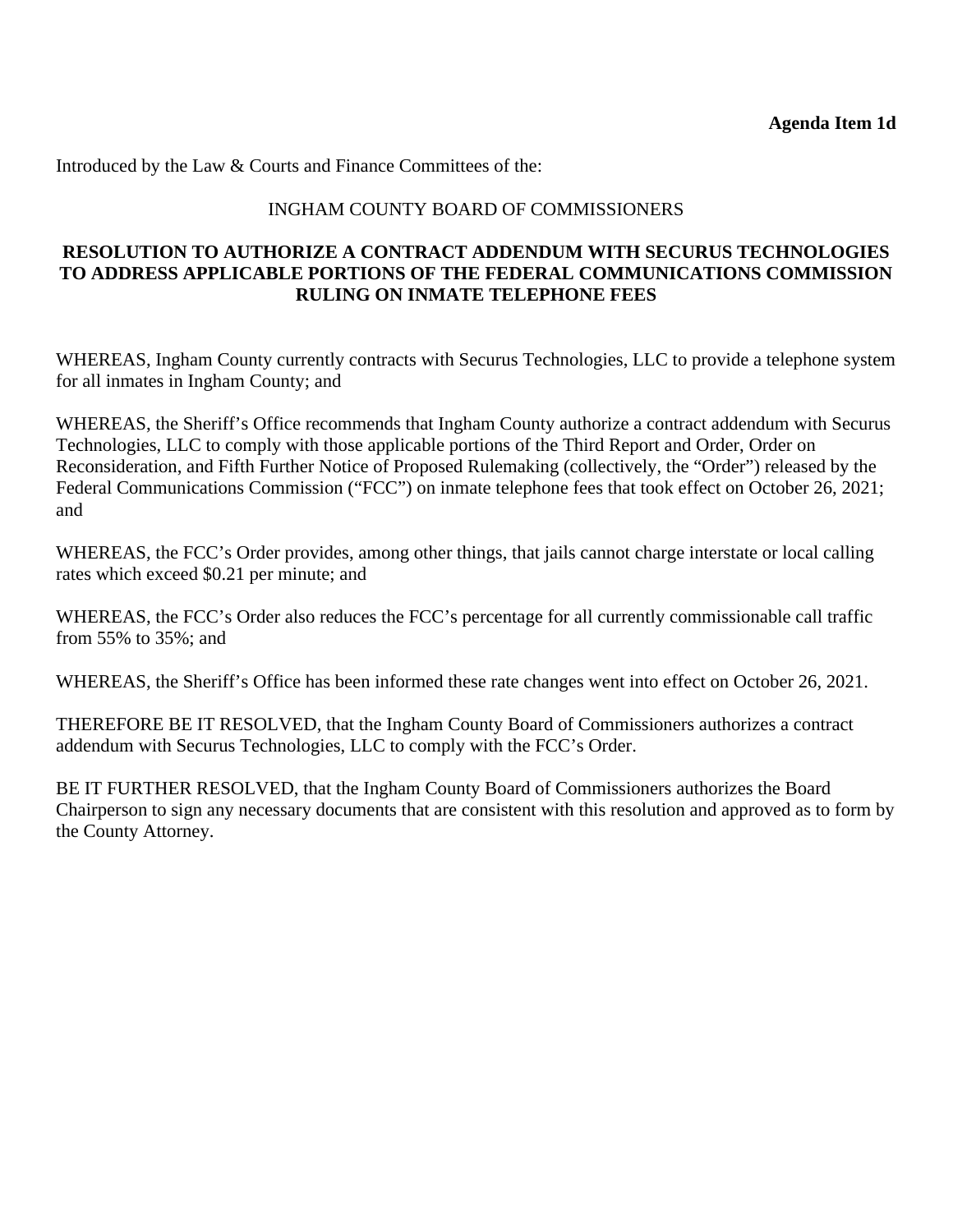<span id="page-22-0"></span>

| TO:             | Board of Commissioners: Law & Courts and Finance Committees                                    |
|-----------------|------------------------------------------------------------------------------------------------|
| <b>FROM:</b>    | <b>Undersheriff Andrew Bouck</b>                                                               |
| DATE:           | 12/21/2021                                                                                     |
| <b>SUBJECT:</b> | Resolution to authorize a contract renewal to continue maintenance and support from LexisNexis |
|                 | for their E-Citation and UD-10 crash reporting systems.                                        |
|                 | For the meeting agendas of $01/13/2022$ and $01/19/2022$                                       |

This resolution is to renew a contract with LexisNexis for electronic ticket writing program and UD-10 crash reporting system. These LexisNexis programs allow for paperless reporting of citations and crash reports, saving staff time through the reporting and approval process. Both LexisNexis applications allow for the immediate, electronic submission and access of the documents to the court(s) and Michigan State Police, compliant with reporting requirements. Additionally, the public can easily and conveniently access their crash reports online 24/7, saving them and our staff additional time and resources through reduced report requests. The Sheriff's Office has been using LexisNexis since 2016.

# **ALTERNATIVES**

None.

# **FINANCIAL IMPACT**

The total cost of this project for renewal of a one-year operation contract for 2022 is \$3,863.70. The Sheriff's Office is requesting the training cost be paid from Field Services/Contractual Services account #10130102- 8180000 in the amount of \$3,863.70 for the contractual year of 2022.

# **STRATEGIC PLANNING IMPACT**

This project fits with the Ingham County Goal of: Service to Residents - provide easy access to reporting systems. The electronic system allows for the reporting to be completed in a timely manner, allowing residents to access the reports as quickly as possible. Additionally, individuals can obtain crash reports online directly through LexisNexis, saving them time, county staff resources for processing in-person requests, and eliminates unnecessary in-person contact helping reduce the spread of COVID.

# **OTHER CONSIDERATIONS**

None.

# **RECOMMENDATION**

Based on the information presented, I respectfully recommend approval of the attached resolution to authorize a contract with LexisNexis for E-Citation and UD-10 Crash Reporting systems.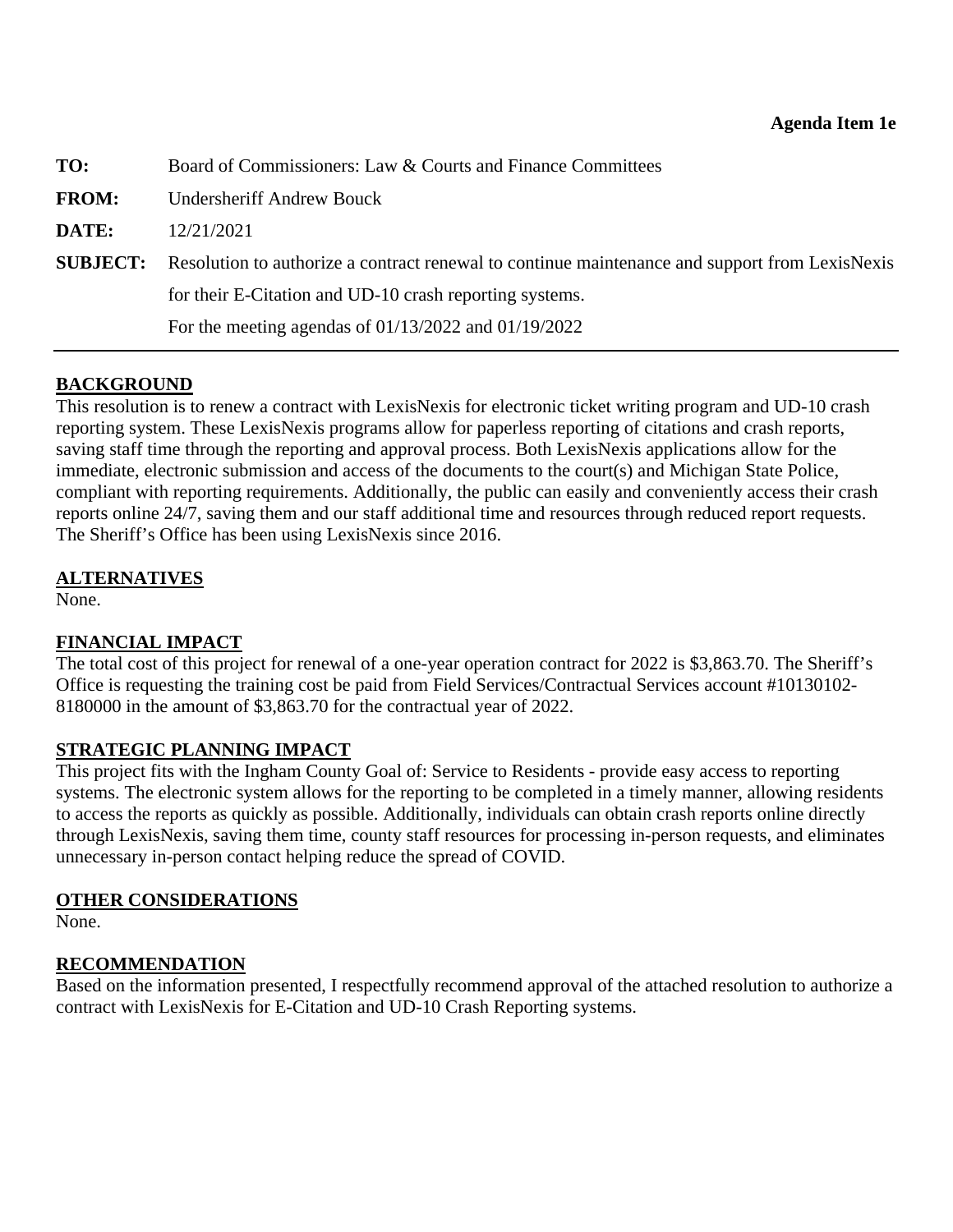## INGHAM COUNTY BOARD OF COMMISSIONERS

## **RESOLUTION TO AUTHORIZE A CONTRACT RENEWAL TO CONTINUE MAINTENANCE AND SUPPORT FROM LEXISNEXIS FOR THEIR E-CITATION AND UD-10 CRASH REPORTING SYSTEMS**

WHEREAS, the Ingham County Sheriff's Office staff completes traffic crash investigation reports and issues citations as part of their sworn duties; and

WHEREAS, LexisNexis provides applications for electronic completion of the Michigan UD-10 Crash Reports and E-Citations for reporting and record management; and

WHEREAS, the Michigan UD-10 Crash reporting system with LexisNexis meets the Michigan State Police requirements; and

WHEREAS, the Ingham County Sheriff's Office has been using LexisNexis for its E-Citations and Michigan UD-10 Crash Reporting since 2016; and

WHEREAS, LexisNexis requires an annual subscription to provide and maintain the reporting applications and their records; and

WHEREAS, the 2022 subscription for LexisNexis E-Citation and UD-10 Crash Report applications and system maintenance is \$3,863.70.

THEREFORE BE IT RESOLVED, that the Ingham County Board of Commissioners hereby authorize a contract with LexisNexis in the amount of \$3,863.70 to be paid out of the 2022 Sheriff's Office budget from Field Services/Contractual Services account #10130102-8180000.

BE IT FURTHER RESOLVED, that the Controller/Administrator is authorized to make any necessary budget adjustments.

BE IT FURTHER RESOLVED, that the Chairperson of the Ingham County Board of Commissioners is authorized to sign any contract documents consistent with this resolution and approved as to form by the County Attorney.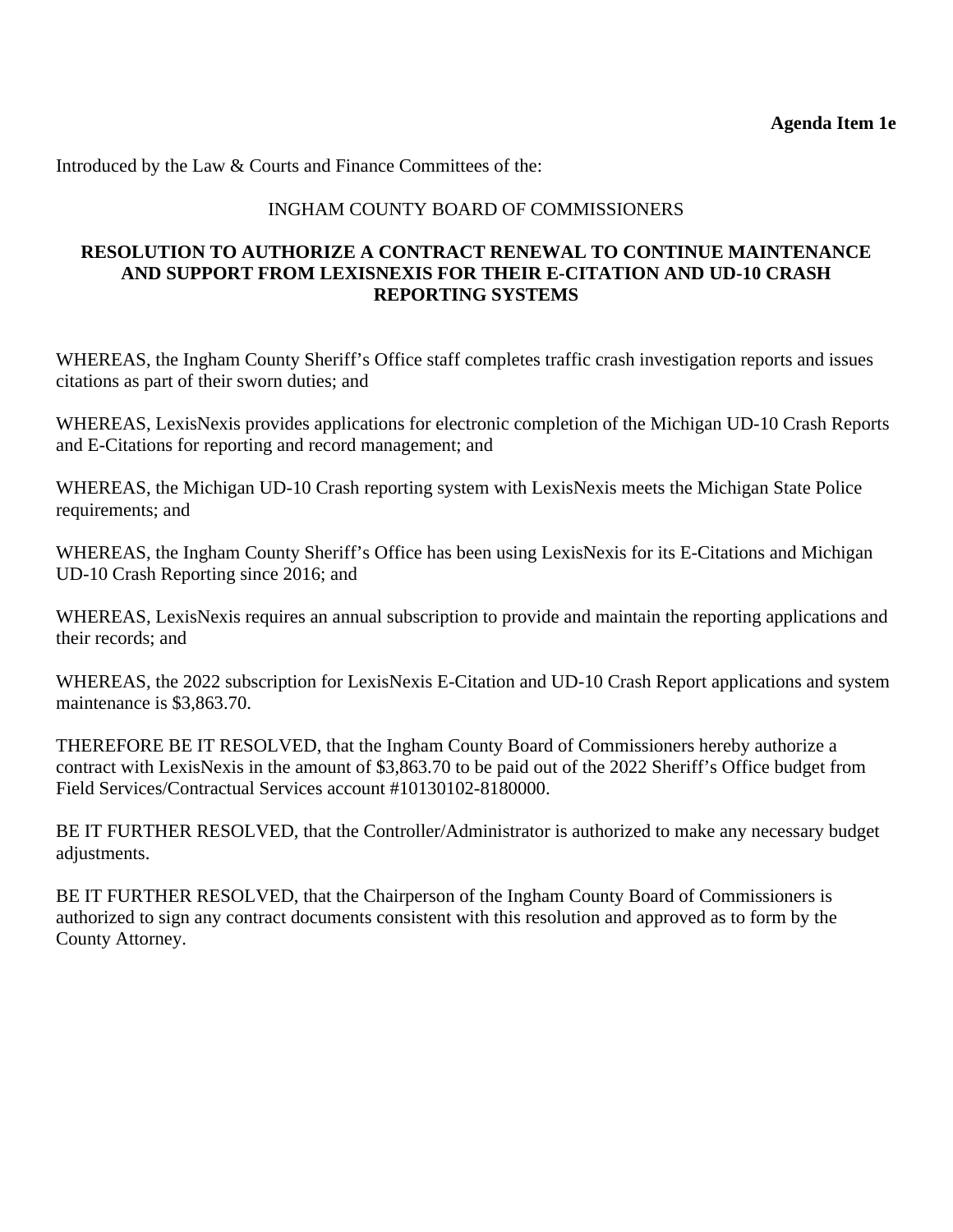<span id="page-24-0"></span>

| TO:             | Board of Commissioners - Law & Courts and Finance Committees        |
|-----------------|---------------------------------------------------------------------|
| <b>FROM:</b>    | Morgan E. Cole, Probate Court Administrator/Register                |
| DATE:           | December 27, 2021                                                   |
| <b>SUBJECT:</b> | Acceptance of 2022 Coronavirus Emergency Supplemental Funding Grant |
|                 | For the work session of January $13th$ and $19th$ , 2022            |

On November 17, 2021, the Ingham County Probate Court applied for funding through the 2022 Coronavirus Emergency Supplemental Funding Grant (CESF) offered by the Michigan State Police (MSP). The CESF Grant provides funding to Michigan Circuit, District, and Probate Courts to respond to the Coronavirus pandemic. On December 17, 2021, the MSP notified the Ingham County Probate Court that it was awarded a grant allocation of \$104,022 for the 2022 Fiscal Year. To receive the grant allocation, this grant must be accepted no later than January 30, 2022.

The funds from this grant will be used to: secure additional Personal Protective Equipment (PPE); secure kiosks for self-service and/or contactless response; assist with OnBase workflow and electronic case file processing through ImageSoft; and pay for temporary staffing and/or overtime costs to assist with any backlog resulting from the coronavirus pandemic.

# **ALTERNATIVES**

Not accepting the grant would result in a loss of funds.

# **FINANCIAL IMPACT**

Accepting the grant will cost the County no additional funds. The grant will generate \$104,022 in restricted funds for the purposes of funding costs related to the Probate Court's response to the Coronavirus pandemic.

### **OTHER CONSIDERATIONS**

None.

# **RECOMMENDATION**

Accept the 2022 Coronavirus Emergency Supplemental Funding Grant from MSP.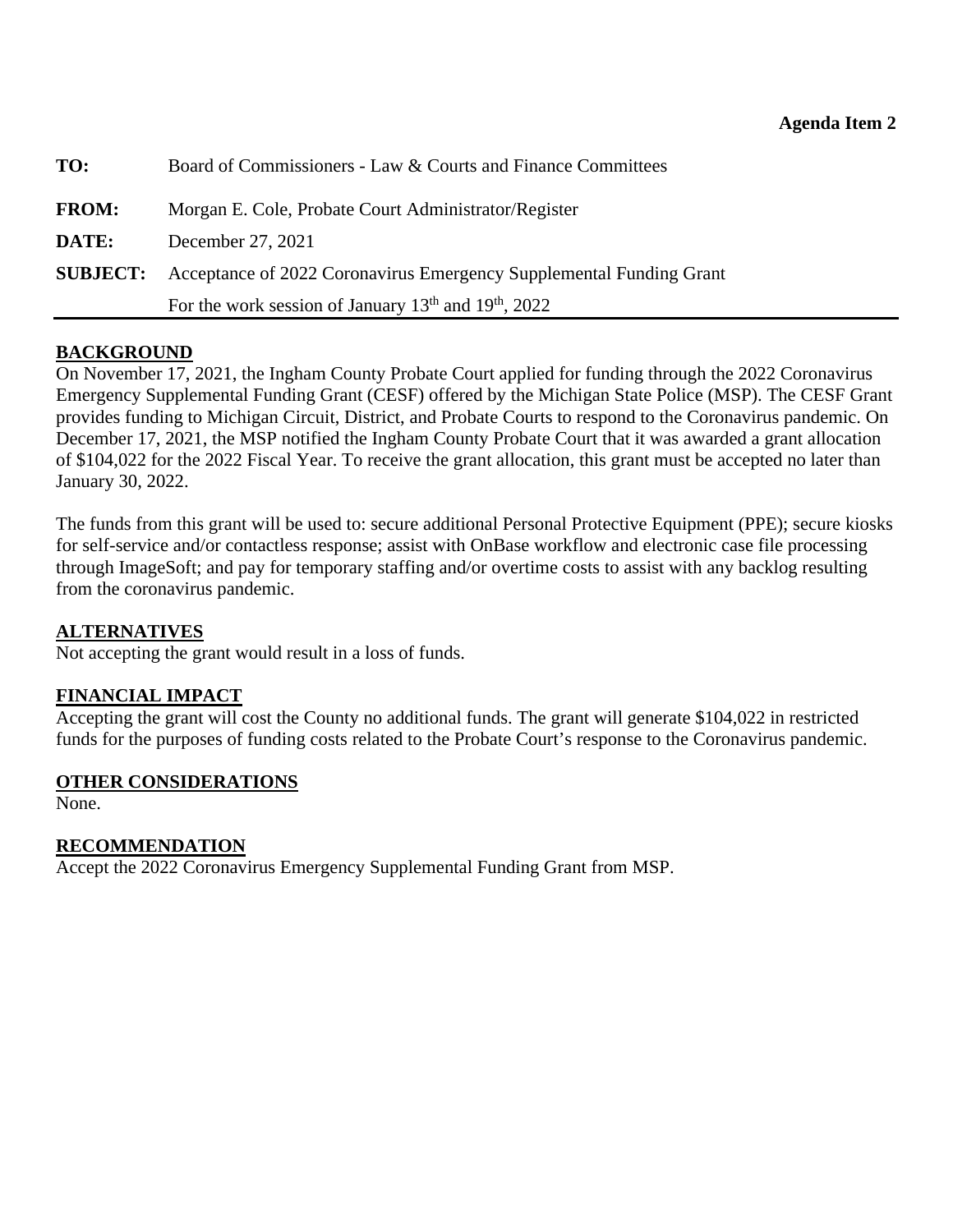# INGHAM COUNTY BOARD OF COMMISSIONERS

## **RESOLUTION TO ACCEPT THE 2022 CORONAVIRUS EMERGENCY SUPPLEMENTAL FUNDING (CESF) GRANT FOR PROBATE COURT**

WHEREAS, on November 17, 2021, the Ingham County Probate Court applied for grant funding through the 2022 Coronavirus Emergency Supplemental Funding Grant (CESF) offered by the Michigan State Police (MSP) which provides funding to Michigan Circuit, District, and Probate Courts to respond to the Coronavirus pandemic; and

WHEREAS, on December 17, 2021, the MSP notified the Ingham County Probate Court that it was awarded a grant allocation of \$104,022 for the 2022 Fiscal Year; and

WHEREAS, the acceptance of this grant must be accepted, signed, and submitted by January 30, 2022; and

WHEREAS, the funds from this grant will be used to secure additional Personal Protective Equipment (PPE); and

WHEREAS, the funds from this grant will be used to secure kiosks for self-service and/or contactless response; and

WHEREAS, the funds from this grant will be used to assist with OnBase workflow and electronic case file processing and software through ImageSoft; and

WHEREAS, the funds from this grant will be used for temporary staffing and/or overtime costs to assist with any backlog resulting from the coronavirus pandemic; and

WHEREAS, acceptance of this 2022 CESF Grant requires approval by the Ingham County Board of Commissioners.

THEREFORE BE IT RESOLVED, that the Ingham County Board of Commissioners hereby authorizes accepting a 2022 CESF grant award from the Michigan State Police (MSP) for the sum of \$104,022.

BE IT FURTHER RESOLVED, that the Controller/Administrator is authorized to make any budget adjustments consistent with this resolution.

BE IT FURTHER RESOLVED, that the Chairperson of the Board of Commissioners is hereby authorized to sign any contract documents on behalf of the County after approval as to form by the County Attorney.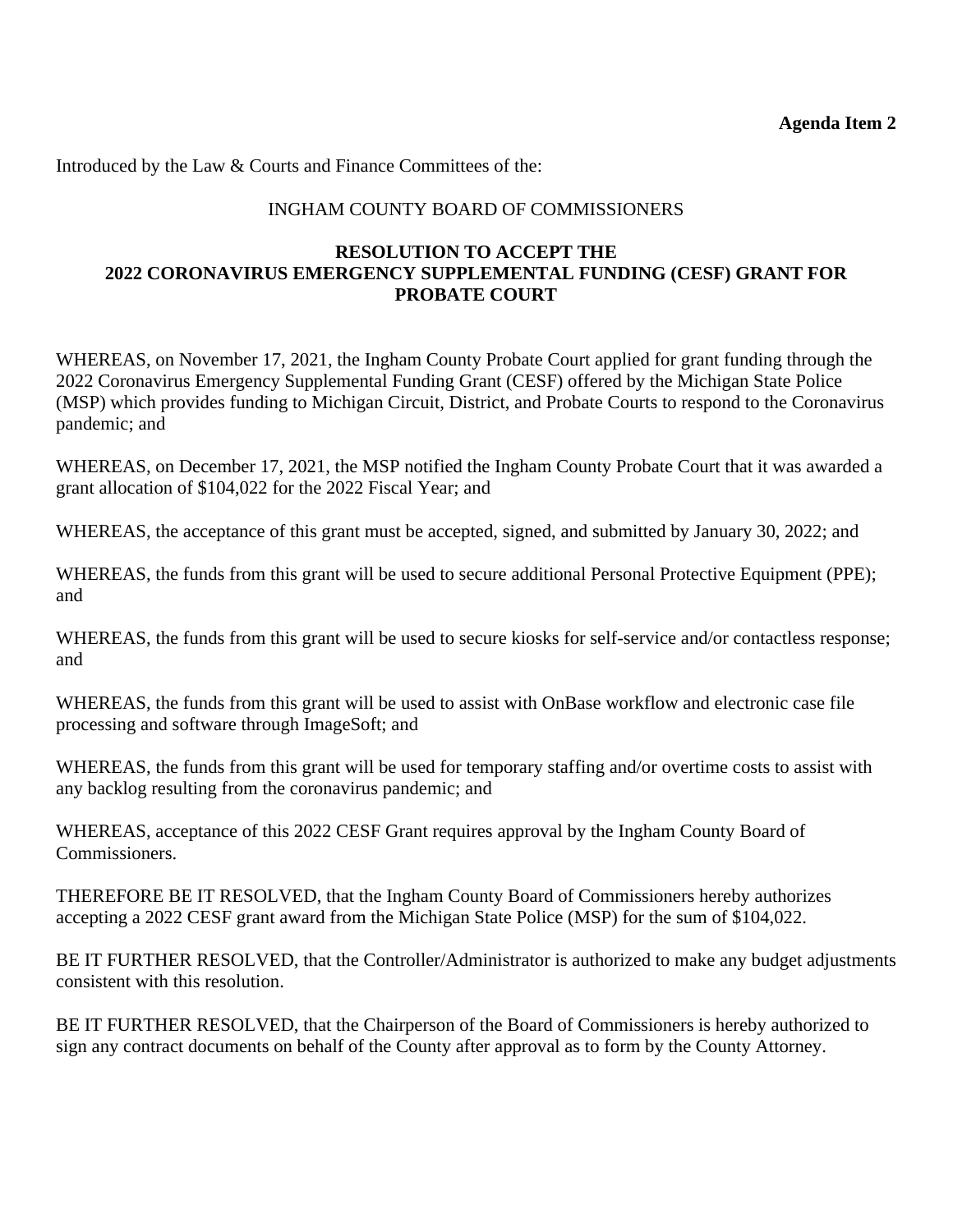<span id="page-26-0"></span>

| TO:             | Board of Commissioners - Law & Courts and Finance Committees        |
|-----------------|---------------------------------------------------------------------|
| <b>FROM:</b>    | George Strander, $30th$ Circuit Court – Court Administrator         |
| DATE:           | January 4, 2022                                                     |
| <b>SUBJECT:</b> | Acceptance of 2022 Coronavirus Emergency Supplemental Funding Grant |
|                 | For the work sessions of January $13th$ and $19th$ , 2022           |

On October 22, 2021, the 30<sup>th</sup> Circuit Court received notification that the Michigan State Police was accepting 2022 Coronavirus Emergency Supplemental Funding (CESF) grant applications. The 2022 CESF Program provides funding to Michigan Circuit, District, and Probate courts to respond to the coronavirus pandemic. On December 17, 2021, the Michigan State Police selected Ingham County Circuit Court to receive an award from the CESF grant of \$142,896. This funding is specifically for coronavirus-related expenses, as outlined in the application and the 2022 CESF Grant Contract. The deadline to return the signed contact to receive distributions from the grant is January 30, 2022.

The 30<sup>th</sup> Circuit Court will utilize grant allocations to pay for items directly related to the court's response to the coronavirus pandemic. This includes the purchase of supplies and materials such as personal protection equipment, a self-service artificial intelligence kiosk, COVID rapid tests, contractual expenses to support a visiting judge and staff, and the procurement and setup of a remote county network connection at an off-site location at which to conduct jury trials.

# **ALTERNATIVES**

Additional funding to support funding the 30<sup>th</sup> Circuit Court's planned responses to the COVID-19 pandemic does not exist at this time.

# **FINANCIAL IMPACT**

There is no negative impact to Ingham County, as the county will expend zero funds in the acceptance of this grant. Further, accepting the grant will provide an additional \$142,896 in resources, which will assist the  $30<sup>th</sup>$ Circuit Court in responding to the COVID pandemic.

# **OTHER CONSIDERATIONS**

None.

# **RECOMMENDATION**

The 30<sup>th</sup> Circuit Court's recommendation is to accept the 2022 Coronavirus Emergency Supplemental Funding Grant from MSP.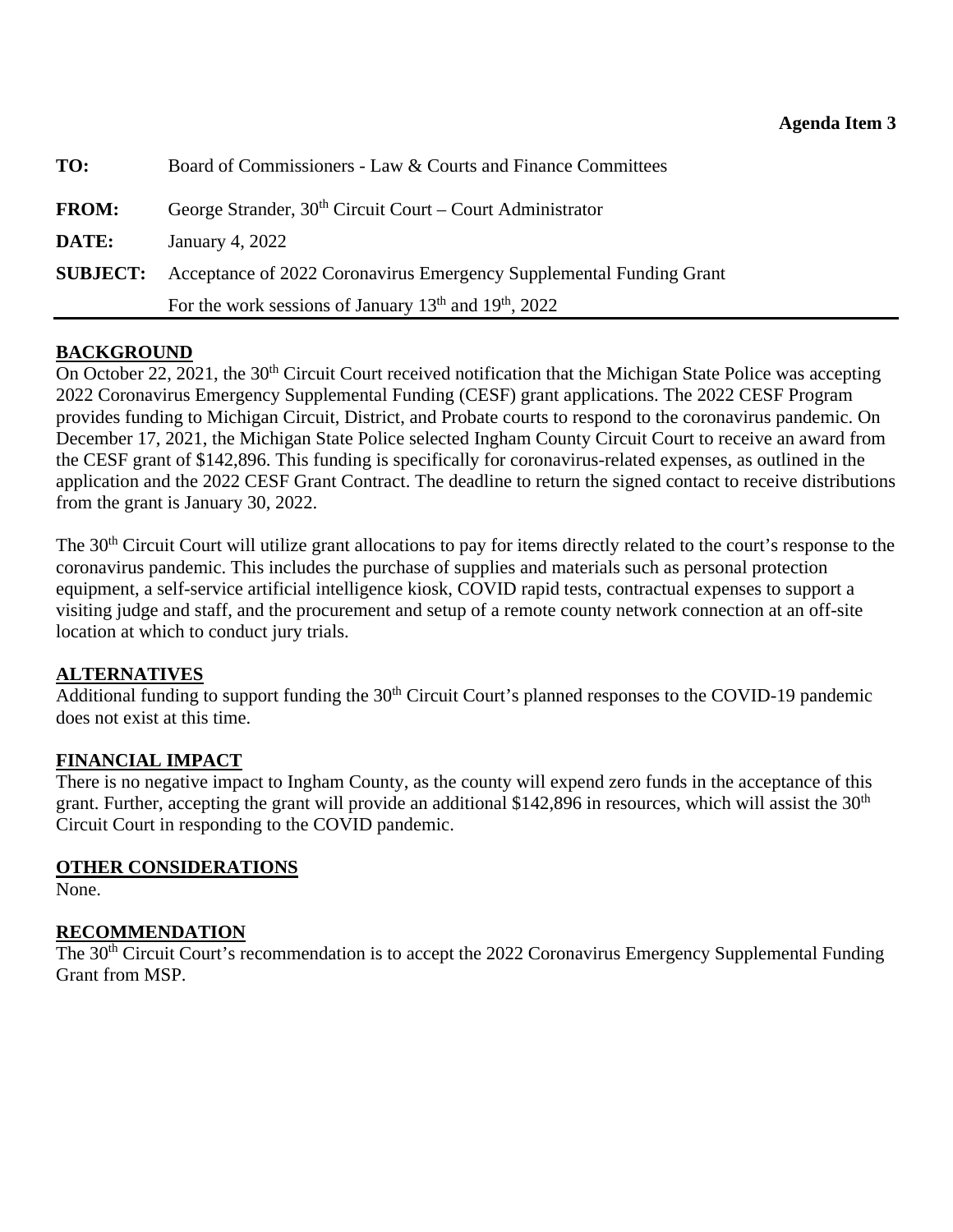**Agenda Item 3** 

Introduced by the Law & Courts and Finance Committees of the:

# INGHAM COUNTY BOARD OF COMMISSIONERS

## **RESOLUTION TO ACCEPT THE 2022 CORONAVIRUS EMERGENCY SUPPLEMENTAL FUNDING (CESF) GRANT FOR CIRCUIT COURT**

WHEREAS, on November 17, 2021, the 30<sup>th</sup> Circuit Court applied for grant funding through the 2022 Coronavirus Emergency Supplemental Funding Grant (CESF) offered by the Michigan State Police, which provides funding to Michigan Circuit, District, and Probate Courts to respond to the Coronavirus pandemic; and

WHEREAS, on December 17, 2021, the Michigan State Police selected the Ingham County 30th Circuit Court to receive an award from the CESF grant of \$142,896 for the 2022 fiscal year; and

WHEREAS, the grant award must be accepted, signed, and submitted by January 30, 2022; and

WHEREAS, the funds from this grant will be used to secure additional Personal Protective Equipment (PPE); and

WHEREAS, the funds from this grant will be used to procure a self-service artificial intelligence kiosk; and

WHEREAS, the funds from this grant will be used to purchase COVID-19 rapid tests; and

WHEREAS, the funds from this grant will be used to support a visiting judge and staff; and

WHEREAS, the funds from this grant will be used to procure and set up a remote county network connection at an off-site location at which to conduct jury trials; and

WHEREAS, acceptance of the 2022 CESF Grant requires approval by the Ingham County Board of Commissioners.

THEREFORE BE IT RESOLVED, that the Ingham County Board of Commissioners hereby authorizes the acceptance of a 2022 CESF grant award from the Michigan State Police (MSP) for the sum of \$142,896.

BE IT FURTHER RESOLVED, that the Controller/Administrator is authorized to make any budget adjustments consistent with this resolution and the grant.

BE IT FURTHER RESOLVED, that the Chairperson of the Board of Commissioners is hereby authorized to sign any contract documents on behalf of the County after approval as to form by the County Attorney.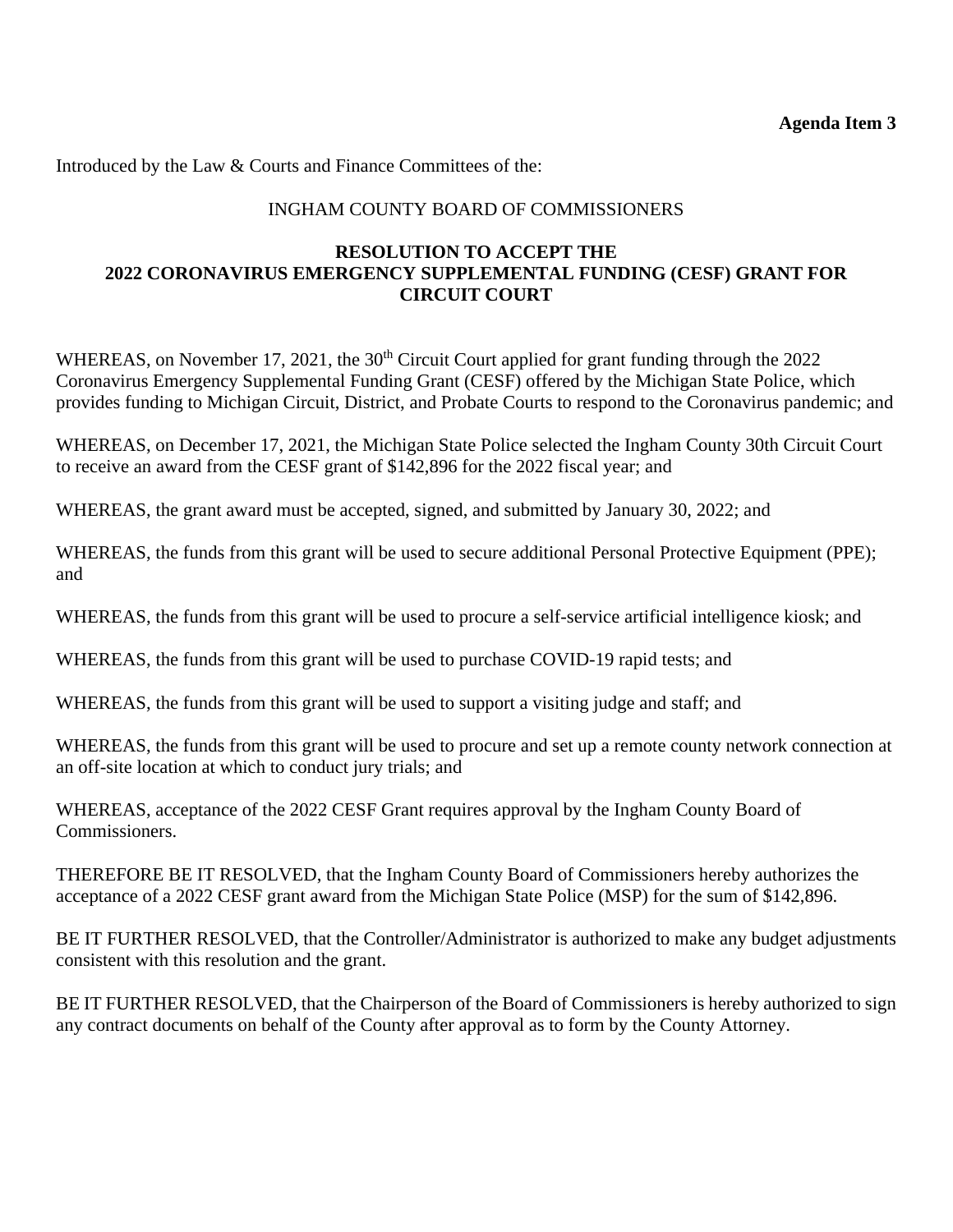<span id="page-28-0"></span>

| TO: | Law & Courts, Human Services and Finance Committees |  |
|-----|-----------------------------------------------------|--|
|     |                                                     |  |

**FROM:** Linda Vail, Health Officer

**DATE:** December 22, 2021

**SUBJECT:** Authorization to Enter Agreement with People Ready Activating Youth (P.R.A.Y.) and Peckham to Operate Lansing/Ingham Peacemaker Fellowship

For the meeting agendas of January 13, January 19, and January 24, 2022

## **BACKGROUND**

Ingham County wishes to enter into an agreement with People Ready Activating Youth (P.R.A.Y.) and Peckham to serve as Local Operators for Phase I/Year 1 operation of the Lansing/Ingham Peacemaker Fellowship®, effective January 1, 2022 through December 31, 2022. P.R.A.Y. and Peckham shall have 30 days to work out their partnership agreement; which both organizations are agreeable to. Between 2011 and present, partners in Ingham County have explored a variety of gun violence interruption and prevention approaches. Between August of 2020 and present, Safe Passages, dba Advance Peace, has served as a national technical assistance partner providing pre-implementation and planning guidance to Lansing and Ingham County partners working to build and sustain local community capacity to interrupt gun violence. This contract will be eligible for renewal for Years 2 and 3 of the first three-year cycle, based upon performance in Phase I/Year 1.

On March 23, 2021, the Ingham County Board of Commissioners approved Resolution #21-179, authorizing Ingham County to include in its 2022-2024 public safety planning, a commitment, support, and partnership with Advance Peace and local partners in the amount of \$535,294 for establishing a program to help build and sustain local community capacity to interrupt gun violence. This program will help save lives and reduce the life-altering trauma experienced by people living in the impacted communities and by the service providers who support them. The award for Phase I/Year 1 operation of the Lansing/Ingham Peacemaker Fellowship<sup>®</sup> shall not exceed the amount of \$279,500.

In October 2021 Ingham County Purchasing Department issued a Request for Proposals (RFP) for the Local Operator of the Lansing/Ingham Peacemaker Fellowship®. In November 2021, the Lansing/Ingham Advance Peace Planning team assembled an RFP evaluation team made of staff from Ingham County, City of Lansing, Advance Peace, and county residents impacted by gun violence who have demonstrated an ongoing commitment to gun violence prevention and interruption. The evaluation team received and scored four proposals using scoring criteria both recommended by Advance Peace, as well as vetted and prioritized by a broad coalition of community partners. Pursuant to the RFP, the evaluation team assigned cumulative scores based on the combination of written responses to the RFP, and interviews with proposers. Out of this process, the evaluation team recommends P.R.A.Y. and Peckham, to be the operators of the Lansing/Ingham Peacemaker Fellowship® and provides them with 30 days to finalize their partnership agreement.

### **ALTERNATIVES**

The selection of a local operator is necessary to move the Advance Peace Project forward.

# **FINANCIAL IMPACT**

The Local Operator budget of \$279,500 is part of the overall first year budget of \$535,294. Funding sources for the three year project are as follows: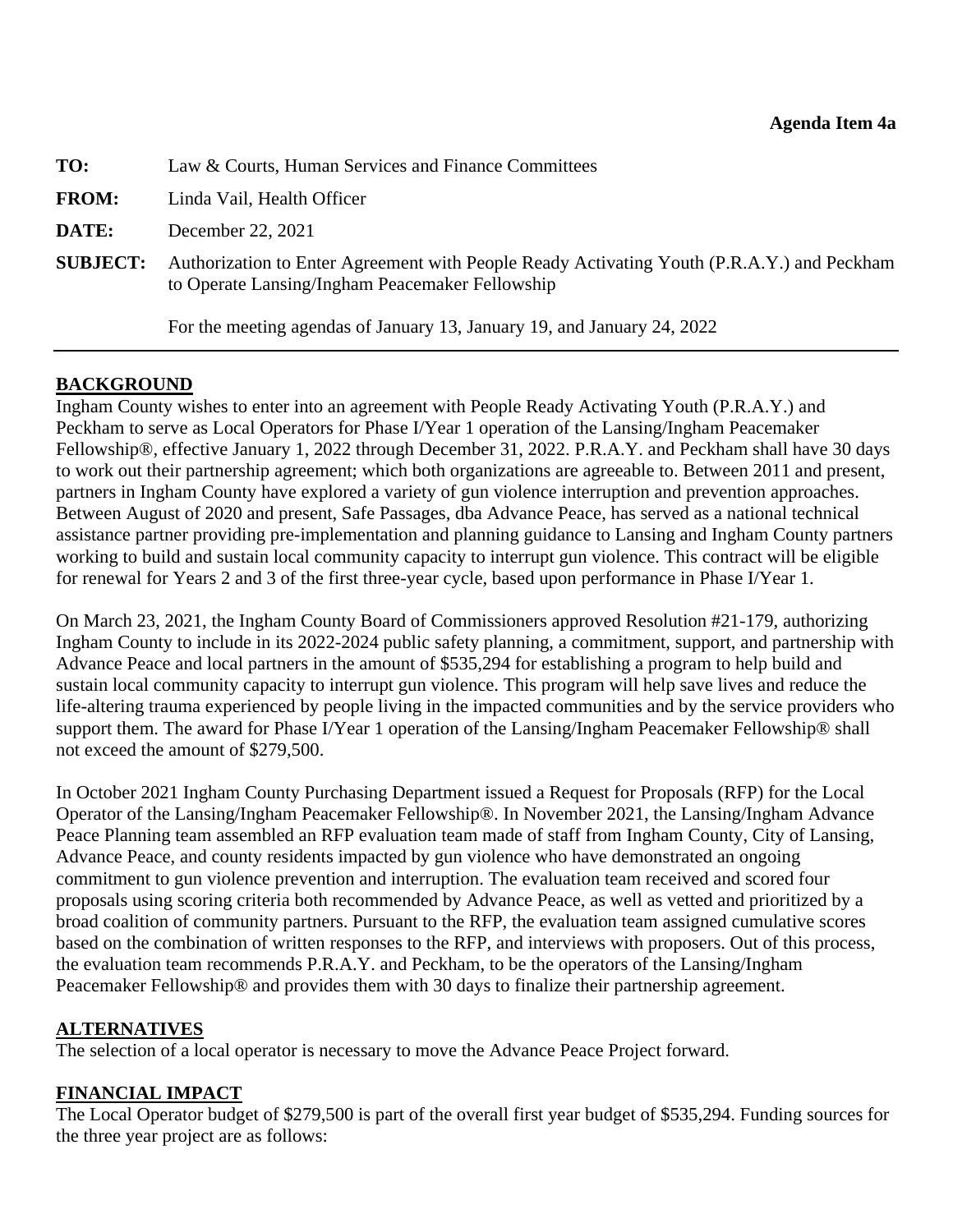|                                   | YEAR 1    | <b>YEAR 2</b> | YEAR 3    | <b>TOTAL</b> |
|-----------------------------------|-----------|---------------|-----------|--------------|
| <b>Ingham County</b>              | \$160,000 | \$210,000     | \$220,000 | \$590,000    |
| City Of Lansing                   | \$240,000 | \$300,000     | \$350,000 | \$890,000    |
| Department Of Justice Safe        |           |               |           |              |
| Neighborhoods Grant               | \$21,905  | \$22,500      | \$23,000  | \$67,405     |
| <b>Lansing Housing Commission</b> | \$35,000  | \$15,000      | \$0       | \$50,000     |
| Michigan Enhancement Grant        | \$78,389  | \$137,001     | \$141,610 | \$357,000    |
| Total                             | \$535,294 | \$684,501     | \$734,610 | \$1,954,405  |

# **STRATEGIC PLANNING IMPACT**

This resolution supports the commitment of the Ingham County Board of Commissioners to continue work that targets violent offenders, high level drug dealers, gang activity, and gun violence (Goal A, Strategy 1, Task x of the 2018-2022 Update to the Strategic Plan and Action Plan.)

# **OTHER CONSIDERATIONS**

There are no other considerations.

# **RECOMMENDATION**

Based on the information presented, I respectfully recommend approval of the attached resolution to enter into either a joint or separate contract(s) with P.R.A.Y. and Peckham to serve as the Local Operators of the Lansing/Ingham Peacemaker Fellowship® during the period of January 1, 2022 to December 31, 2022 and allow both P.R.A.Y. and Peckham to utilize the next 30 days to finalize their partnership for carrying out Phase I/Year 1 operation of the Lansing/Ingham Peacemaker Fellowship® which holds a combined total budget that does not exceed the sum of \$279,500.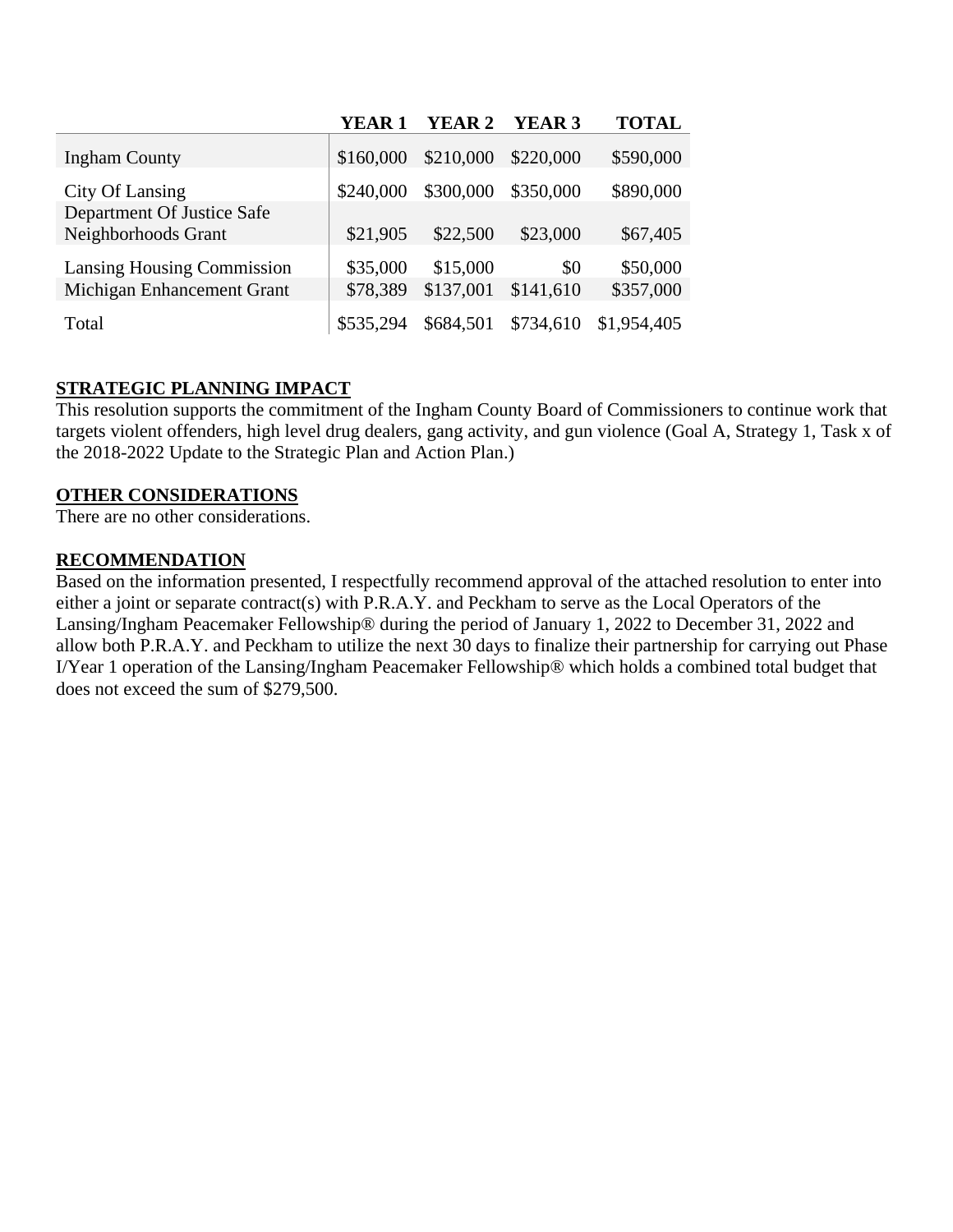Introduced by the Law & Courts, Human Services, and Finance Committees of the:

## INGHAM COUNTY BOARD OF COMMISSIONERS

# **RESOLUTION TO AUTHORIZE AN AGREEMENT WITH PEOPLE READY ACTIVATING YOUTH (P.R.A.Y) AND PECKHAM USING A PARTNERSHIP APPROACH TO IMPLEMENT AND OPERATE THE LANSING/INGHAM PEACEMAKER FELLOWSHIP AND TO BUILD AND SUSTAIN LOCAL COMMUNITY CAPACITY TO INTERRUPT GUN VIOLENCE**

WHEREAS, between 2011 and present, partners in Ingham County have explored a variety of gun violence interruption and prevention approaches; and

WHEREAS, between August of 2020 and present, Safe Passages, dba Advance Peace, has served as a national technical assistance partner providing pre-implementation and planning guidance to Lansing and Ingham County partners working to build and sustain local community capacity to interrupt gun violence; and

WHEREAS, on March 23, 2021, the Board of Commissioners approved Resolution #21-179, stating that Ingham County will include in its 2022-2024 public safety planning a commitment, support, and partnership with Advance Peace and local partners in the amount of \$535,294 to establish a program to help build and sustain local community capacity to interrupt gun violence; and

WHEREAS, such a program will help save lives and reduce the life-altering trauma experienced by people living in the impacted communities and by the service providers who support them; and

WHEREAS, Ingham County Purchasing Department issued a Request for Proposals (RFP) for the Local Operator of the Lansing/Ingham Peacemaker Fellowship®; and

WHEREAS, in November 2021, the Lansing/Ingham Advance Peace Planning team assembled an RFP evaluation team made of staff from Ingham County, City of Lansing, Advance Peace, and county residents impacted by gun violence who have demonstrated an ongoing commitment to gun violence prevention and interruption; and

WHEREAS, the evaluation team received, scored, and interviewed four proposals using scoring criteria recommended by Advance Peace, and vetted and prioritized by a broad coalition of community partners; and

WHEREAS, this resolution is to authorize P.R.A.Y. and Peckham to initiate discussions with one another and utalize the next 30 days to draft an updated budget with outlined roles and responsibilities as divided between the two organization that they both agree is necessary and sufficient to execute the Phase I/Year 1 operation of the Lansing/Ingham Peacemaker Fellowship® during the period of January 1, 2022 through December 31, 2022; and

WHEREAS, this resolution is to authorize Ingham County to enter into either a joint or separate contract(s) with P.R.A.Y. and Peckham which shall have a combined total amount not to exceed the sum of \$279,500 for Phase I/Year 1 operation of the Lansing/Ingham Peacemaker Fellowship® during the period of January 1, 2022 through December 31, 2022; and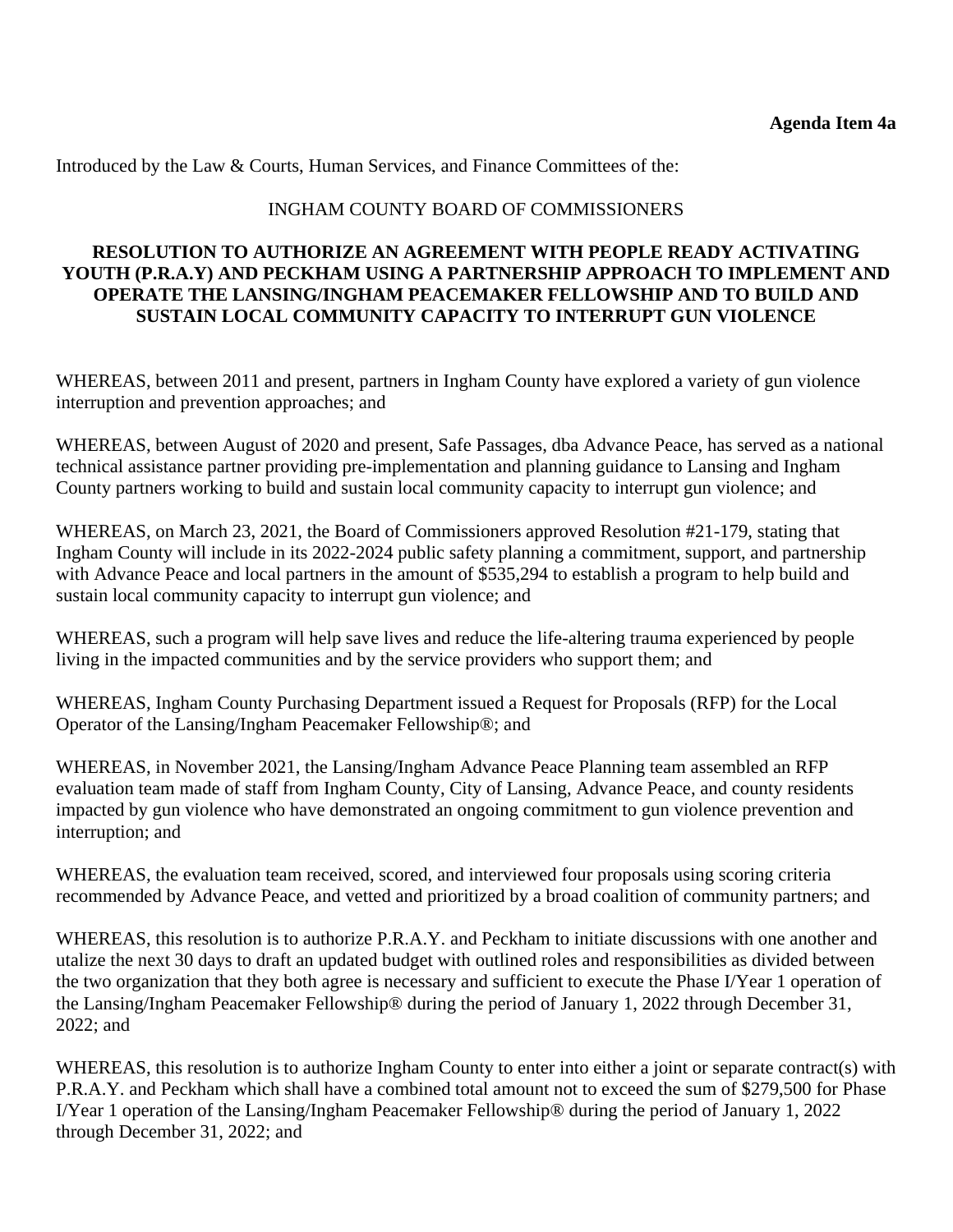WHEREAS, the contract(s) will be eligible for renewal for Years 2 and 3 of the first three-year cycle based upon performance in Phase I/Year 1.

THEREFORE IT BE RESOLVED, that the Ingham County Board of Commissioners authorizes Ingham County to enter into either a joint or separate contract(s) with P.R.A.Y. and Peckham to serve as the Local Operators of the Lansing/Ingham Peacemaker Fellowship® during the period of January 1, 2022 to December 31, 2022 and allows both P.R.A.Y. and Peckham to utilize the next 30 days to finalize their roles and responsibilities for carrying out Phase I/Year 1 operation of the Lansing/Ingham Peacemaker Fellowship® which holds a combined total budget that does not exceed the sum of \$279,500.

BE IT FURTHER RESOLVED, that the Chairperson of the Board of Commissioners is hereby authorized to sign any necessary documents consistent with this resolution on behalf of the County after approval as to form by the County Attorney.

BE IT FURTHER RESOLVED, that the Controller/Administrator is authorized to amend the Health Department's 2022 Budget in order to implement this resolution.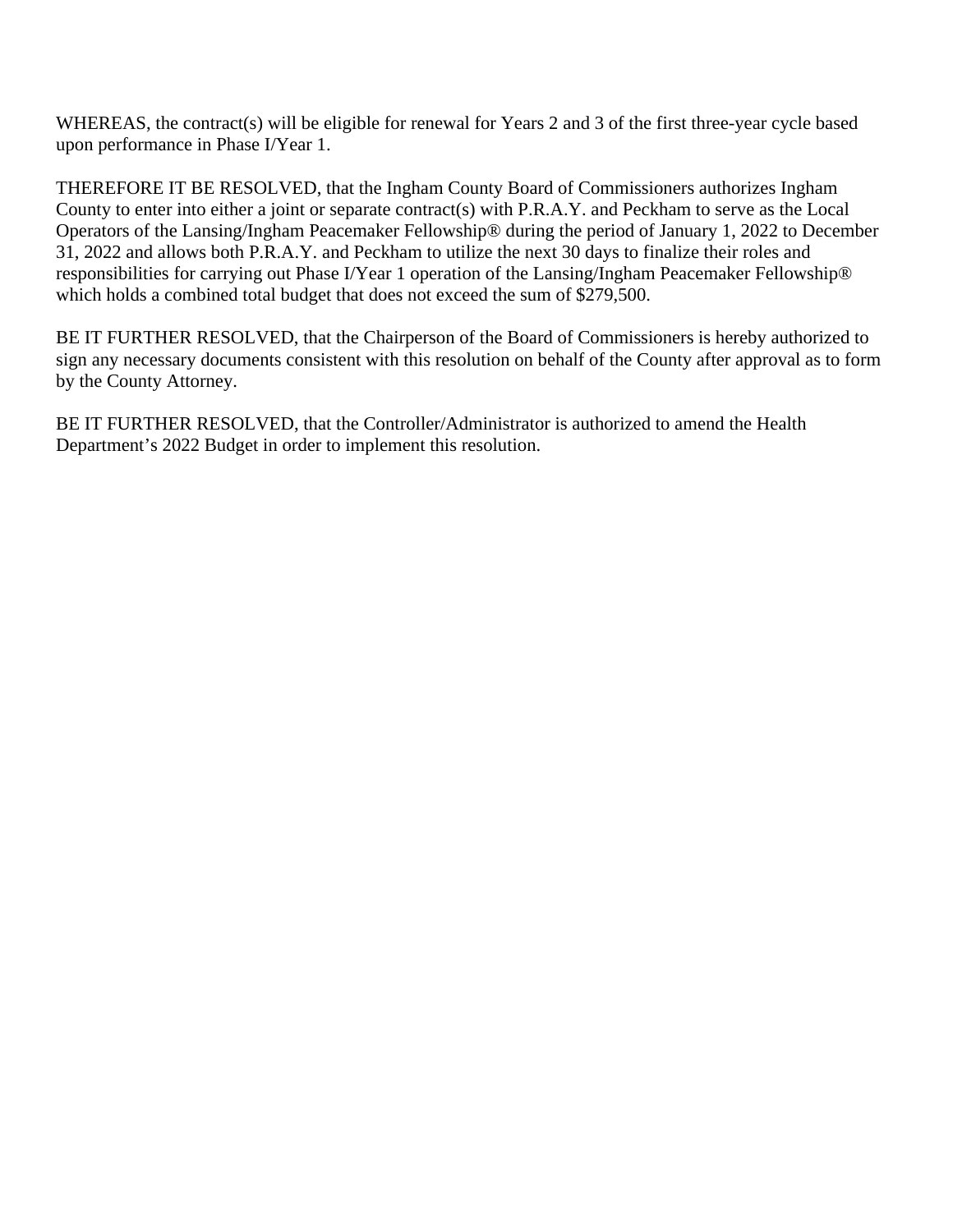<span id="page-32-0"></span>

| TO:             | Law & Courts, Human Services and Finance Committees                       |
|-----------------|---------------------------------------------------------------------------|
| <b>FROM:</b>    | Linda S. Vail, MPA, Health Officer                                        |
| DATE:           | December $1, 2021$                                                        |
| <b>SUBJECT:</b> | Resolution to Authorize LifeMAP Management $App^{TM}$ Licensing Agreement |
|                 | For the meeting agendas of January 13, January 19, and January 24, 2022   |

Ingham County Health Department (ICHD) wishes to enter into a Licensing Agreement for the LifeMAP Management App, an Advance Peace Violence Interruption Data Collection Tool, effective June 1, 2022 through May 31, 2024 in an amount not to exceed \$50,000. The LifeMAP Management App Data Collection tool will be used during the first two 18-month Peacemaker Fellowship® cohorts. Resolution #21-179, authorized Ingham County to include a commitment, support, and partnership with Advance Peace and local partners in an amount of \$590,000, to establish a program that builds and sustains local community capacity to interrupt gun violence.

In order for ICHD to ensure adherence to the approach and for measuring impact of the approach, a robust evaluation of both outputs and outcomes associated with local implementation is critical. LifeMap Management provides training and technical support, as well as the ability to export one (1), six (6) and twelve (12) month data reports. This local data generated through LifeMAP will then be summarized in evaluation reports of the local Advance Peace replication effort, which will also report on reductions in overall and neighborhoodspecific shootings in Lansing/Ingham County. A detailed outline of the resources offered by LifeMap Management Licensing agreement are clearly defined in the Scope of Work for Advance Peace – Appendix A.

# **ALTERNATIVES**

Staff from ICHD and evaluators from Michigan Public Health Institute (MPHI) have considered in-house development of data collection tools for local evaluation efforts. However, paying the licensing fee for the LifeMAP Management AppTM is a more cost-effective approach.

# **FINANCIAL IMPACT**

The cost for this two-year Licensing Agreement with LifeMAP Management App™, an Advance Peace Violence Interruption Data Collection Tool will be \$50,000. The payment of this agreement will come from funding sources noted above.

### **STRATEGIC PLANNING IMPACT**

This activity supports the Ingham County Board of Commissioners Strategic Plan Update objective A.1.x: Continue work that targets violent offenders, high level drug dealers, gang activity, and gun violence.

# **OTHER CONSIDERATIONS**

There are no other considerations.

### **RECOMMENDATION**

Based on the information presented, I respectfully recommend approval of the attached resolution to enter into a two-year Licensing Agreement for the LifeMAP Management App™, an Advance Peace Violence Interruption Data Collection Tool, effective June 1, 2022 through May 31, 2024 for an amount not to exceed \$50,000.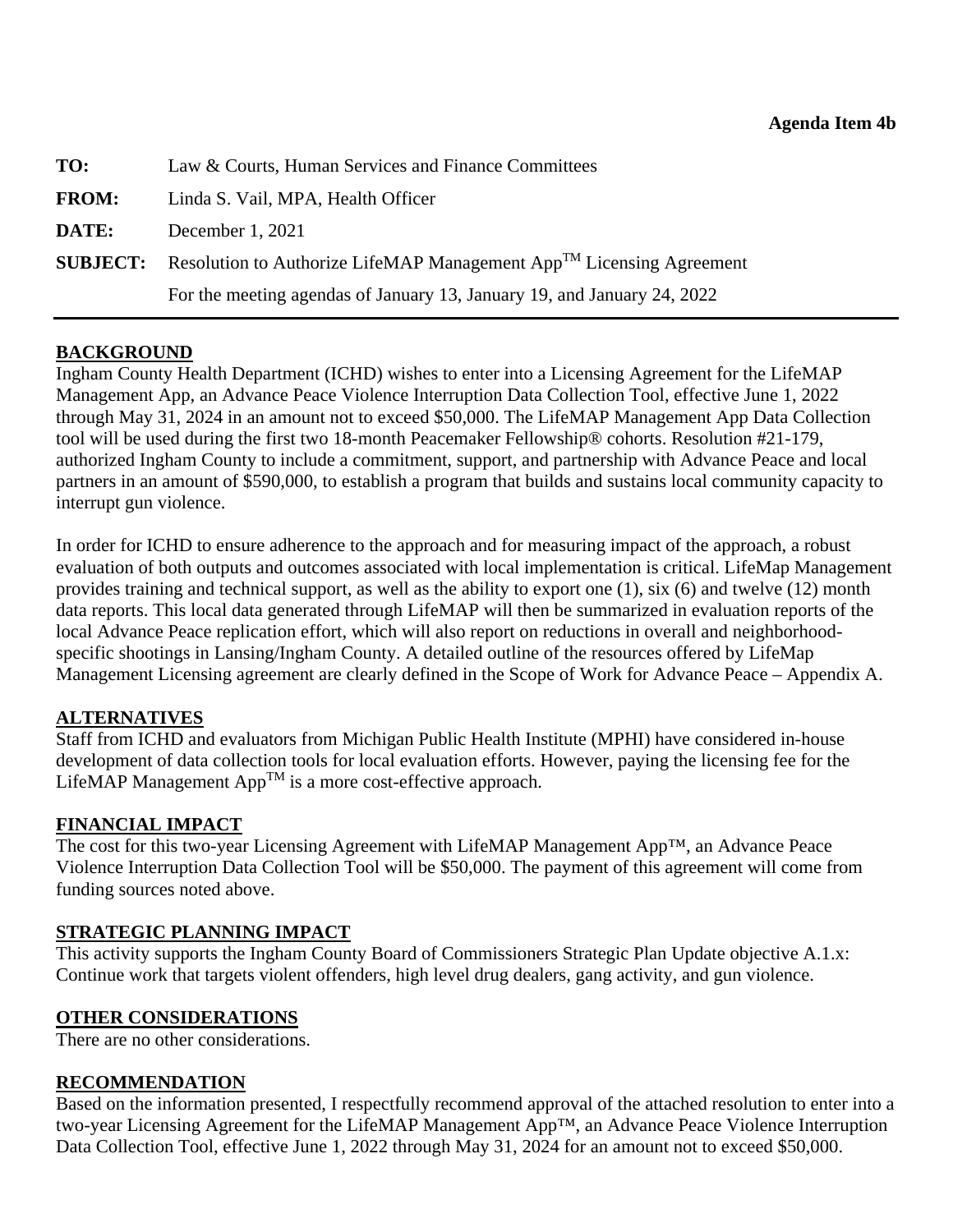Introduced by the Law & Courts, Human Services, and Finance Committees of the:

# INGHAM COUNTY BOARD OF COMMISSIONERS

### **RESOLUTION TO AUTHORIZE AN AGREEMENT WITH SAFE PASSAGES DBA ADVANCE PEACE FOR A LICENSING AGREEMENT FOR THE LIFEMAP MANAGEMENT APP™ DATA COLLECTION TOOL**

WHEREAS, Ingham County Health Department (ICHD) wishes to enter into a Licensing Agreement for the LifeMAP Management App, an Advance Peace Violence Interruption Data Collection Tool, effective June 1, 2022 through May 31, 2024 in an amount not to exceed \$50,000; and

WHEREAS, the LifeMAP Management App Data Collection tool will be used during the first two 18-month Peacemaker Fellowship® cohorts; and

WHEREAS, Resolution #21-179, authorized Ingham County to include a commitment, support, and partnership with Advance Peace and local partners in an amount of \$590,000, to establish a program that builds and sustains local community capacity to interrupt gun violence; and

WHEREAS, in order for ICHD to ensure adherence to the approach and for measuring impact of the approach, a robust evaluation of both outputs and outcomes associated with local implementation is critical; and

WHEREAS, LifeMap Management provides training and technical support, as well as the ability to export one (1), six (6) and twelve (12) month data reports; and

WHEREAS, this local data generated through LifeMAP will then be summarized in evaluation reports of the local Advance Peace replication effort, which will also report on reductions in overall and neighborhoodspecific shootings in Lansing/Ingham County; and

WHEREAS, the cost for this two-year Licensing Agreement with LifeMAP Management App™, an Advance Peace Violence Interruption Data Collection Tool, will be \$50,000 and the payment for this agreement will come from funding sources noted above; and

WHEREAS, a detailed outline of the resources offered by LifeMap Management Licensing agreement are clearly defined in the Scope of Work for Advance Peace – Appendix A; and

WHEREAS, the Health Officer recommends that the Board of Commissioners authorizes entering into a Licensing Agreement for the LifeMAP Management App, an Advance Peace Violence Interruption Data Collection Tool, effective June 1, 2022 through May 31, 2024 in an amount not to exceed \$50,000.

THEREFORE BE IT RESOLVED, that the Ingham County Board of Commissioners authorizes entering into a Licensing Agreement for the LifeMAP Management App, an Advance Peace Violence Interruption Data Collection Tool effective June 1, 2022 through May 31, 2024 in an amount not to exceed \$50,000.

BE IT FURTHER RESOLVED, that the Controller/Administrator is authorized to make any budget adjustments consistent with this resolution.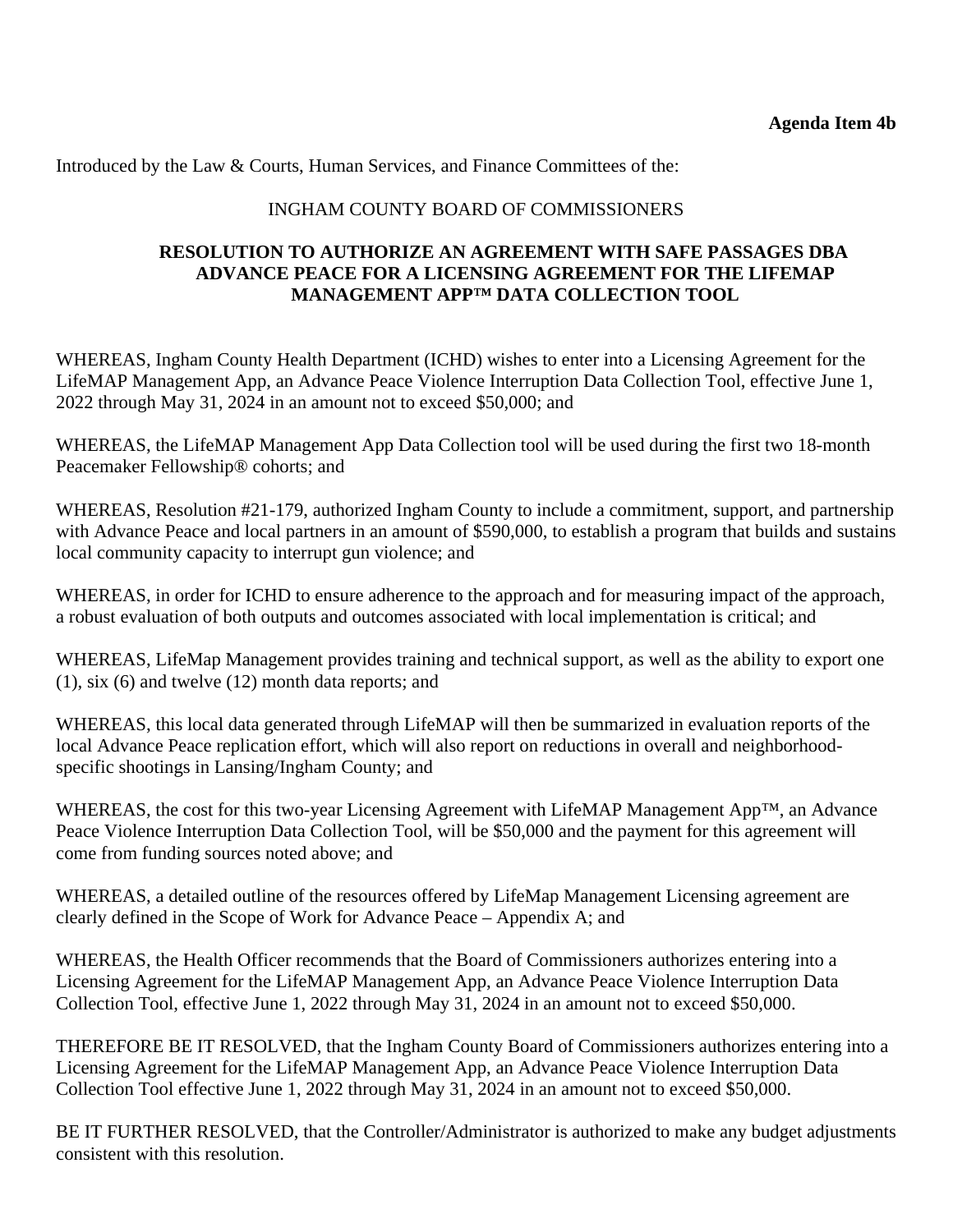BE IT FURTHER RESOLVED, that the Chairperson of the Ingham County Board of Commissioners is authorized to sign any necessary contract agreement upon approval as to form by the County Attorney.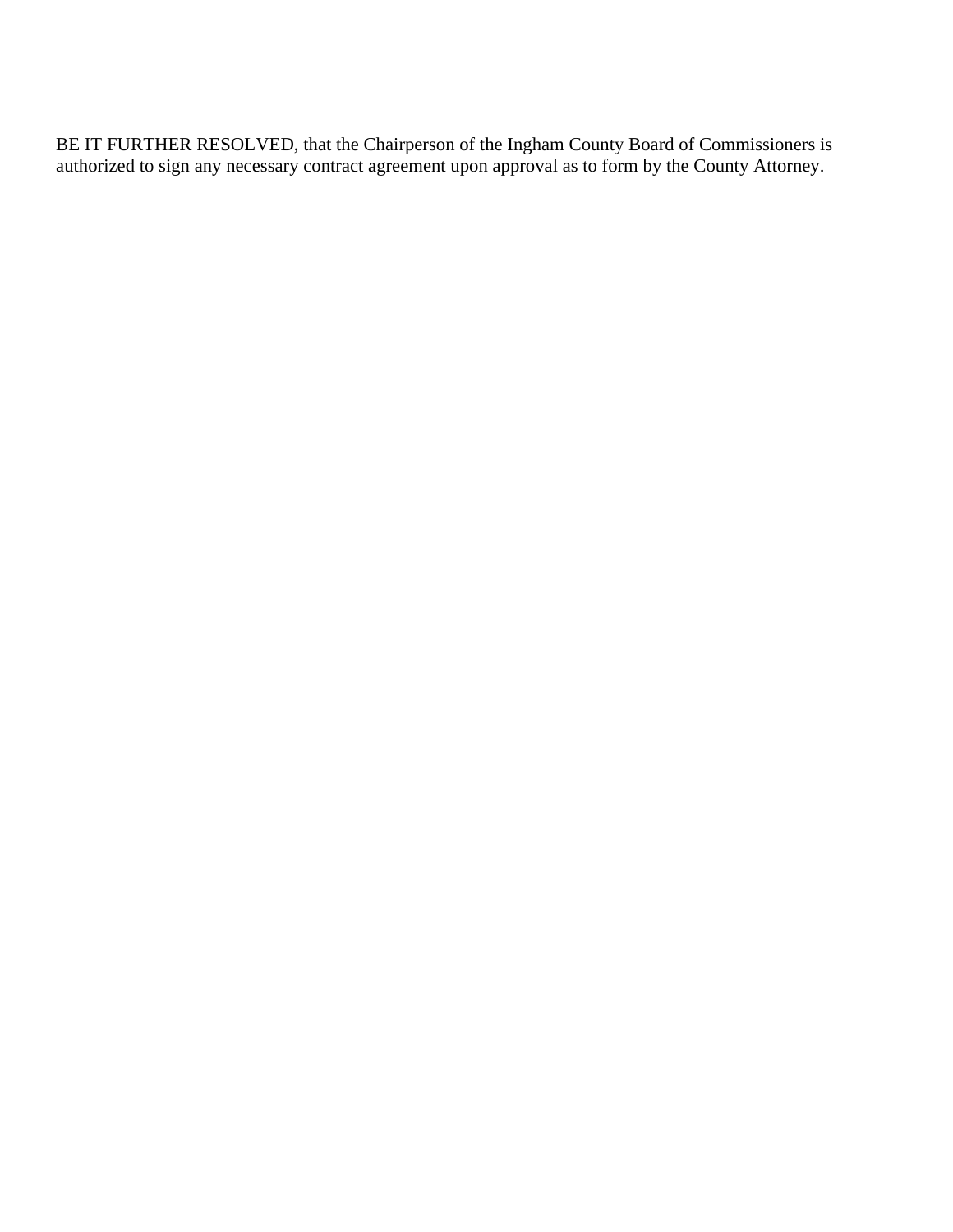<span id="page-35-0"></span>

| TO:             | Board of Commissioners Law & Courts and Finance Committees                                    |
|-----------------|-----------------------------------------------------------------------------------------------|
| <b>FROM:</b>    | Barb Davidson, 9-1-1 Director                                                                 |
| DATE:           | January 4, 2022                                                                               |
| <b>SUBJECT:</b> | Approve the disposal of the surplus radio equipment and items from the decommissioning of the |
|                 | Harris EDACS radio system.                                                                    |
|                 | For the meeting agendas of January 13, 2022 and January 19, 2022                              |

The previous 9-1-1 Public Safety Radio Communication System used by all Ingham County Public Safety Agencies was installed in 2006 and was in much need of an upgrade or replacement. In 2018, Ingham County Board of Commissioners took the recommendations of the 9-1-1 Advisory Board and approved joining the Michigan Public Safety Communication System (MPSCS) and accepted Motorola as the vendor to supply the infrastructure and end user equipment.

Ingham County's new MPSCS/Motorola radio system successfully went live on September 7, 2021 with the systems final acceptance scheduled to take place in March of 2022. The new system has performed very well and we anticipate no delays with final acceptance.

As part of the new radio project, we will be utilizing Pyramid Network Services for the Harris radio equipment removal for our tower sites. Pyramid began this work on January 3, 2022. They will be removing the Harris equipment from fourteen tower sites. Six of the fourteen will continued to be used with the MPSCS system. The equipment being removed includes:

- Antennas (RF, microwave, GPS) and associated mounts
- Transmission lines
- Microwave waveguide
- Electronic equipment in the shelter/equipment building, including:
	- o Base stations/receivers
	- o RF combiners
	- o RF multi-couplers
	- o Microwave and associated channel bank/mux equipment
	- o Microwave dehydrator
	- o Power supplies
	- o UPS and battery back-up equipment
	- o All equipment cabinets/racks
	- o All associated cabling
- Console equipment
- EDACS switch equipment
- EDACS simulcast, voting and test equipment
- Generators
- HVAC equipment
- Equipment shelters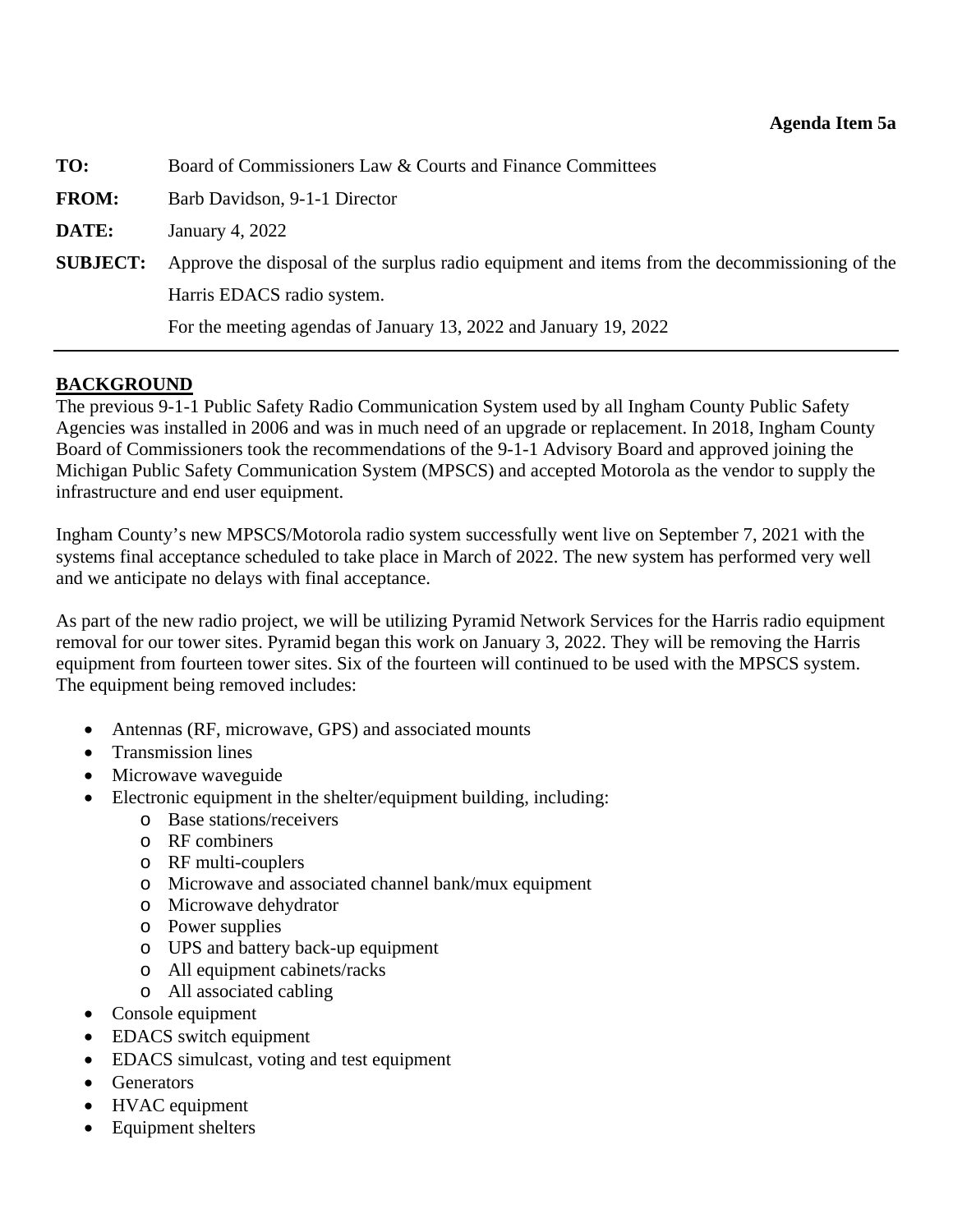As some of this equipment has been in place since 2006, it is not clear if it will salvageable. All equipment that is removed will be taken to the warehouse leased by the 9-1-1 Center on Legacy Parkway to be counted and evaluated for resale/auction. Larger items such as the equipment shelters, HVAC equipment and generators will be left on site and will be the responsibility of the purchaser to be removed. We will be giving priority for the sale of equipment that is on the tower sites we will no longer be occupying and still leasing so the lease can be terminated as soon as possible.

One of the conditions of the new ender user equipment provided with the new MPSCS/Motorola radio project was that it was a one for one swap with the old Harris equipment. Our public safety partners have been turning in this old Harris portable and mobile radios and accessories. This equipment is also being housed at the warehouse currently for preparation to be sold/auctioned.

# **ALTERNATIVES**

If these items are not able to be sold, there is a possibility that some of the end user equipment could be donated to education programs.

# **FINANCIAL IMPACT**

The financial impact of the removal of equipment is being accounted for within the MPSCS/Motorola radio project. Initial inquiries made to gauge if there was any interest in the Harris EDACS system equipment was positive. There is a potential to generate \$100,000 with these sales/auctions which should off-set the cost of having the equipment removed charged against the MPSCS/Motorola radio project.

# **OTHER CONSIDERATIONS**

None.

# **RECOMMENDATION**

Based on the information presented, I respectfully recommend approval of the attached resolution to dispose of the decommissioned radio equipment and other items from the Harris EDACS system by sale or auction. If any item is not sold, that it be disposed of in a manner deemed to be in the County's best interest.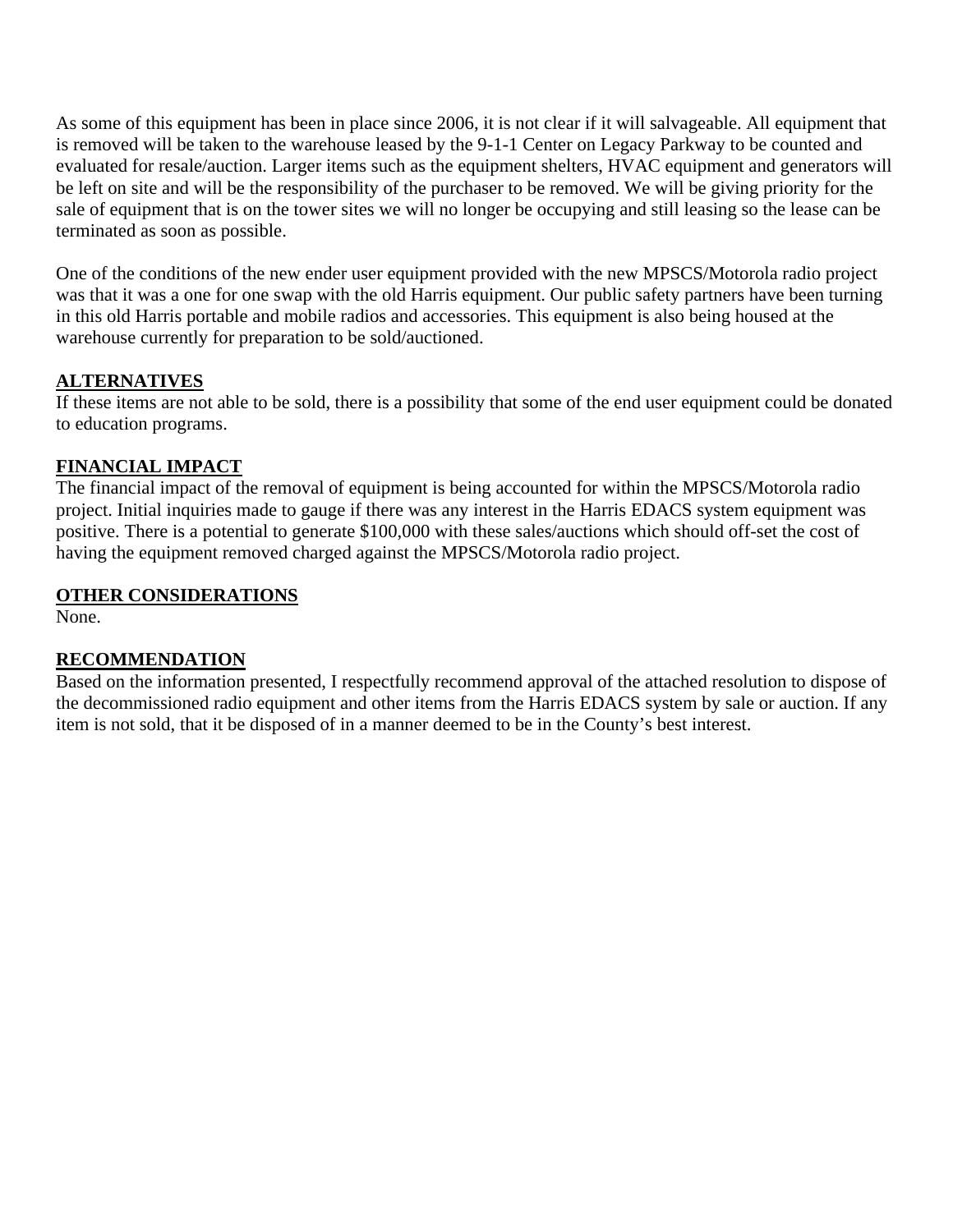# INGHAM COUNTY BOARD OF COMMISSIONERS

# **RESOLUTION TO APPROVE THE DISPOSAL OF THE COUNTY-OWNED SURPLUS PROPERTY FROM THE DECOMMISSIONED HARRIS EDACS RADIO SYSTEM**

WHEREAS, the Ingham County Board of Commissioners operates a 9-1-1 Public Safety Radio Communication System used by all Ingham County Public Safety Agencies; and

WHEREAS, the 9-1-1 Center recommended and the County approved the replacement of the Harris EDACS Radio system with a move to the MPSCS/Motorola system with Resolution #18-260 and for the purchase of both infrastructure and end user equipment from Motorola for use on the MPSCS with Resolution #18-550; and

WHEREAS, the Harris system and all Harris end user equipment is being decommissioned and the County will have a number of surplus radio equipment, generators, shelters, and items that have exceeded their useful life and/or are no longer needed for County operations; and

WHEREAS, the 9-1-1 Director will review the surplus items before placement on the surplus property list and County departments will be allowed to view surplus items for usefulness before the public auction; and

WHEREAS, the surplus equipment and items will be auctioned off through a competitive, publically advertised bidding process whereby awards will be made to the highest responsive bidder.

THEREFORE BE IT RESOLVED, that the Ingham County 9-1-1 Center with the assistance of the Ingham County Purchasing Department is authorized to place in an auction those items received as a result of decommissioning of the Harris EDACS system.

BE IT FURTHER RESOLVED, that any item not sold at the auction may be disposed of by the 9-1-1 Director and Purchasing Director in the manner deemed to be in the County's best interest.

BE IT FURTHER RESOLVED, that proceeds from the sale of items will be deposited in the 9-1-1 Emergency Telephone fund or appropriate account.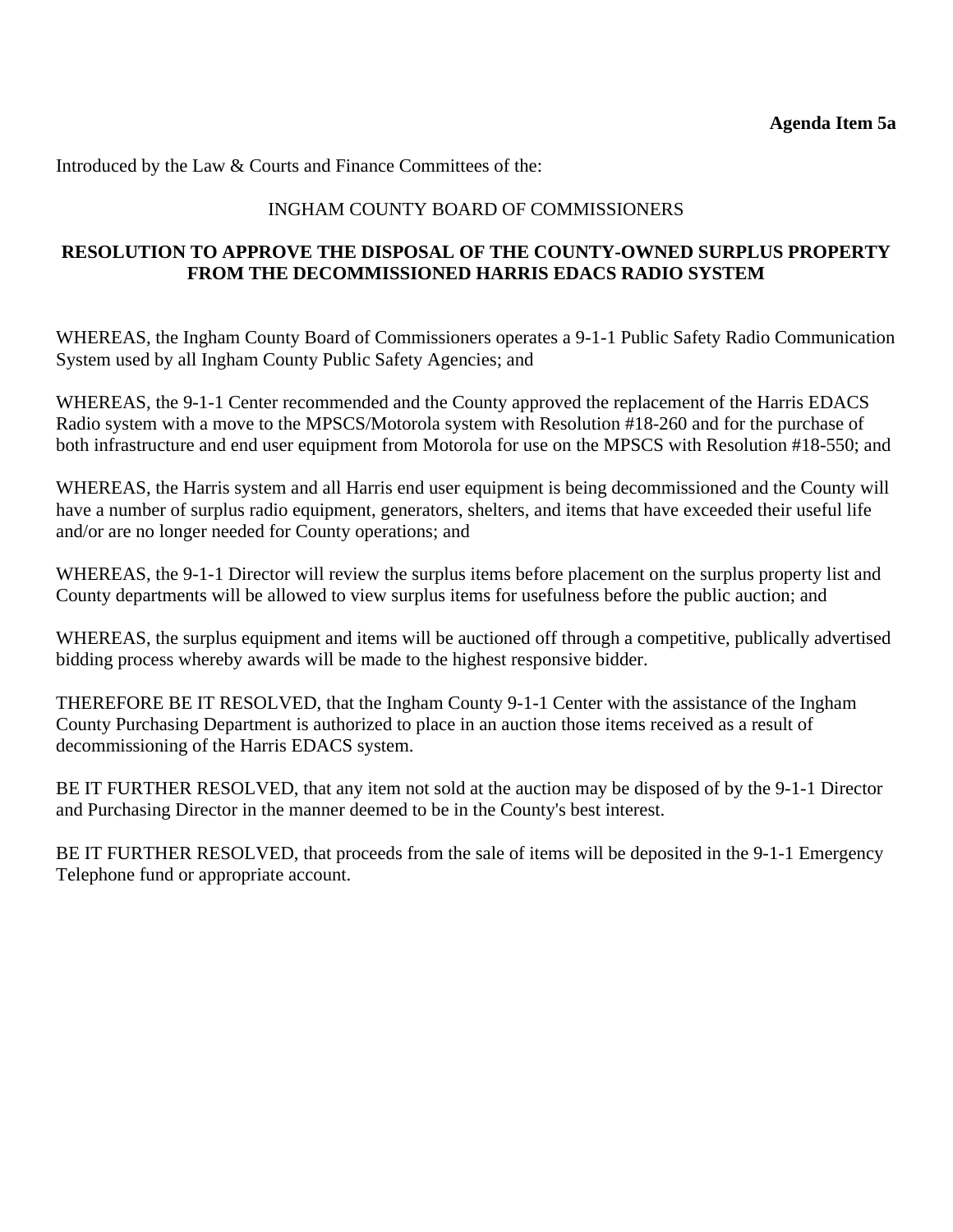<span id="page-38-0"></span>

| TO:             | Board of Commissioners Law & Courts and Finance Committees                                    |
|-----------------|-----------------------------------------------------------------------------------------------|
| <b>FROM:</b>    | Barb Davidson, Director 9-1-1                                                                 |
| DATE:           | January 3, 2022                                                                               |
| <b>SUBJECT:</b> | Approval to authorize the purchase of Pace Scheduler for scheduling software/services for the |
|                 | $9-1-1$ Center                                                                                |
|                 | For the meeting agenda of January 13 and January 19, 2022                                     |

The Board approved the purchase of software and support of scheduling software from Informer Systems under Resolution #16-454 and the program was put in place. As problems have been identified, Informer Systems has not been able to resolve them over the last year. Informer Systems also informed the 9-1-1 Center of an 18.5% increase in their yearly support from \$8,025 to \$9,516.

### **ALTERNATIVES**

Alternatives were sought with five different companies demonstrating their programs and solutions to Ingham County 9-1-1. Pace Scheduler was identified as the company with a solution that will meet Ingham County 9-1- 1's needs.

## **FINANCIAL IMPACT**

The yearly contract with Pace Scheduler includes, set up, training, support and upgrades for a 13-month term with the extra month covering on boarding and setup, with a current annual cost of \$4,800. Pace Scheduler is a significant cost savings for the 9-1-1 Center. This will be placed in the Center's budget as an ongoing annual cost.

### **OTHER CONSIDERATIONS**

This program can resolve several scheduling issues for the Center and is accessible by staff members to request time off, volunteer for overtime, trade days off, and keep track of their schedule not only through a website but also an app.

### **RECOMMENDATION**

Based on the information presented, I respectfully recommend approval of the attached resolution to purchase the Pace Scheduler Software and Services.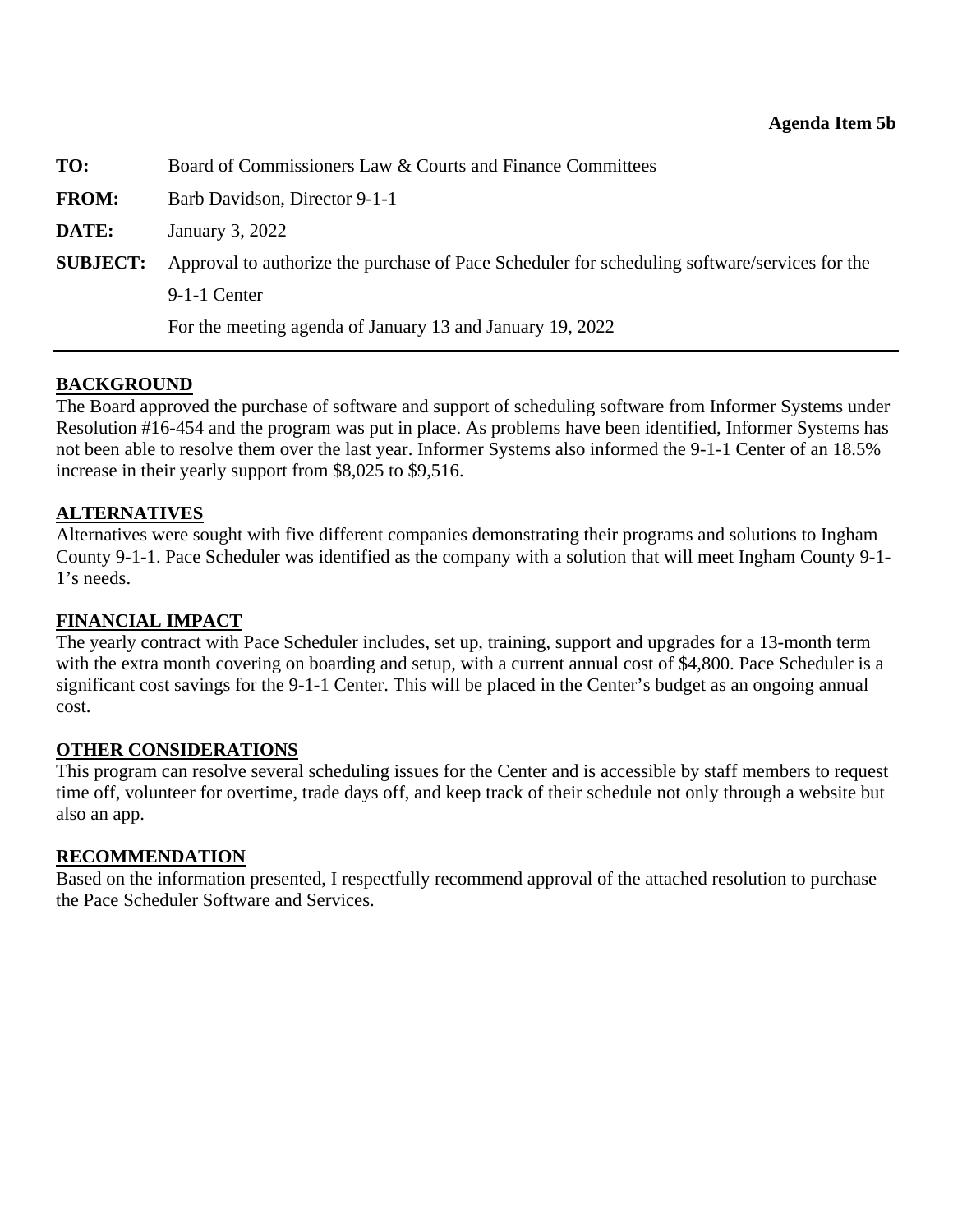# INGHAM COUNTY BOARD OF COMMISSIONERS

# **RESOLUTION TO AUTHORIZE THE PURCHASE OF SCHEDULING SOFTWARE/SERVICES**

WHEREAS, the Ingham County Board of Commissioners operates the 9-1-1 Emergency Telephone Dispatch System through the Ingham County 9-1-1 Central Dispatch Center; and

WHEREAS, Ingham County Board of Commissioners approved under Resolution #16-454 the purchase of software and services with Informer Systems in October of 2016; and

WHEREAS, the Ingham County 9-1-1 has been displeased with the program and resolution of identified problems; and

WHEREAS, alternatives were sought with five different companies demonstrating their programs and solutions to Ingham County 9-1-1; and

WHEREAS, Pace Scheduler was identified as the company with a solution that will meet Ingham County 9-1- 1's needs; and

WHEREAS, the yearly contract with Pace Scheduler includes, set up, training, support, and upgrades for a 13 month term with the extra month covering on boarding and setup, with a current annual cost of \$4,800; and

WHEREAS, the 9-1-1 Director is recommending that the Ingham County Board of Commissioners fund this request from the 9-1-1 Emergency Telephone Dispatch Services 9-1-1 fund balance.

THEREFORE BE IT RESOLVED, that the Ingham County Board of Commissioners authorizes the expenditure of \$4,800 from the 9-1-1 Emergency Telephone Dispatch Services 9-1-1 fund balance for the costs associated with the purchase of the Pace Scheduler Software and Services.

BE IT FURTHER RESOLVED, that the Chairperson of the Ingham County Board of Commissioners is authorized to sign any necessary contract/Purchase Order documents consistent with this resolution and approved as to form by the County Attorney.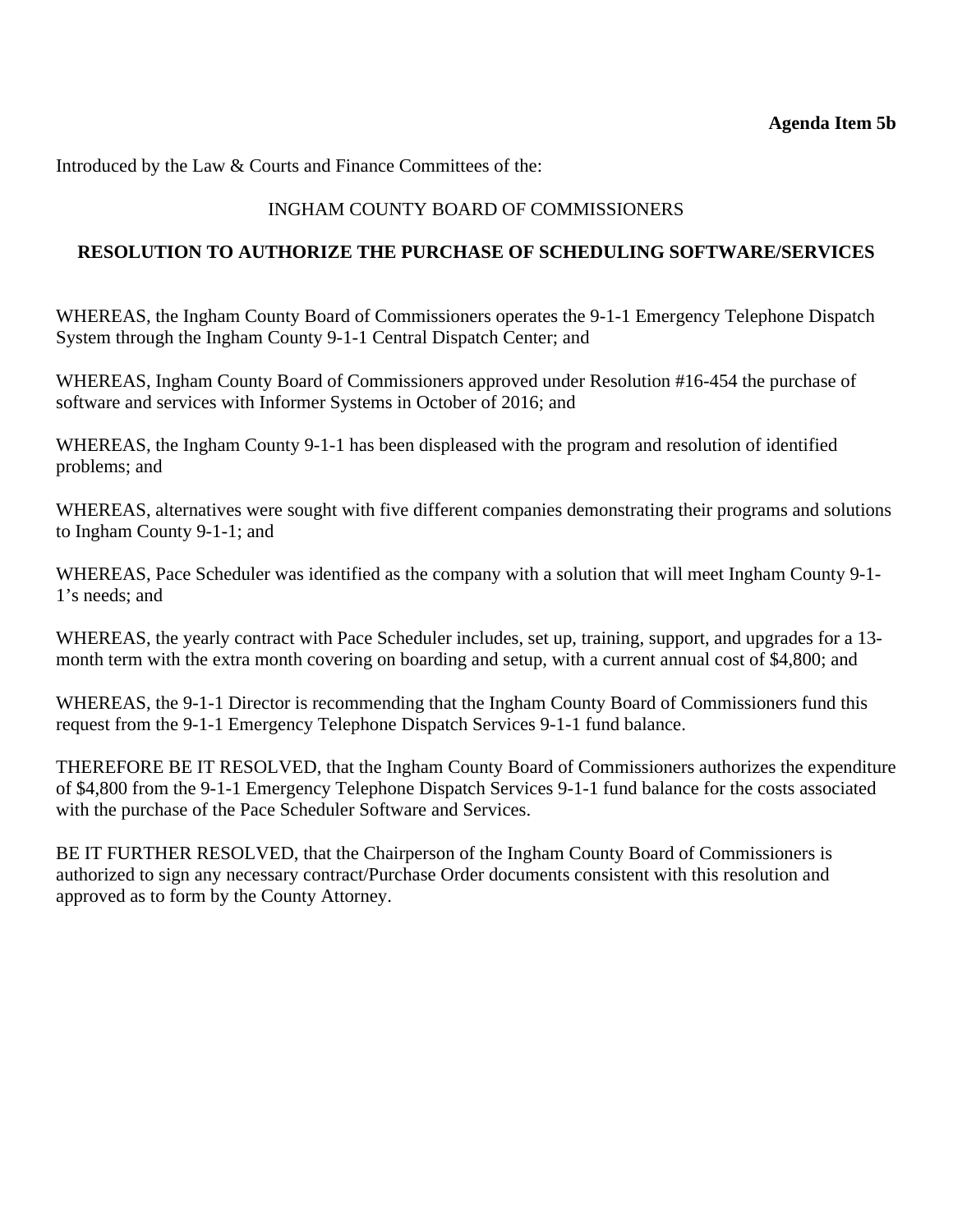### **Agenda Item 6a**

<span id="page-40-0"></span>TO: Ingham County Law & Courts Committee

FROM: Director Heidi Williams

DATE: January 13, 2022

RE: State of the Shelter

# **"Serve the community, provide compassionate treatment and care, and strive for the best possible outcome for all."**

- ACO's will go back to their regular response hours effective January 25, 2022. The reduction in hours was due to staff shortages in officers and support staff.
- ICACS became only the fourth standalone animal control agency in the country to get access to Criminal Justice Information (CJI) in November of 2021. This access to information is critical to our criminal investigations and officer safety.
- Animal control officers will begin using the Statewide Records Management System software for their case reports. To date, there are over 150 agencies in the state on this system and access to this information will assist us in our criminal investigations. Additionally, our criminal complaints will be in a more readable format and display more professionally.
- We are at full staffing in all areas of the shelter!
- We continue to adapt to the changing philosophies in sheltering; Fear Free, Foster to Adopt placements, finders fostering found animals, working closer with rescue partners and other shelters. All of this means more animals helped.
- Harper Road horses/chickens update: Criminal case is progressing. Civil forfeiture has been postponed again until January 14.
- License enforcement will increase now that access to veterinary care is more readily available.
- Medical staff (1 Veterinarian and 1 Veterinary Technician) at the shelter performed 1365 surgical procedures in 2021 as well as hundreds of examinations and cruelty/neglect exams. This highlights the need for additional medical staff.
- New shelter software went live November 18, 2021. It's going very well!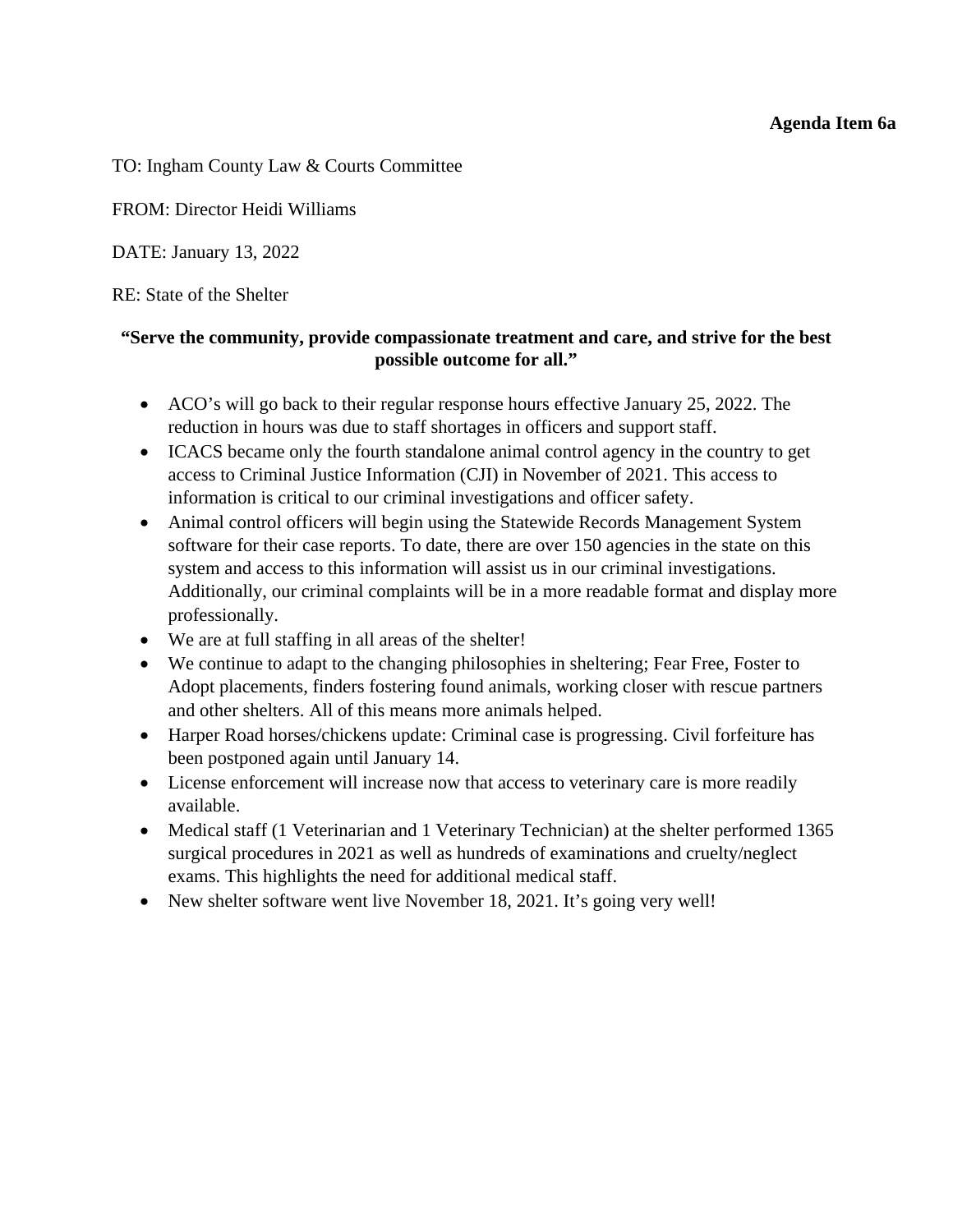<span id="page-41-0"></span>

| TO:          | Board of Commissioners Finance and Law & Courts Committees                      |
|--------------|---------------------------------------------------------------------------------|
| <b>FROM:</b> | Heidi Williams, Director, Ingham County Animal Control & Shelter                |
| <b>DATE:</b> | December 27, 2021                                                               |
|              | <b>SUBJECT:</b> Purchase of electronic citation software                        |
|              | For the meeting agendas of January 13, 2022, January 19, 2022, January 25, 2022 |

As part of ICACS enforcement operations, our department is responsible for issuing criminal citations. Our officers currently issue paper uniform citations and must physically deliver copies of the citations to the local district courts. These citations must be hand entered into the courts records management system and there are often errors in entry based on ineligible or hard to read citations. Nearly all other law enforcement agencies in Ingham County currently utilize electronic citation software that allows the delivery process to occur automatically each day and eliminates the need for time consuming hand entry of citations for the court. This electronic delivery decreases the chance of error and improves the efficiency of the law enforcement agency and the receiving court.

ICACS seeks to purchase electronic citation software from LexisNexis that would eliminate the issues outlined above.

# **ALTERNATIVES**

ICACS will continue to conduct enforcement operations using paper uniform citations.

# **FINANCIAL IMPACT**

The cost for implementing the software will amount to \$4,770 with an additional \$858 for one year of software support. The total of \$5,628 would be taken out of existing Ingham County Animal Control and Shelter millage funds.

# **STRATEGIC PLANNING IMPACT**

This resolution supports the Ingham County Strategic Plan by providing quality and efficient services all while practicing fiscal responsibility.

# **RECOMMENDATION**

Based on the information presented, I respectfully recommend approval of the attached resolution to support the purchase of LexisNexis e-Citation software for the Ingham County Animal Control & Shelter.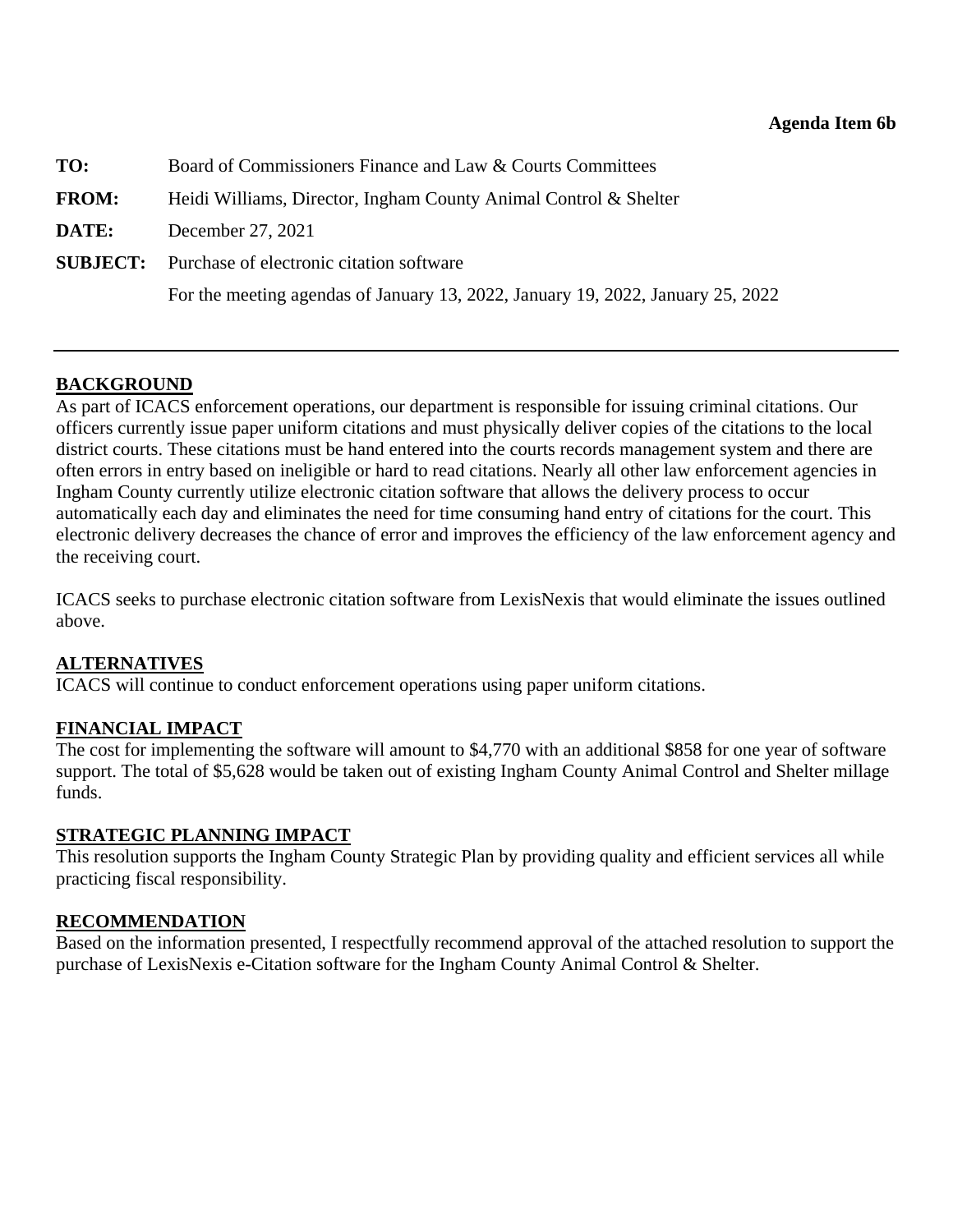# INGHAM COUNTY BOARD OF COMMISSIONERS

## **RESOLUTION TO PURCHASE LEXISNEXIS ECITATION PROGRAMMING AND ONE YEAR OF SOFTWARE SUPPORT**

WHEREAS, the Ingham County Animal Control and Shelter has need of electronic citation (e-citation) software to efficiently perform its duties; and

WHEREAS, LexisNexis provides electronic citation services for several mid-Michigan police agencies, including the Ingham County Sheriff's Office.

THEREFORE BE IT RESOLVED, that the Ingham County Board of Commissioners authorizes a contract with LexisNexis to purchase e-Citation software and one year of support and maintenance at a cost not to exceed \$5,628 to be taken from existing Ingham County Animal Control and Shelter millage funds.

BE IT FURTHER RESOLVED, that the Ingham County Controller/Administrator is authorized to make the necessary budget adjustments to the Ingham County Animal Control and Shelter budget.

BE IT FURTHER RESOLVED, that the Ingham County Board of Commissioners authorizes the Board Chairperson to sign any necessary contract or purchase documents that are consistent with this resolution and approved as to form by the County Attorney.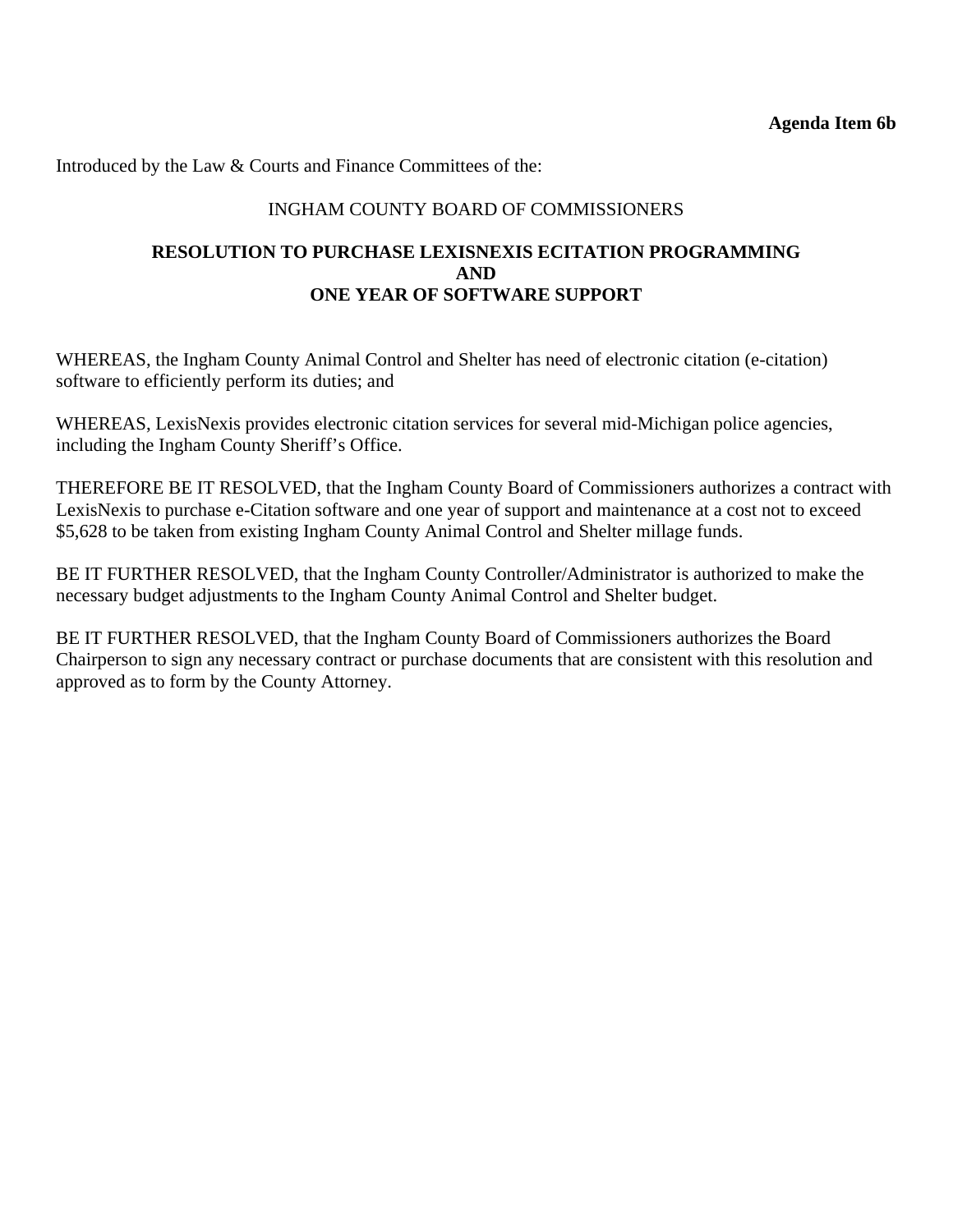<span id="page-43-0"></span>

| TO:             | Board of Commissioners Law & Courts and Finance Committees                                    |
|-----------------|-----------------------------------------------------------------------------------------------|
| <b>FROM:</b>    | Heidi Williams, Director, Ingham County Animal Control & Shelter                              |
| DATE:           | December 27, 2021                                                                             |
| <b>SUBJECT:</b> | Resolution to authorize the redesign of the Ingham County Animal Control and Shelter website. |
|                 | For the meeting agendas of January 13, 2022, January 19, 2022 and                             |
|                 | January 25, 2022                                                                              |

Ingham County Animal Control and Shelter (ICACS) operates a unique agency which performs a variety of functions to include facilitating animal adoptions, providing specialized law enforcement functions, and facilitating numerous community outreach programs.

Our agency has found the current website structure to be insufficient to communicate with the citizens who are seeking our services. Our department has received numerous citizen complaints that our site is difficult to navigate and information is difficult to find. We have attempted to improve accessibility over the last two years, but are hindered by the limited tools available in the current design.

In line with the Ingham County Strategic Plan, we wish to redesign our website to provide superior service and greater access to information to the residents of Ingham County. This website will include embedded forms which will allow citizens to more effectively submit reports of their lost animals along with criminal animal complaints, more effectively enable the communication of outreach programs, and provide an overall aesthetic upgrade.

# **ALTERNATIVES**

ICACS will continue to operate using the existing website design.

# **FINANCIAL IMPACT**

The design and implementation of this website has been quoted at \$6,500 dollars, which will be paid for out of existing millage funds.

There is a recurring maintenance fee of \$1,200 per year that will be due on January 1, 2023. The Innovation and Technology department will absorb this cost.

### **RECOMMENDATION**

Based on the above information, I respectfully recommend approval of the attached resolution.